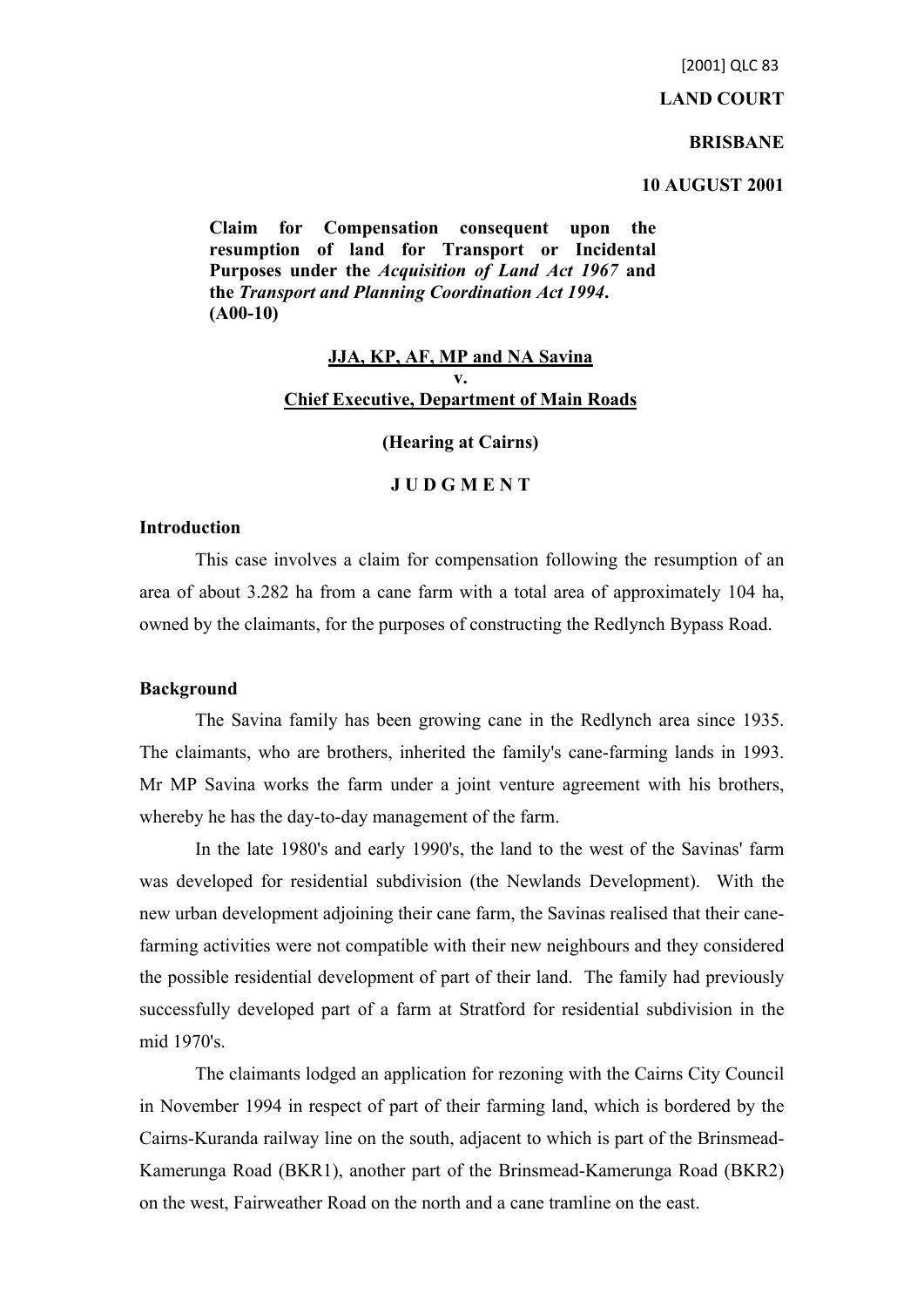The Council refused their application and they appealed to the Planning and Environment Court. In April 1996, the Planning and Environment Court granted approval for the rezoning, subject to certain conditions, including a flood model study of the area. However, in July 1996, they received from the respondent a notice of intention to resume part of that land. Although they objected to the resumption, the land was resumed in December 1996.

Following the resumption and the construction of the road, the claimants are of the opinion that the proposed development of the rezoned area is far riskier than it was before. They understand that there will be far fewer lots and the cost of development per lot will be considerably increased.

#### **The Resumption**

By Notice of Intention to Resume dated 17 July 1996, the respondent advised the claimants that an area of about 3.282 ha was to be taken, about 2.176 ha from Lot 3 on RP 703109 and about 1.106 ha from Lot 6 on RP 703158, for transport or for an incidental purpose. Lot 3 and Lot 6 are part of the cane farming aggregation held by the claimants.

By proclamation published in the Government Gazette of 13 December 1996, that land was taken for transport or an incidental purpose.

#### **The Claim for Compensation**

A claim for compensation for \$2,071,141.70 dated 17 March 2000 was served on the respondent and filed in the Land Court on 13 April 2000. Details of the claim were as follows:

| "Value of land"     | The Claimants claim in respect of these   |                  |   |                |  |
|---------------------|-------------------------------------------|------------------|---|----------------|--|
| resumed             | items the difference in value of their    |                  |   |                |  |
| severance           | land adopting its highest and best use as |                  |   |                |  |
| injurious affection | residential subdivision assessed on a     |                  |   |                |  |
|                     | "before" and "after" basis in consequence |                  |   |                |  |
|                     | of the resumption as follows:             |                  |   |                |  |
|                     | Before value:                             | \$2,565,000.00   |   |                |  |
|                     | After value:                              | 528,500.00<br>S. |   |                |  |
|                     | Loss:                                     |                  |   | \$2,036,500.00 |  |
| Loss of rental      | The Claimants claim in respect of the     |                  |   |                |  |
|                     | loss of rental otherwise payable prior to |                  |   |                |  |
|                     | resumption in respect of the land arising |                  |   |                |  |
|                     | out of the lease of the said land to Mark |                  |   |                |  |
|                     | and Julie Savina commencing from 31       |                  |   |                |  |
|                     | January, 1996                             |                  | S | 613.70         |  |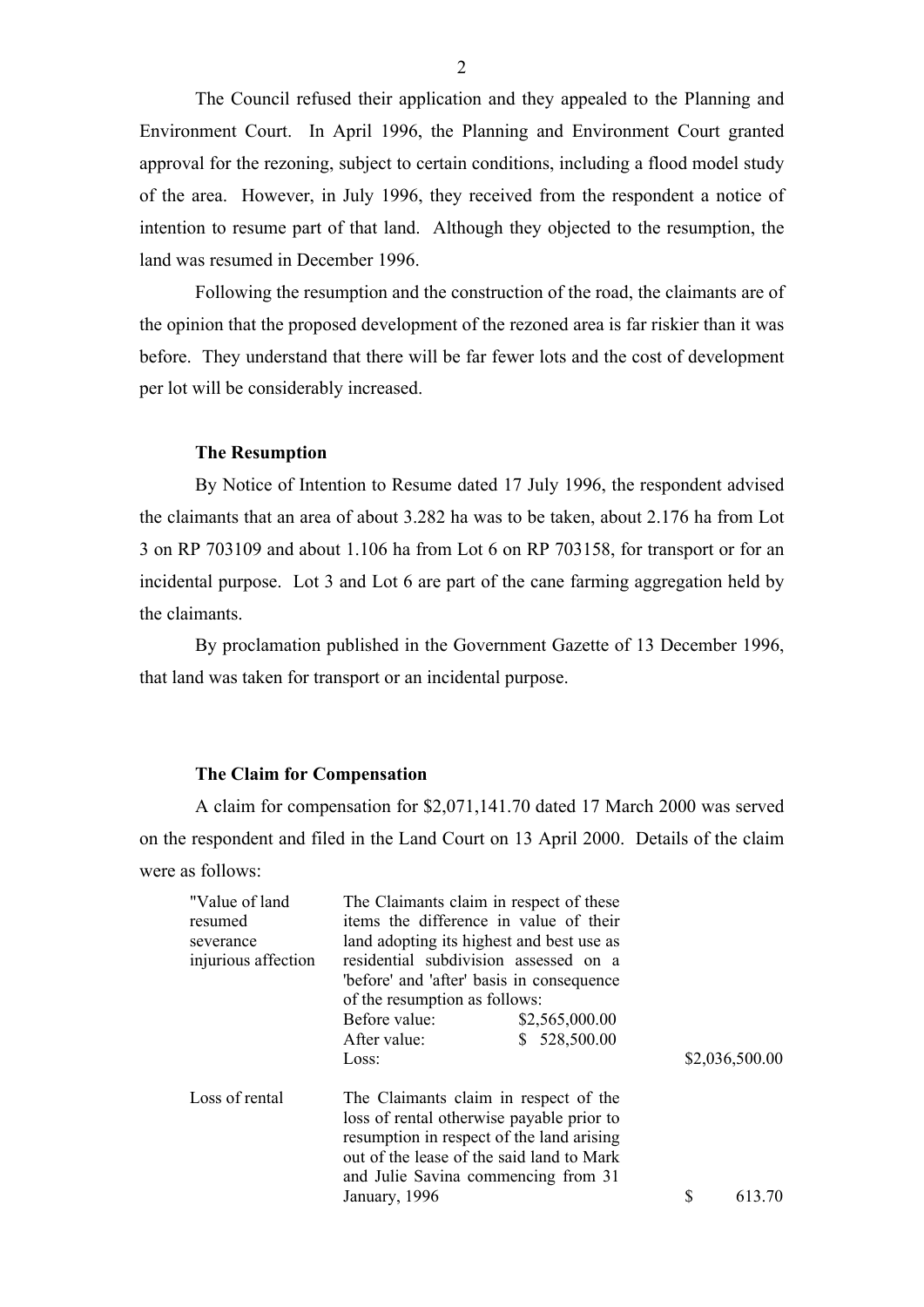| Costs of Claim | The Claimants claim for the costs of<br>preparing the claim as follows: |         |            |                      |
|----------------|-------------------------------------------------------------------------|---------|------------|----------------------|
|                | Surveyor's fees                                                         |         | 600<br>\$. |                      |
|                | Engineer's fees                                                         | \$1,055 |            |                      |
|                |                                                                         | \$6,145 |            |                      |
|                |                                                                         | \$1,975 |            |                      |
|                |                                                                         | \$3,560 | \$12,735   |                      |
|                | Valuer's fees                                                           |         | \$5,493    |                      |
|                | Legal costs                                                             |         | \$15,200   |                      |
|                |                                                                         |         |            | 34,028.00<br>S       |
|                | TOTAL                                                                   |         |            | ,,<br>\$2,071,141.70 |

On the final day of hearing, Mr DB Fraser QC, who appeared on behalf of the claimants with Mr WL Cochrane of counsel, sought and obtained leave to amend the claim to \$1,200,000. No objection was raised by Mr GJ Gibson QC, who appeared on behalf of the respondent with Mr RS Jones, of counsel, subject to the respondent's right to argue for costs of the amendment.

The amended claim for \$1,200,000 was explained by Mr Fraser as follows:

Value Before Resumption:

| 12.47<br><u>5.8</u> | ha $\omega$ \$140,000 per ha<br>ha $\omega$ \$20,000 per ha                           | \$1,745,800<br>\$116,000                                 |               |
|---------------------|---------------------------------------------------------------------------------------|----------------------------------------------------------|---------------|
| <u>18.27</u>        | ha                                                                                    |                                                          | \$1,861,800   |
|                     | Value After Resumption                                                                |                                                          |               |
| 5.244<br>0.5        | ha $\omega$ \$100,000 per ha<br>ha @ $$100,000$ per ha<br>9.2493 ha @ \$20,000 per ha | \$<br>524,400<br>\$<br>50,000<br>$\mathbb{S}$<br>184,986 |               |
| 14.9933             | ha                                                                                    |                                                          | \$<br>759,386 |
| Difference          |                                                                                       |                                                          | \$1,102,414   |
|                     | Plus .33 ha around existing farmhouse<br>Plus disturbance items                       | \$<br>40,000<br>\$<br>34,232                             |               |
| \$                  | 74,232                                                                                |                                                          |               |
| <b>TOTAL</b>        |                                                                                       |                                                          | \$1,176,646   |
| <b>ADOPT</b>        | (Transcript page 674)                                                                 |                                                          | \$1,200,000   |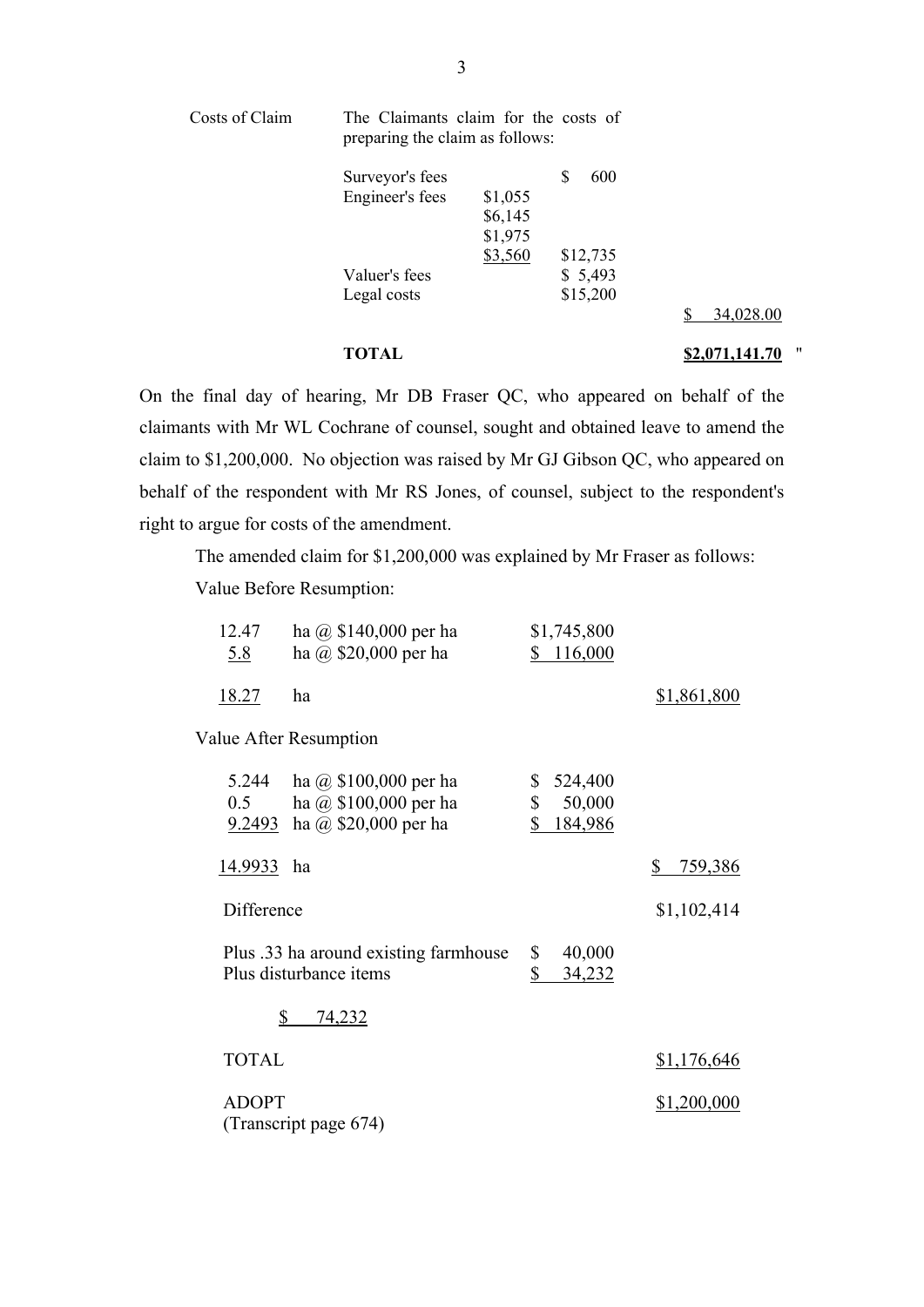The amount finally contended for by the respondent was in the sum of \$415,000, exclusive of disturbance items.

I was informed that an advance against compensation of \$174,000 was made by the respondent to the claimants on 3 April 1998.

## **The Subject Land**

The Savinas' cane farm of approximately 104 ha, comprises nine parcels of land and is situated adjacent to the small township of Redlynch, approximately 12 km west of the Cairns Central Business District. The farm is located in the Barron River/Freshwater Creek flood plain, with the Barron River just to its north and Freshwater Creek on its eastern boundary. The farm is bounded on the south by the Cairns-Kuranda railway line and on the west by the Brinsmead-Kamerunga Road (BKR2). The land has a gentle slope from west to east, with the highest part located in the south-west. The farm adjoins existing residential subdivisions to the north and to the south-west, in an area of residential and rural residential development.

The affected lots, Lot 3 and Lot 6, each contain land which is above the 8.6 metre AHD contour line, which is recognised as the contour line for the one in 100 year flood event (Q100) for the Barron River. That land is generally low-lying land, rising from the 5-metre contour near the tramway to the 10-metre contour in the south-west.

Lot 3 is bisected by the cane tramway and powerline easement which runs from the Kuranda railway line in a north-west direction to Fairweather Road, creating a roughly triangular area in the south-west part of the farm. It is that area which was subject of the rezoning application in 1994, which ultimately resulted in the rezoning approval by the Planning and Environment Court on 26 April 1996. The approval to rezone the land from "Rural" to "Residential" was subject to the following conditions:

- "1. The part of the land the subject of this rezoning approval is to be defined by a metes and bounds description to be provided by the Applicant prior to Council forwarding the application to the Department of Local Government and Planning for gazettal.
- 2. At the time of any application to the Council for subdivisional approval for any part of the subject site below the Q100 flood level, a detailed flood study using Council's established flood model is to be undertaken to determine the boundaries of any such part of the land as would permit the creation of lots with a Q100 flood immunity without adversely affecting any other land provided that where an application is made for subdivision of only part of the land, the Council may exempt the application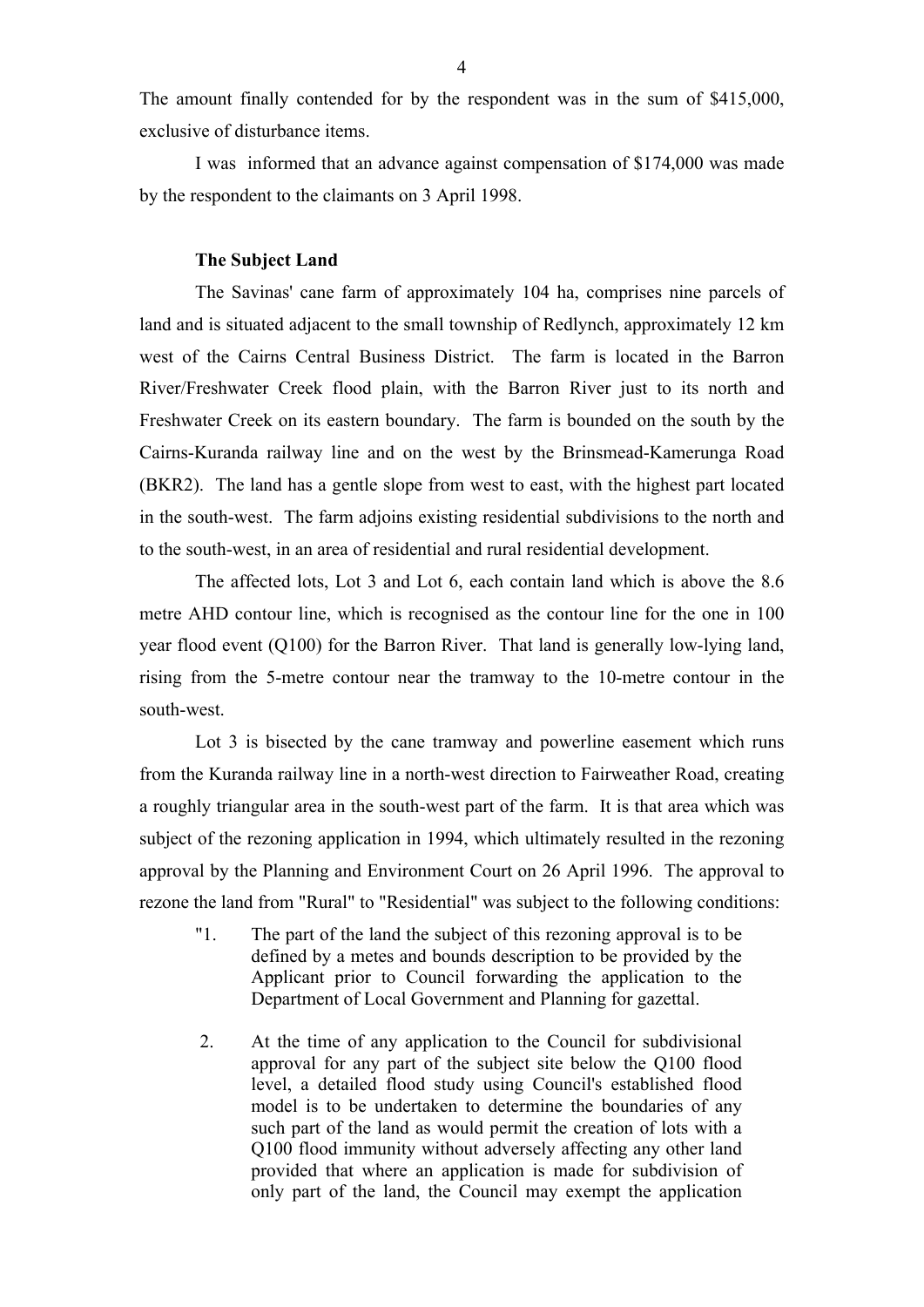from the necessity for a flood model study where the Council is satisfied that the land proposed to be subdivided is already above the Q100 flood level or has flooding immunity due to works previously carried out.

3. The Applicant shall ensure that the development complies in all respects with all Council's Local Laws, Policies and Planning Instruments pertaining thereto."

The rezoning was gazetted on 29 September 2000.

The valuers for the parties agreed that the areas on the proposed development plans prepared by C & B Consultants Pty Ltd should be adopted. Those plans contained the following areas:

- total rezoned area 20.52 ha;
- excluding tramway easements and setbacks of 2.2447 ha =  $18.2753$  ha;
- area of southern severance 5.244 ha;
- area of northern severance 11.994 ha;
- area of northern severance excluding easements and setbacks  $= 9.7493$  ha.

The rezoned area of the Savina aggregation will be referred to as "the subject land".

For the development proposal envisaged before resumption, an area of approximately 11 ha would need to be filled to depths of up to 3.5 metres and that the fill would extend up to 300 metres into the Freshwater Creek flood plain.

Because of the resumption, the claimants contend that they had delayed seeking subdivisional approval from the Council as the notice of intention to resume part of their land was received in July 1996, only three months after the Planning and Environment Court approval. This will have a major impact on the development plans and they wanted to assess the impact of the road and overpass before proceeding further. The new road was not opened for traffic until September 1999.

## **The Effects of the Resumption**

The resumed land of 3.282 ha, consists of an elongated strip, ranging in width from 67.55 metres to 95.01 metres, diagonally traversing the land subject of the rezoning approval. It is common ground that the resumption impacts adversely upon the subdivisional potential of the land.

The initial stage of the road consists of a dual-lane bitumen sealed carriageway, but the resumed strip is sufficiently wide to cater for a later stage fourlane road. At the southern end of the resumed land, the road comprises an overpass crossing the Cairns to Kuranda railway line and the Brinsmead-Kamerunga Road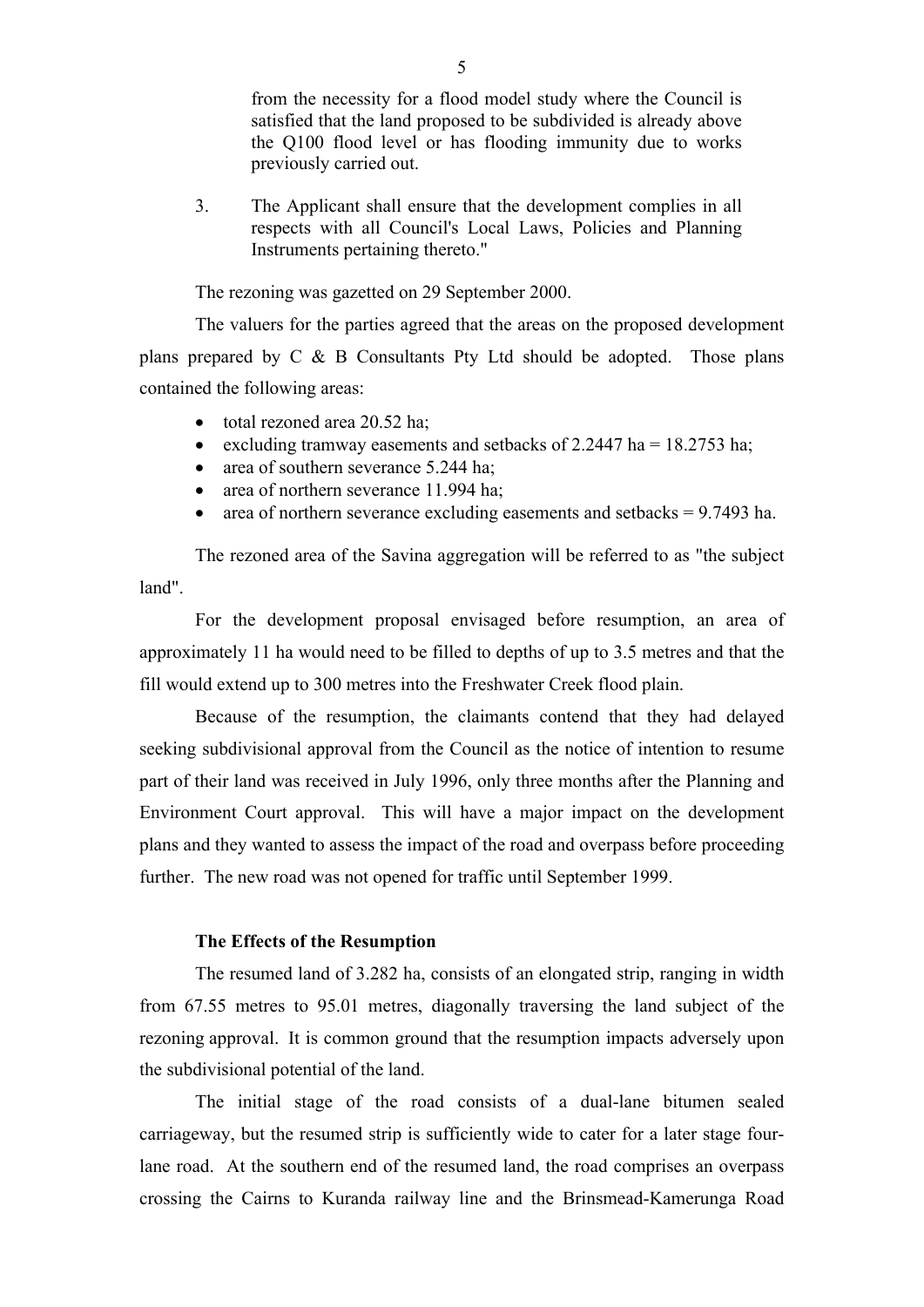(BKR1), which is 6 to 8 metres above ground level, reducing to standard road height. The road is limited access with a speed limit of 80 kilometres per hour.

The purpose of the road has been described thus:

"The Cairns western bypass has been designed essentially for safer travel for commuters and to solve congestion and delay problems which have been experienced in the Redlynch area in the past. It also provides an easy route for tourist and heavy vehicle traffic wishing to travel to the northern beach suburbs and tablelands areas bypassing the city area." (Mr Eales, Exhibit 7, p.14)

The impact of the resumption will be greatest on the potential lots immediately to the north and south of the bypass road and will be likely to significantly diminish their value, because of traffic noise, smell, dust, vibration, visual pollution and lights. The impact could be reduced by appropriate buffer mounds and/or fencing. However, the parties differed as to the extent of the impact, particularly as there were some preexisting impacts from the frontage to the railway line and the Brinsmead-Kamerunga Road (BKR1 and BKR2), as well as from the cane tramway and the high voltage electricity line.

There was no dispute that the balance of the claimants' cane farm was not affected by the resumption and that its highest and best use was for cane farming. The effects of the resumption were therefore confined to the subject land.

#### **Town Planning Schemes**

The Planning Scheme current at the date of resumption was the Planning Scheme for the balance of the City of Cairns (the Balance Scheme), which was gazetted on 29 November 1996, two weeks prior to the date of resumption. The Balance Scheme replaced the Planning Scheme for the Shire of Mulgrave (the Mulgrave Scheme) gazetted on 17 December 1993. However, that scheme was in force at the date of application for rezoning and at the date of the Planning and Environment Court's determination. Therefore, that scheme had relevance to this matter.

The Strategic Plan of the Mulgrave Scheme established a number of preferred dominant land use designations. At least part of the subject land was included in the rural designation. Under the Freshwater Valley Development Control Plan the western part of the subject land was designated residential, and the balance non-urban. Under the Strategic Plan of the 1996 Balance Scheme, the western part of the subject land is included in the urban designation, the balance in the rural designation.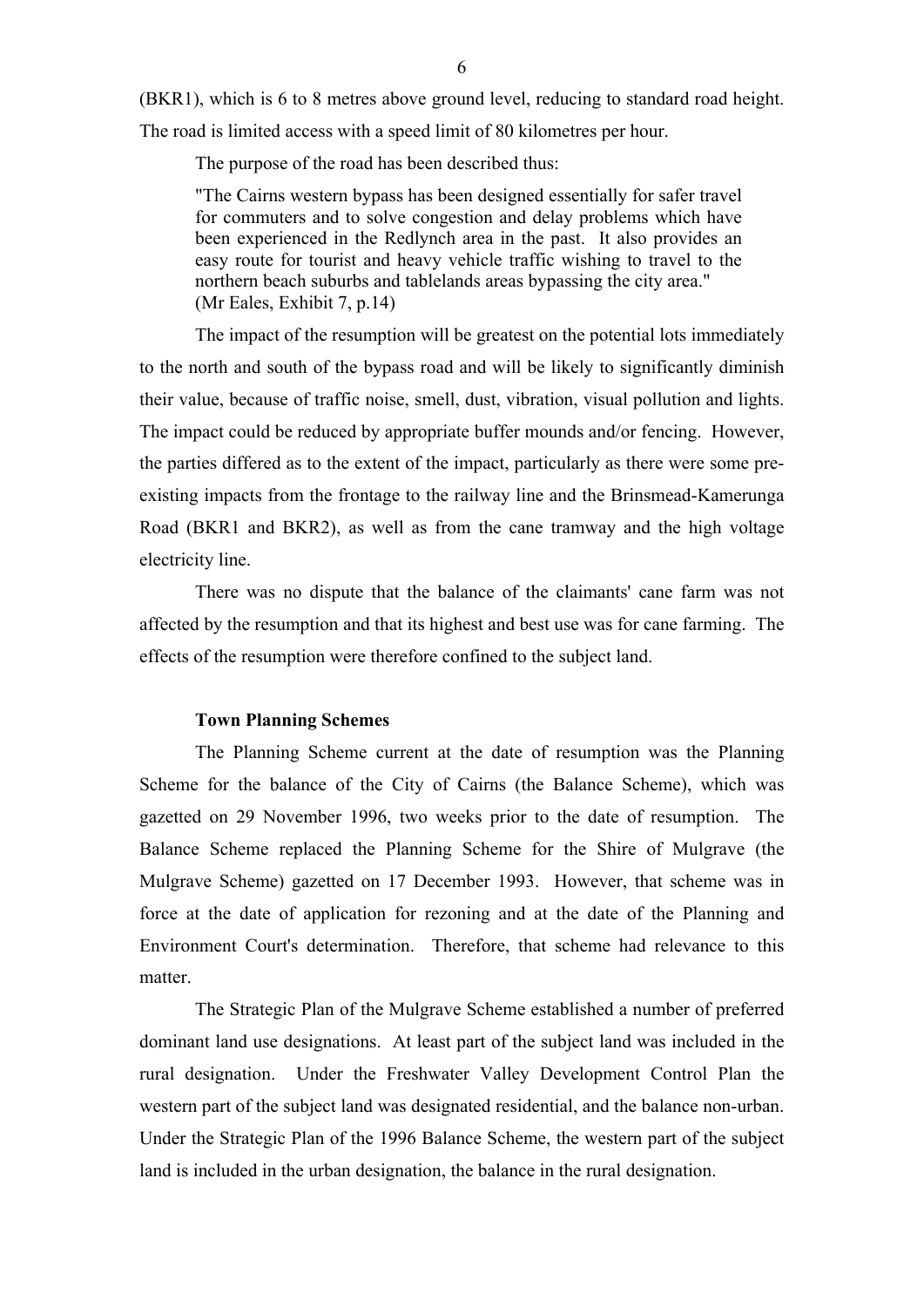It is common ground that the Strategic Plan is not cadastrally based, but is a broad-brush document indicating Council's planning intent.

 The eastern part of the subject land is included in the Q100 flood inundation land on the Flood Strategy Diagram, which generally corresponds with the area designated rural. The rural preferred dominant land use includes good quality agricultural land, cane land and marginal land, which may be affected by constraints such as flooding. The intent indicates these areas will not be developed during the life of the Planning Scheme.

Objective 1 of the Hazard Strategy is the prevention of both short-term and long-term inundation of urban land. The Council has identified a flood line for urban areas, and development applications relating to areas below the flood line are to be accompanied by an Environmental Impact Statement (EIS). In assessing development applications below the flood line the Council will have regard to:

- the hydraulic model for the Barron River Delta;
- preservation of satisfactory flood plain storage capacity and adequate floodways;
- adverse effects on private and public property or works.

The Department of Transport and the Department of Main Roads required noise and visual buffers for development adjacent to State-controlled roads. To achieve sufficient noise attenuation and visual enhancement required:

- a 10-metre wide buffer strip;
- an earth sound mound to a minimum height of 2.7 metres above the existing natural surface level;
- landscaping of the mound.

The Freshwater Creek Management Plan was finalised in 1997, a component part of that plan was the investigation of flooding and drainage carried out in 1995 by the firm Lawson & Treloar Pty Ltd, which provided a greater level of detail on the flooding characteristics of Freshwater Creek upstream of its confluence with the Barron River. Minimum flood immunity requirements were established for new developments requiring rezoning, subdivision or town planning consent approval as follows:

- Residential immunity to one in 100-year ARI fill level and 150 mm above one in 100-year ARI floor level.
- Recreation Parks and Open Space existing surface but to be free draining.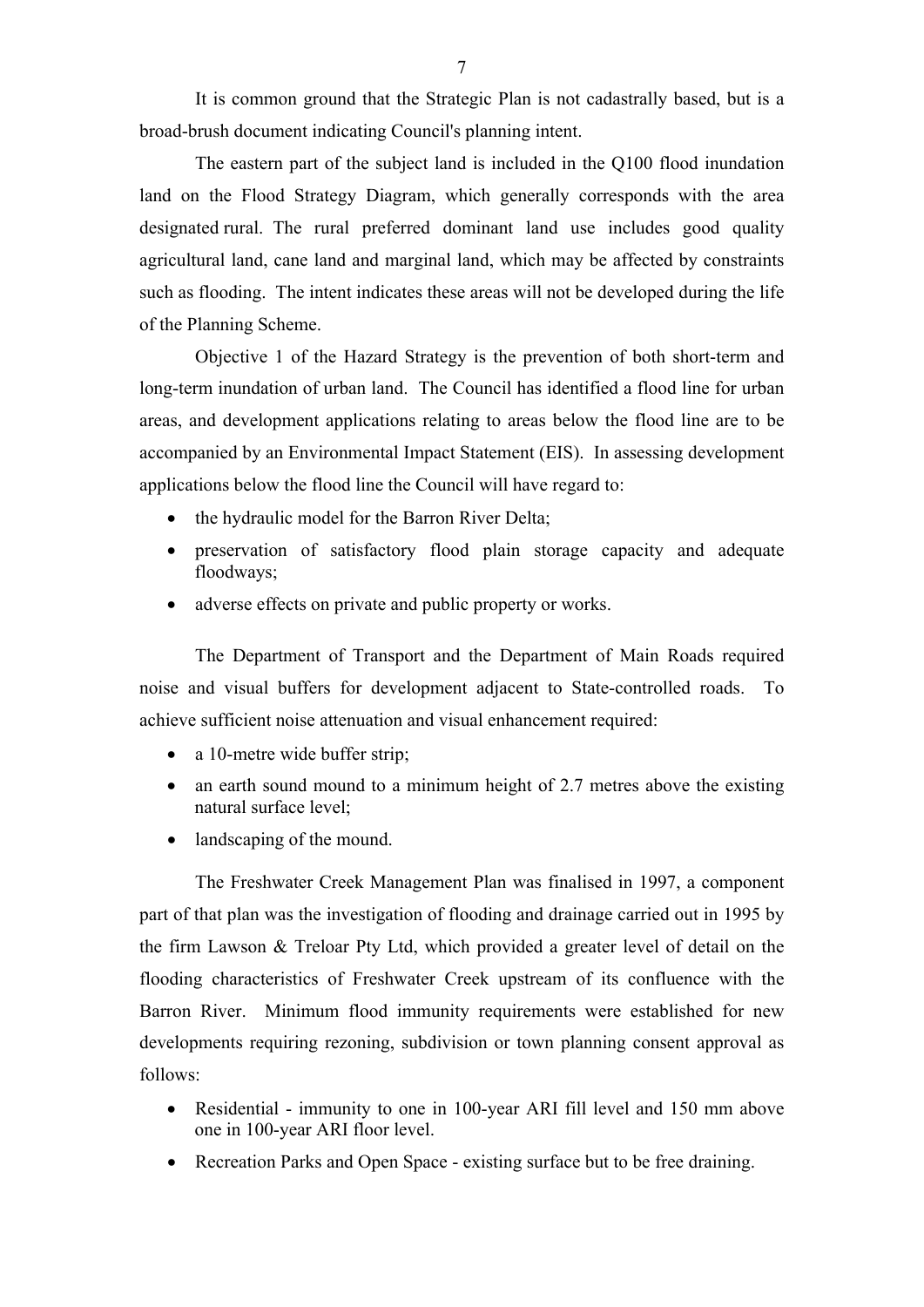The requirements for development of land within the Barron River Delta flood plain are discussed later when dealing with hydraulic and flood issues. However, from a planning perspective, the town planners were in agreement that:

- the Barron River Delta Study will form the basis on which Council will consider development proposals with regard to flooding;
- this will apply to the development of all residential etc land within the Barron River Delta.

Section 3.3.3 of Part H of the Town Planning Scheme requires that Council will use the results of the Barron River Delta Flood modelling in assessing future development projects, in particular the "Barron River Delta Flood Study - Development in the Delta". The planner who gave evidence for the claimants, Mr Robinson, explained that this process was to ensure that once land was filled above the Q100 level, the hydraulic characteristics in the delta are not changed in ways that increase flood levels or velocities to the extent that they are likely to cause damage or risk to other land or persons.

That was confirmed by the planner who gave evidence for the respondent, Mr Hedley, as being the position at the end of 1996. Both Mr Hedley and Mr Robinson agreed that once a flood study had been carried out, the Council accepted its conclusions.

Mr Hedley was previously Director of Planning and Development for the Cairns City Council until December 1995. He provided unchallenged evidence as to the background to the rezoning of the subject land. He explained that the application for rezoning from the "Rural" zone to the "Residential" zone under the 1993 Mulgrave Scheme was submitted to the then Mulgrave Shire Council on 2 December 1994. It was accompanied by a town planning report and a supplementary engineering report. The proposal was for subdivision of the land into approximately 175 residential allotments, all with areas over 600 m². Part of the land was to be filled to raise it above the one in 100-year flood level, with the source of the fill being other parts of the applicants' cane farm on the Freshwater Creek flood plain. However, no precise details of the extent of fill were provided to the Council at that time. The town planning report stated that the northern part had depths of inundation which may make it impracticable or unviable to fill and may be provided as park. Access by Fairweather Road was proposed. The subject land was described as being a low velocity flood fringe area representing a low hazard flood area. Filling of the area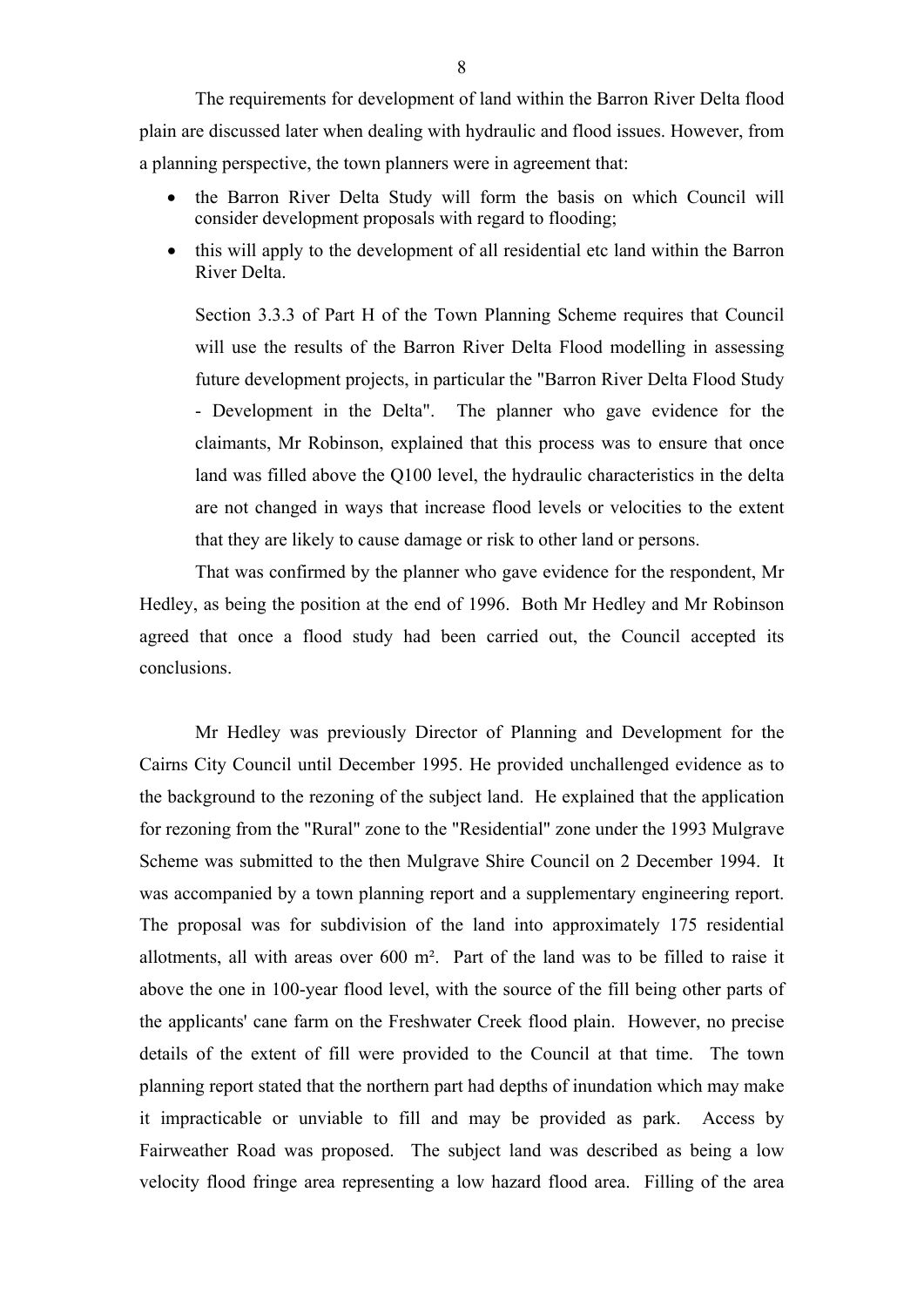was not expected to have any significant effect on the pattern of flood flows and/or flood levels.

No objections to the application were submitted.

According to Mr Hedley, the application was reported to Council in June 1995 with a recommendation that it be approved subject to conditions, including those required by the Department of Transport. In July 1995 the Council refused the application, on grounds relating to potential for flooding, the extent of filling and the effect of the proposed Redlynch Bypass Road.

The Savinas appealed to the Planning and Environment Court and the hearing was held in April 1996. The appeal was allowed, with the application to rezone being approved subject to the three conditions already discussed. A metes and bounds description was provided to the Council in November 1999, excluding the area of the road corridor. An application for approval of the rezoning was submitted to the relevant Government Department by the Council and the rezoning of the land to "Residential 2" zoning was gazetted on 30 September 2000.

According to Mr Robinson, issues relating to flooding and the Redlynch Development Control Plan were canvassed at the hearing. However, the bypass road issues were dropped and the Council effectively abandoned the issues concerning flood levels and filling. Only the conditions were disputed.

Because the resumption followed shortly after the Planning and Environment Court decision approving the rezoning, the claimants have not applied for subdivision approval. The town planners discussed the likelihood of the proposed subdivision being approved as at the date of resumption. It was agreed that a proposal for subdivision at that date would have been assessed under the *Local Government (Planning and Environment) Act 1990* and the 1996 Balance Scheme. Section 8.2 of that Act established a mechanism for preparation of an Environmental Impact Statement (EIS). A "designated development" is defined as including a proposal for development of land located in an area below a flood line adopted by a local government, if it involved filling an area of more than 5000 m². A flood line had been adopted for urban areas identified in the 1996 Balance Scheme.

Mr Robinson was of the view that the terms of reference for an EIS were likely to be limited to flooding impacts only. Mr Hedley and Mr Robinson generally agreed about the requirement of an EIS and the likely terms of reference.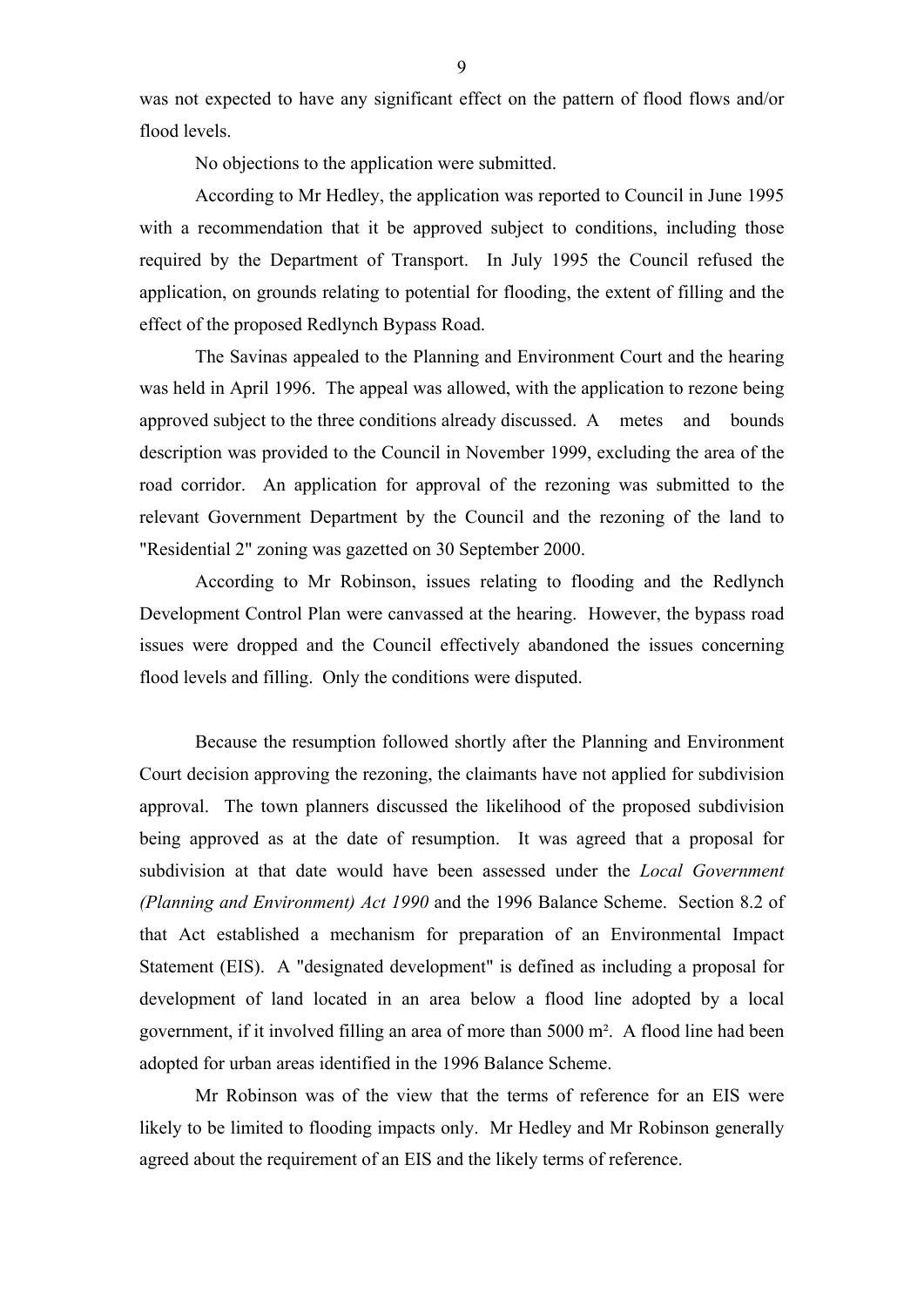Mr Robinson summarised the requirements:

'Essentially, the Strategic Plan says that if you want to undertake residential development on the identified flood fringe, you have to show that it can be filled or otherwise protected from inundation from a Q100 flood. You do this by carrying out an EIS including running your proposal through the Barron River Delta flood model.

Provided the results of the flood modelling exercise show that there are no adverse impacts on flooding characteristics on other land, Council will progress the application.

This is a realistic, commonsense appropriate way of dealing with development applications on the flood fringe. It results in development that is protected from floods up to the one in 100 year event and that other land is not adversely impacted upon by the development." (Exhibit 11, paragraph 2)

It was common ground that the flood model is operated by the engineering firm, Connell Wagner Pty Ltd, on behalf of the Council. The flood study required by the Strategic Plan and the rezoning condition would be prepared and submitted as part of, or in association with, an EIS and the requirement for the flood study would also be reflected in the terms of reference for the EIS. If the EIS was to the effect that the land could be filled without adversely affecting flood levels, subdivisional approval would be granted subject to conditions.

Mr Hedley and Mr Robinson agreed that those parts of the subject land which passed the requirements of the Flood Model policy, could be filled and approved for subdivision. However, they viewed the potential of the land below the Q100 line somewhat differently. Mr Robinson thought the area was moderately constrained by flooding. Mr Hedley thought it had very limited potential for development. Mr Robinson identified that the real issue between them is determining a boundary beyond which development is not possible. According to Mr Robinson, that line is likely to be in the vicinity of the tramline. Mr Hedley was less optimistic.

They generally agreed that after the resumption subdivision of the balance of the subject land would not have been refused because of the existence of the bypass road, but Council would have taken account of concerns by MRD and would include conditions relating to landscaping and sound attenuation devices, such as mounds and solid fences of which the developer may bear the cost.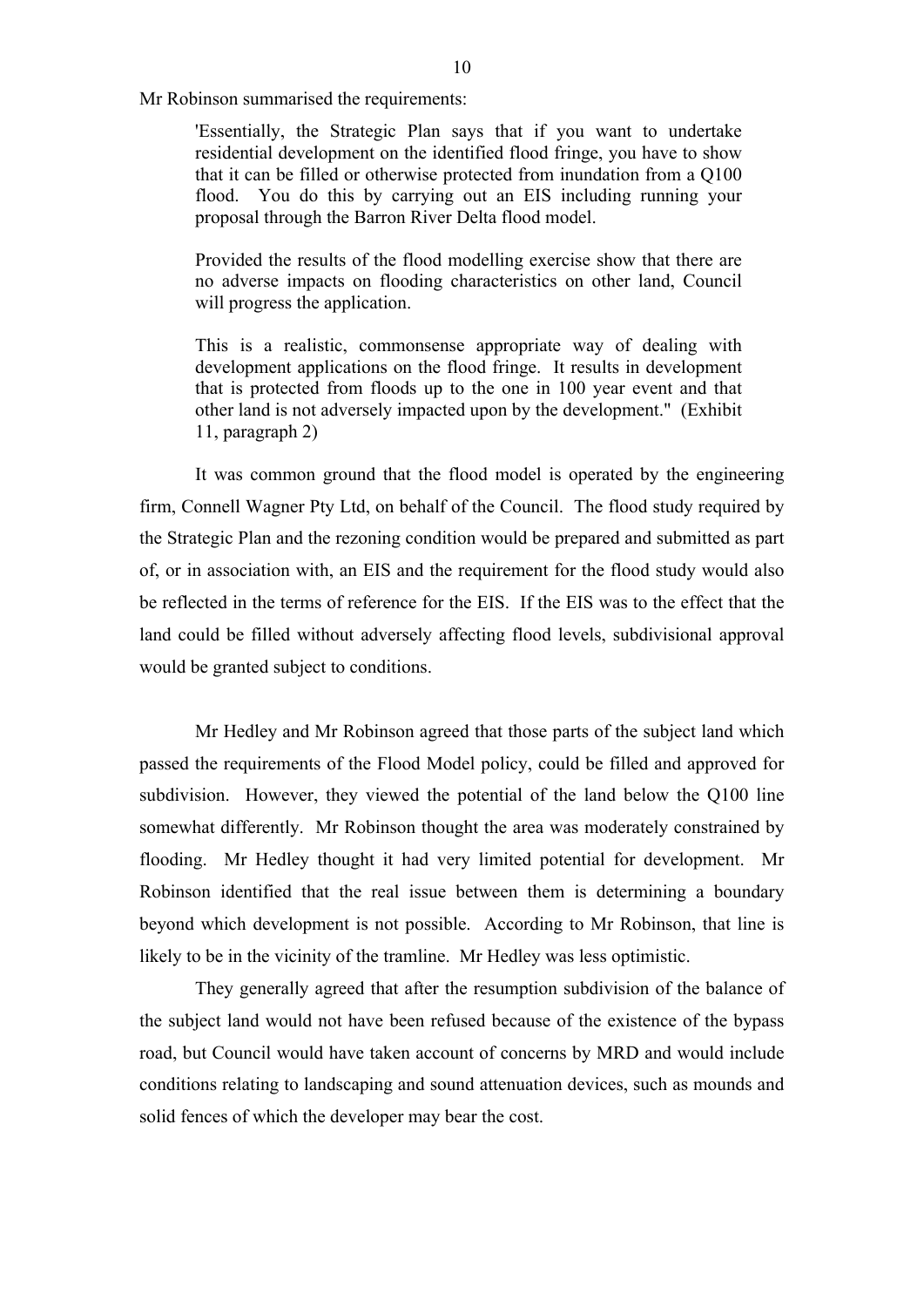## **The Surveying Evidence**

Evidence for the claimants was given by surveyor, Mr Hutchison of Rowlands Surveys Pty Ltd (Rowlands) and for the respondent by surveyor, Mr James of C & B Consultants Pty Ltd ( C & B). Mr Hutchison had previously prepared a subdivisional layout plan in November 1994 as part of the rezoning application for a 177-lot subdivision. In March 1997 he was instructed to prepare a revised layout for the area after resumption. He prepared a layout plan for a 102-lot subdivision with 10-metre wide buffer strips on each side of the bypass road. In his view, what was originally envisaged as a single development had become two separate developments, divided by a major road.

Mr James, on behalf of the respondent, also prepared layout plans, before and after the resumption, limited by the metes and bounds lines, which he calculated to contain an area of about 20.52 ha. His before resumption plan for 175 lots, with an average area of 628 m², provided for 6 metre offset from the tramway line, with an additional allowance of 3 metres for an earthworks embankment.

The differences between the Rowlands plan and the C & B plan of the before resumption area appear to be the result of the approaches which the surveyors adopted, based on advice from their respective engineers, particularly in relation to drainage. Mr James adopted a 10-metre buffer setback from the State-controlled Brinsmead-Kamerunga Road, comprising a 6 metre strip and a 4-metre easement over the lots adjoining the buffer. Mr Hutchison initially doubted such buffer was required. Mr James was of the view that Council would require emergency access through Ernest Street and would not accept emergency access by means of the overland drain as provided for in the Rowlands plan.

No park area was provided for on the C & B plan, but Mr James reasoned that allowing for tramway setback, buffer requirements, drainage corridor and transmission line areas, there was an area of 17.1942 ha of subdividable land; 10% of that area would be required for park; the balance area of 3.081 ha more than met that requirement and could be used for park, subject to negotiations with the Council.

The C  $\&$  B after resumption plan for 128 lots, with an average area of 651 m<sup>2</sup>, retained the 20-metre drainage corridor. A 10-metre buffer setback (6 metres strip plus 4 metres easement) was allowed for on both sides of the bypass road and a 6 metre wide buffer adjacent to the Cairns-Kuranda railway line for noise amelioration. Proposed access to the northern severance was from Majestic Street and to the southern severance from Ernest Street and Fairweather Road. The subdividable area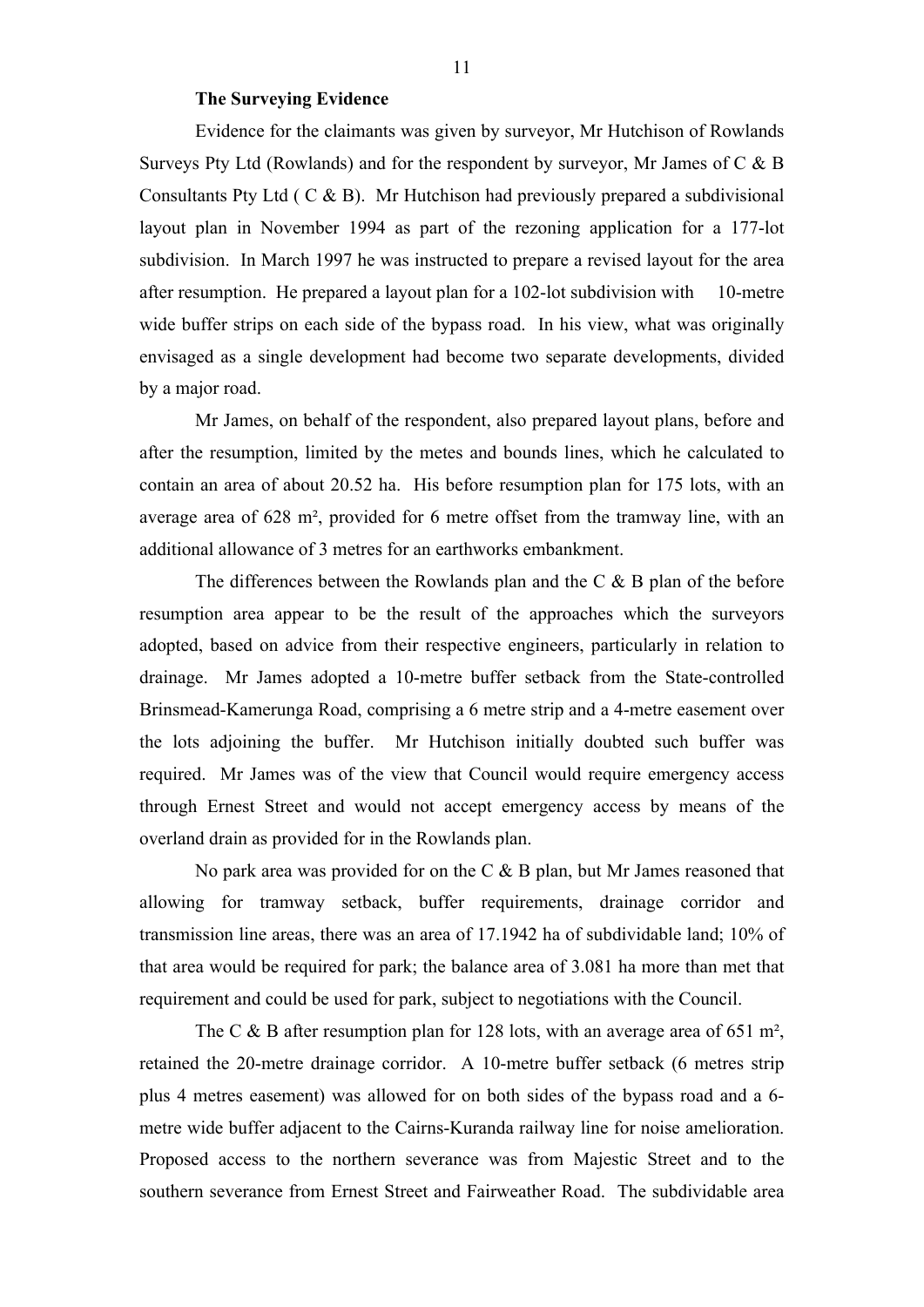after resumption was 13.8117 ha, 10% of that area for park requirement could be met from the balance land.

Their major areas of disagreement were whether a 6 metre strip plus a 4 metre easement would have been acceptable in 1996 for the minimum buffer requirement of 10 metres; whether emergency access to Ernest Street was required; and whether drains would provide acceptable emergency access. There was also disagreement about the number of lots, particularly in the Rowlands after resumption plan. The average size of those lots was 820 m² compared with the pre-resumption average of 671 m².

Mr Hutchison defended the Rowlands plan, explaining that many of the design differences were based on different assumptions, particularly the drainage assumptions, which were based on advice from engineers; in any case his before plan was never meant to be completely accurate, it had been prepared for the rezoning application.

Despite the differences in their plans, a joint statement identified only two real issues between the surveyors. The first was the need for a buffer along the Brinsmead-Kamerunga Road on the before resumption plan. The second was whether emergency access could be provided along the drain or whether there should be emergency access to Ernest Street.

Mr Flanagan, the engineer witness for the claimants, thought that the  $C \& B$ layouts were better than the Rowlands plans, but felt there were still some problems with them. Mr Eales, the valuer for the claimants, adopted the Rowlands plans for his hypothetical development valuations, but during his evidence conceded that he thought the C  $\&$  B plans were preferable. (Transcript pages 258 and 262)

There seems to be general agreement that the reasoning adopted by Mr James in the C& B layouts is preferable to that adopted by Mr Hutchison in the Rowlands layouts. However, that depends on how much of the subject land could be developed. If it was not possible to develop to the extent provided for in those plans, then which ones have the better layouts is irrelevant.

#### **The Engineering Evidence**

The valuers for the parties relied on direct comparison with in globo sales as the primary methods of valuation of the subject land, before and after the resumption,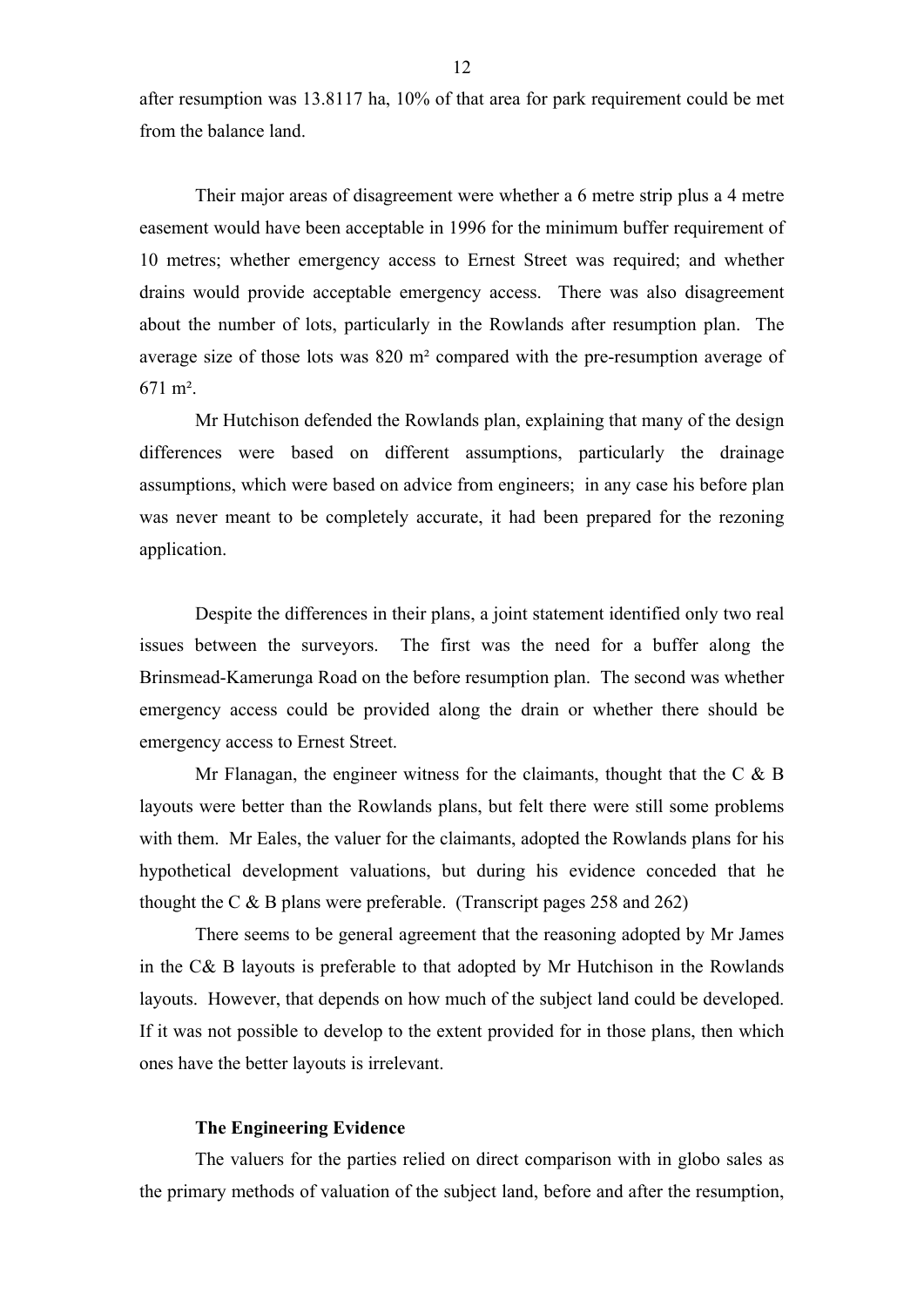adopting check valuations by means of hypothetical development. Much of the detailed evidence given by the engineers related to the costs of hypothetically developing the subject land for their secondary or check methods of valuation. However, as will be discussed later, I have placed no weight on the results obtained from their hypothetical development exercises. Therefore, I see no point in making a detailed analysis of the engineering evidence associated with the costs of development.

However, there are several engineering issues which are relevant to the viability of development of any of the subject land, both before and after resumption. It is upon those issues that I will concentrate in discussing the engineering evidence, without descending into a detailed analysis of costings.

The engineering evidence can be categorised under three headings:

- (i) hydraulic and flooding issues;
- (ii) civil engineering issues; and
- (iii) acoustic issues.

The respondent called three experts, while the claimants' consulting engineer, Mr Flanagan, gave evidence in respect of all three issues.

# **(i) The Hydraulic and Flooding Issues**

The conditions of the rezoning approval by the Planning  $\&$  Environment Court in April 1996 included one relating to assessing whether the development proposed for the subject land would adversely affect other land. That condition required that at the time of any application for subdivisional approval for any part of the land below Q100 flood level, a detailed flood study using Council's established flood model is to be undertaken to determine the extent of the filling to give the proposed lots a Q100 flood immunity, without adversely affecting any other land. While the terms of that condition seem relatively straightforward, it was by no means certain what was the "Council's established flood model" for the subject land as at December 1996.

It seems that there were at least four model possibilities. ESTRY, RUBICON and MIKE 11, are single dimensional models used by the Council at various times for flood modelling in the Barron River Delta and/or Freshwater Creek. Another model, MIKE 21, was developed by the firm Lawson & Treloar Pty Ltd in about 1995. It is a more sensitive two-dimensional model, which is able to more accurately measure localised flooding impacts.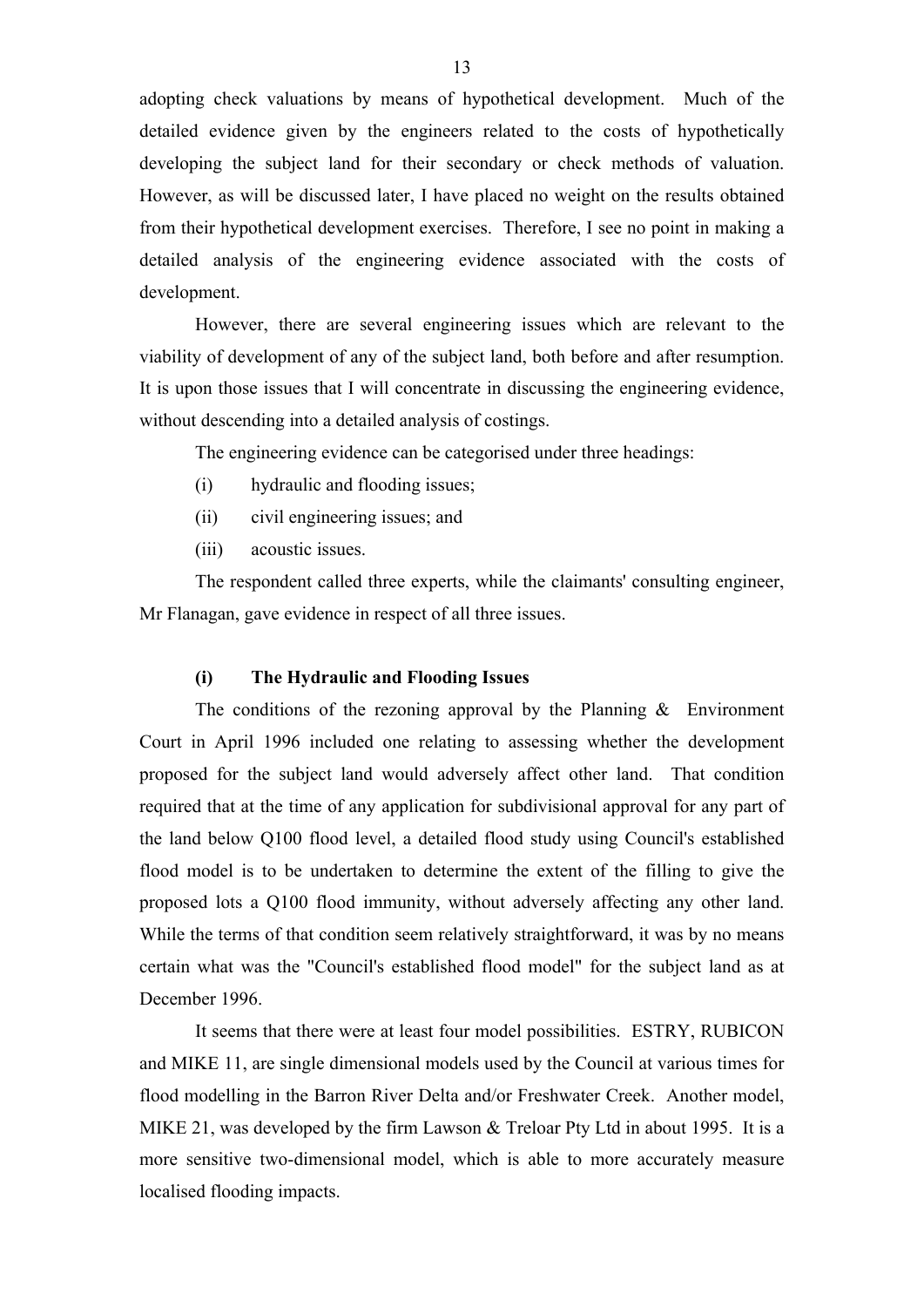Flood modelling in 1996 was undertaken on behalf of the Council by the engineering firm, Connell Wagner Pty Ltd, using the ESTRY model to measure the flood impacts in the Barron River Delta. However, from 1998, the ESTRY model ceased to be available and Connell Wagner converted the ESTRY model as best it could into the RUBICON model and Council have used that model for flood modelling since then. But as at December 1996, it was the ESTRY model that was used for flood modelling in the Barron Delta, not the RUBICON model. There seems to be no disagreement that the ESTRY and RUBICON models would not produce identical results.

The RUBICON model is used to model Barron River flood events, but the subject land is influenced by both the Barron River and Freshwater Creek flood events. In 1995, Mr Collins, an engineer at the time employed by Connell Wagner, and now employed by the firm Lawson & Treloar, developed the single dimensional MIKE 11 Freshwater Creek Flood Model, which has since been used by the Council for flood modelling on Freshwater Creek.

The two-dimensional MIKE 21 model was also developed by Lawson & Treloar and first used by the Council in 1995. It can be used for both Barron River and Freshwater Creek modelling, but it seems to have been used by the Council to model only two specific proposed developments prior to December 1996.

In early 1999, on the instructions of the respondent, in connection with the claimants' claim for compensation, Lawson & Treloar had undertaken flood modelling of the proposed development using MIKE 21. The first model was run on the assumption that imported fill would be used, while the second assumed that fill would be extracted from a borrow pit adjacent to the development. These exercises were undertaken by Mr Collins, who gave evidence on behalf of the respondent. Mr Collins explained that he was trying to determine the upper and lower bounds of potential impacts to determine whether or not flooding was an issue. In other words, he was testing best and worst case scenarios.

The results of the first option (the imported fill model with no compensating earthworks) showed impacts of increased flooding of approximately 100 millimetres on the adjacent upstream railway line, and between 10 millimetres and 40 millimetres increase in flood levels at up to seven existing residences at Redlynch. That is not the type of development envisaged for the subject land, so the impacts are not relevant.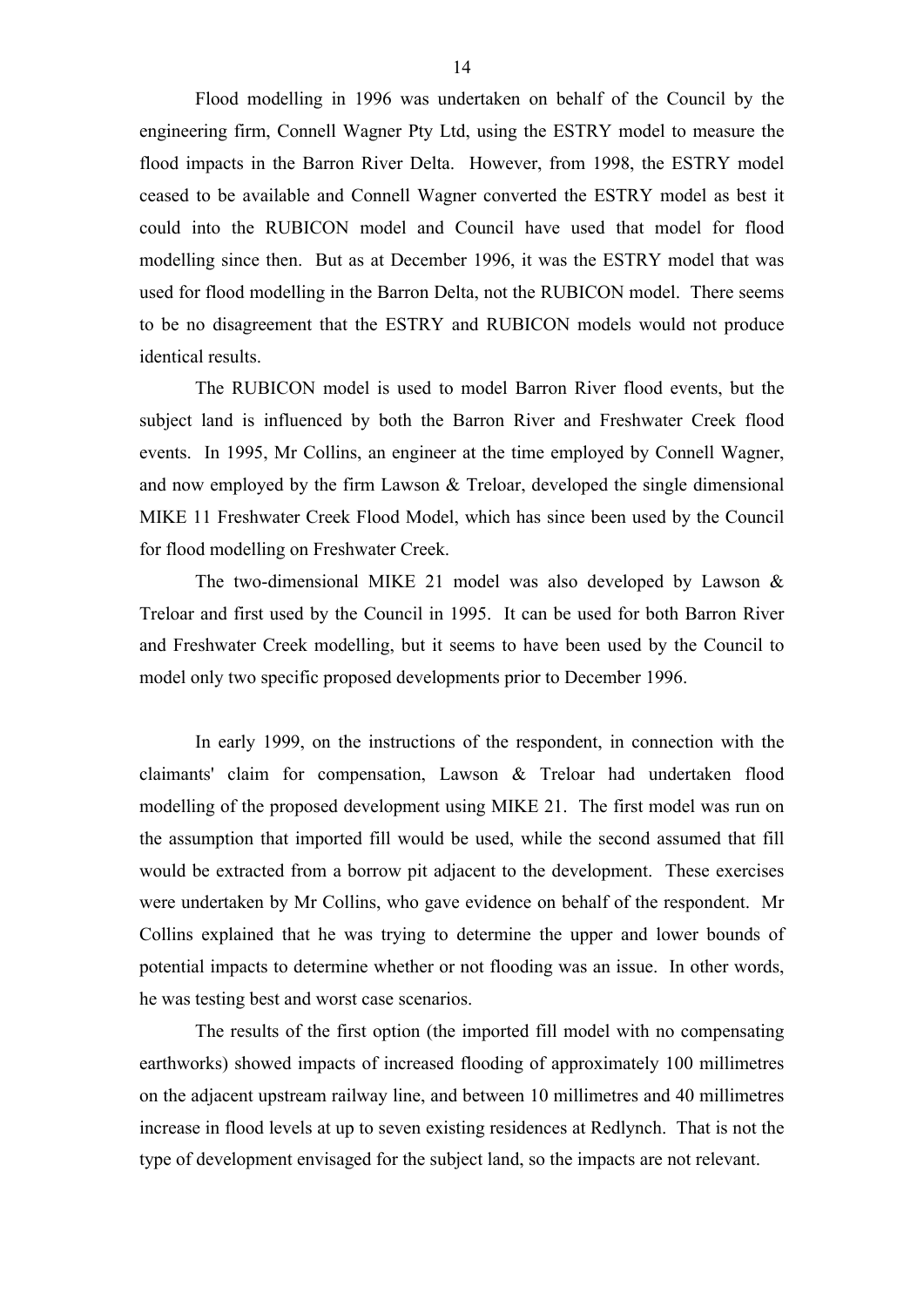The second option (fill from a borrow pit)was modelled including construction of an excavated pit about 2 metres deep, over 400 metres long and 150 metres wide, because from the viewpoint of hydraulic efficiency it appeared to Mr Collins to be the most likely to give minimum impacts.

The results of that option predicted for the 100-year Freshwater Creek and five-year Barron River floods, a 5-centimetre increase at one location and lesser impacts at others. Mr Collins explained that in local authorities throughout Queensland it is becoming the requirement norm that there are no offsite impacts. If it can be demonstrated that there would be tangible flood damage due to a severe flood that can be directly attributed to a proposed development, it is normal policy not to allow it.

However, the results of the cut/fill operation model (February 1999) were submitted to Council and in a letter dated 29 April 1999 (Exhibit 79), Council indicated that such development was likely to be approved in principle, subject to providing more details. That seems to indicate that the Council was prepared to accept limited offsite impacts.

Mr Collins referred to the results of those earlier models in his written evidence in this case and came to the following conclusions:

"Based on our investigations, and the information available at the time of writing this report, we conclude the following:

- The effect of the proposed development on flooding on adjacent properties is likely to fall within the ranges provided by our 25/1/99 and 16/2/99 reports. If the impacts are closer to the 25/1/99 (fully imported fill) case, the impacts on flooding may well be unacceptable to Council.
- In order to minimise impacts on flooding, significant onsite cut works are required immediately adjacent to the proposed filling works. The extent, depths, finished surface elevations and detail of proposed onsite cut works are considered critical in determining the suitability of the project in relation to flooding impacts.
- The proposed development includes encroachment of up to 300 metres into the flood plain, and Council would be likely to be concerned with regard to the precedent set by approving such development, both in terms of future development applications and also the cumulative effect of such works on flooding. This encroachment goes well beyond the approved development lines from the Freshwater Creek Master Plan.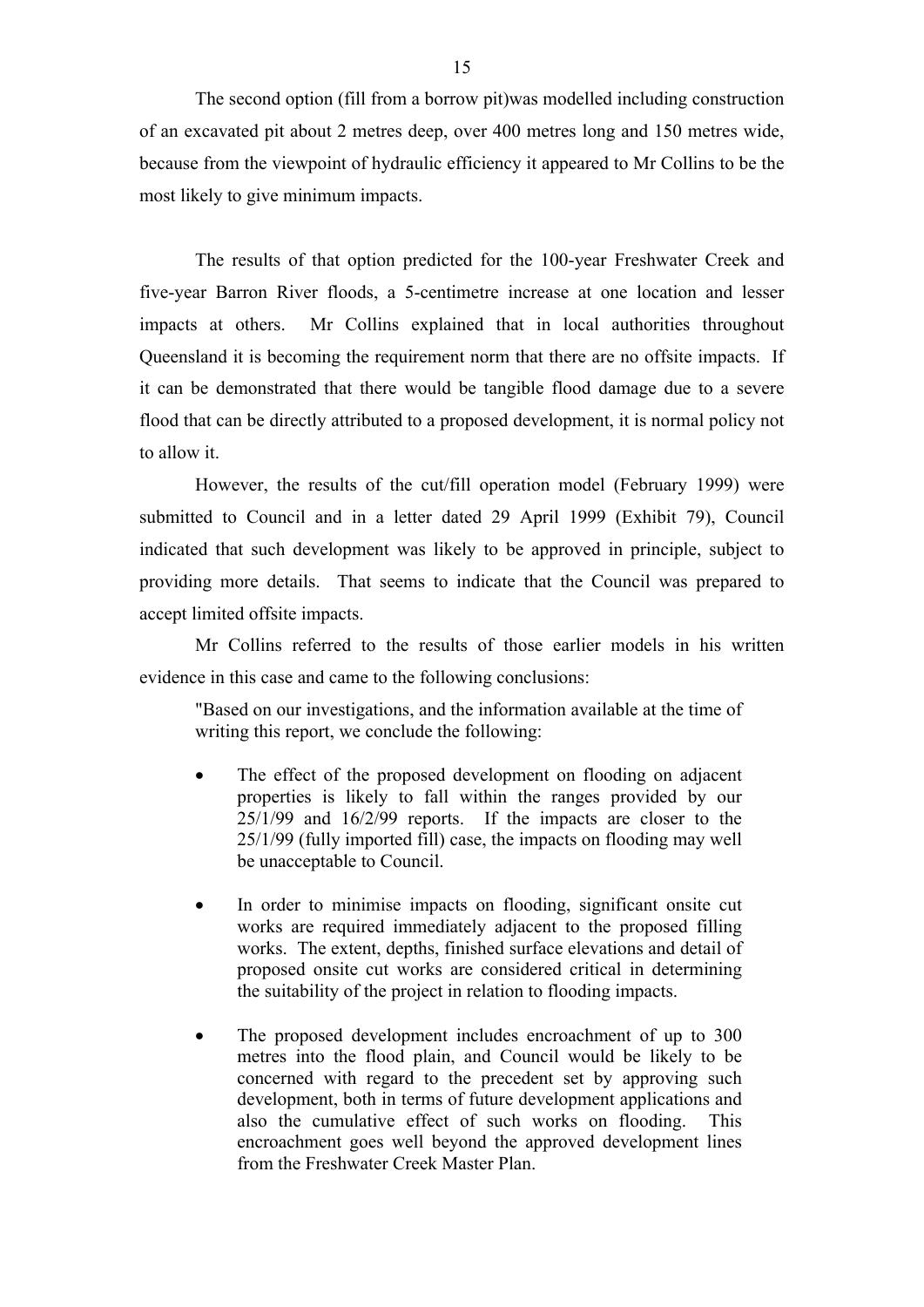There are a number of other issues in relation to water quality and stormwater management that may well also restrict the allowable fill source arrangement on the site, and these may also be taken into consideration by Council." (Exhibit 37, page 7)

Mr Collins' view was that the subject land is heavily dominated by flooding from both the Barron River and Freshwater Creek and hence it is important in considering flooding impacts, particularly on adjoining properties, to carefully analyse flooding from both watercourses.

Mr Flanagan had another opinion. He contended that as the Barron River flooding was the predominant influence on the subject land, the RUBICON model was the model which would be used by the Council. He commissioned Connell Wagner to model the proposed development on the basis that the required fill was obtained from borrow pits on the adjoining Savina farm.

Connell Wagner modelled the proposed project for a 100-year Barron River event with a 100-year Freshwater Creek event, using the RUBICON model, with imported fill and no compensating earthworks. The model results showed a small and localised impact upon flood levels. Connell Wagner also modelled the project with fill excavated from the flood plain. This showed that the project would result in increased water levels of up to 20 millimetres downstream. Connell Wagner expressed the opinion that this would be acceptable to the Council.

However, Mr Collins was critical of the Connell Wagner report. He stated that in his opinion the modelling work carried out lacked sufficient detail to accurately predict localised peak offsite impacts. He thought that the predicted flood level increases may not have been acceptable to Council in any case, as they could adversely impact on existing flood-prone houses. He felt that insufficient testing had been carried out for a range of flood events to be confident that the upper limit of predicted offsite impacts had been achieved.

Mr Collins explained how the conveyance and storage functions of both Freshwater Creek and the Barron River vary depending on the combinations of flooding events in each watercourse, the subject land being affected by all those events, not just the one in 100-year events. His modelling tried to determine the impacts of the proposed developments for a range of combined flood events.

Connell Wagner had used orthophotos to determine the amount of fill to be obtained from the flood plain. However, the evidence indicates that the use of orthophotos for that purpose may be quite inaccurate. Using a photographic survey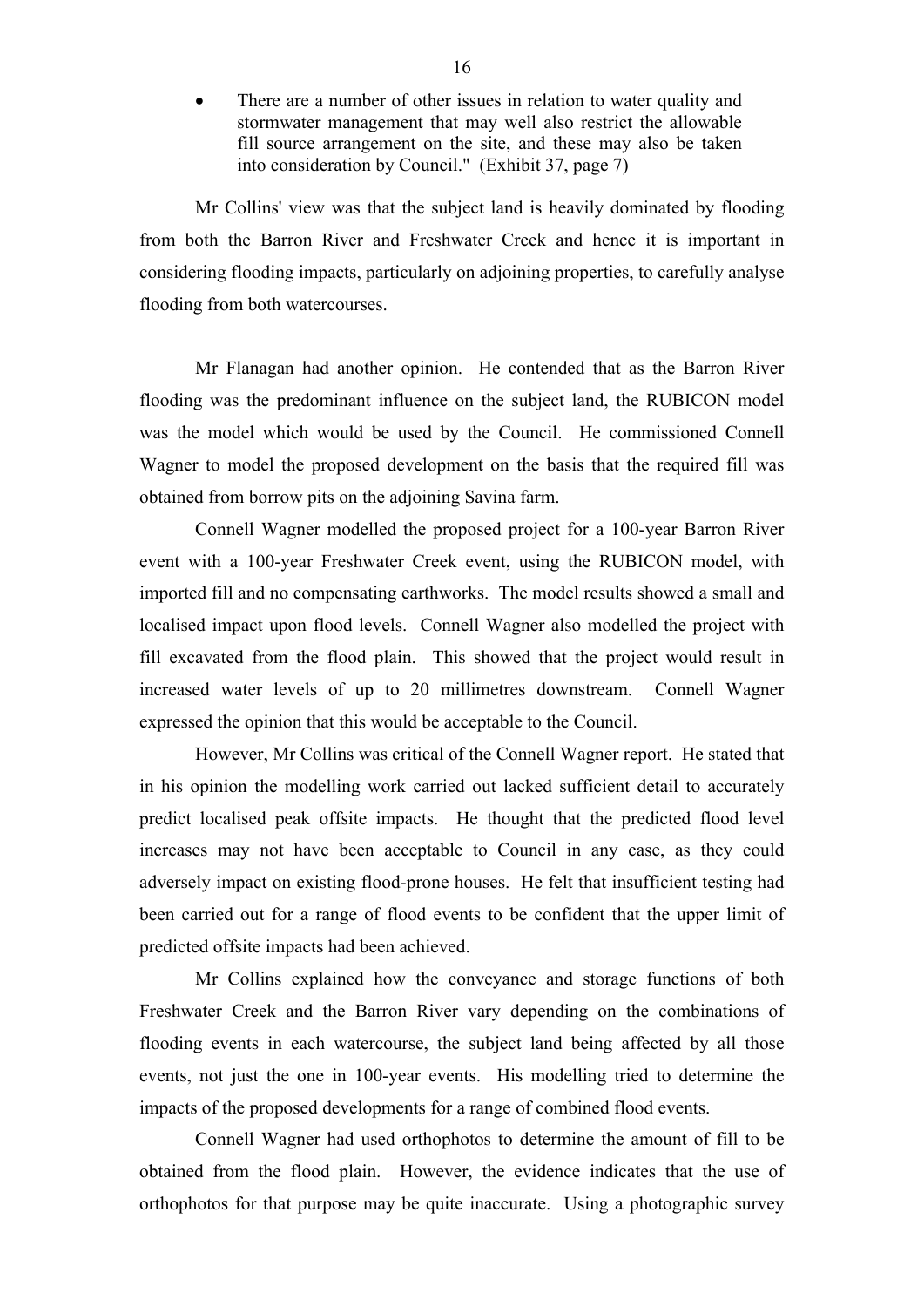instead of the potentially inaccurate orthophotos used by Connell Wagner, Mr Collins applied the MIKE 21 model to testing the cut/fill development proposed, restricting the results to the 100-year Freshwater Creek and the 100-year Barron River events. That model showed a 7 centimetre increase at one location, while the rest were not largely inconsistent with the Connell Wagner results, although there were several 3 centimetre impacts, which were greater than the 2 centimetre increases which Connell Wagner felt would be acceptable to the Council.

Mr Collins said that to reduce the impact of flooding, the proposed development may have to be reduced. When pressed on how much land might need to be sacrificed, Mr Collins expressed the view that it might be between 1 ha and onethird of the area.

Mr Flanagan and Mr Collins were able to agree that an appropriately designed skimming borrow operation which maintained cross-section conveyance appropriately and provided compensation for storage for Barron River entrance and conveyance for Freshwater Creek events, may produce acceptable offsite impacts in terms of flooding.

Originally they agreed that it is unlikely that in 1996 the Council would have been sufficiently aware of full two-dimensional flood modelling to require its use in assessment of this site in 1996. However, Mr Collins later repudiated that agreement. He subsequently recalled that MIKE 21 had been used to model two projects in 1995.

They did agree, however, that at the date of resumption Council required use of the Barron River Flood Model to the assessment of development in the Barron Delta; that the Council had commenced using MIKE 11 flood modelling for assessment in Freshwater Creek upstream of the area covered by the Barron Delta Model; and that MIKE 21 is an appropriate full two-dimensional flood modelling tool.

However, despite those agreements, they also identified several issues of disagreement. Mr Collins felt that the Council would be concerned that approval of the subject proposal would have created a precedent for similar encroachments on the flood plain, which cumulatively would result in significant impact. However, Mr Flanagan was of the view that would not have been part of the Council's consideration in 1996.

Mr Collins was convinced that the appropriate modelling tool was MIKE 21, for both the Barron Delta and Freshwater Creek flood events and it was available in 1996. Because of the sheer scale of the proposed development and the extent of the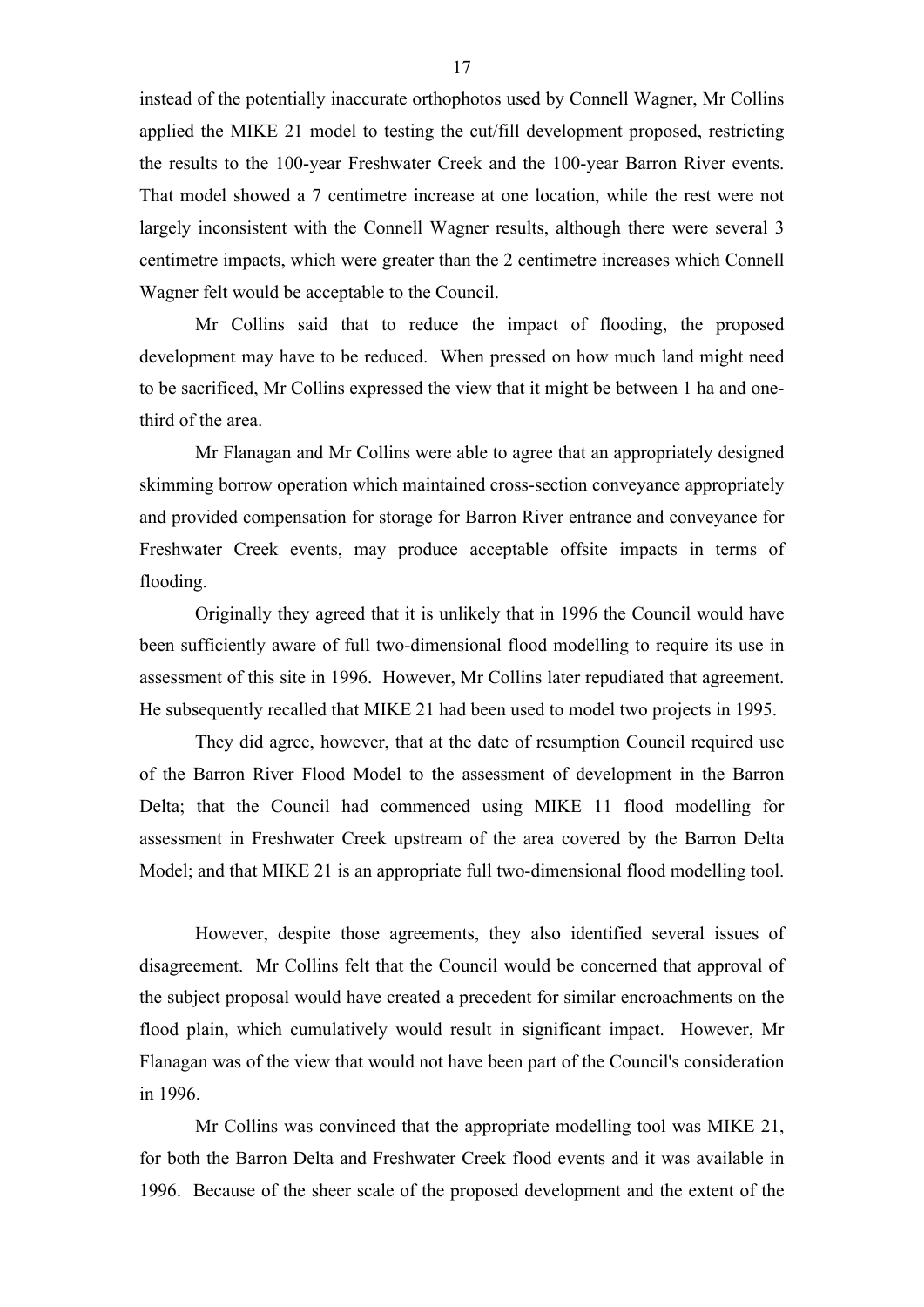intrusion into the flood plain, Mr Collins felt that the Council would be obliged to use the more accurate MIKE 21 two-dimensional model to model the effects of the Barron River and Freshwater Creek, as it takes into account the cumulative effects. In his opinion, RUBICON was incapable of predicting localised impacts.

On the other hand, Mr Flanagan took the view that in 1996 the Barron Delta Model was the approved Council model and the Council would have accepted the outcomes of such an investigation. He rejected the Freshwater Creek model as appropriate, as it did not cover the whole of the subject area.

Despite his concerns and reservations, Mr Collins was sure that a solution could be reached which would make the development, perhaps scaled down, acceptable to the Council. However, just how much of the proposed filling would have to be foregone and therefore the number of lots reduced, was somewhat problematic. Mr Collins thought it may be between 1 ha and up to one-third of the area proposed to be filled. That could only be determined by more extensive, appropriate modelling, using MIKE 21.

Under cross-examination by Mr Fraser, Mr Collins encapsulated his opinion in these words:

"… All I can say is that Council were aware of the modelling and, as I said in an earlier answer, I think it would be prudent given that that technology existed and given such a large development proposed and the sensitivities of adjacent property which was known to be flood prone, that it may well have been prudent for them to take that course. But I can't guarantee that that's what they would have done."

He was then asked by Mr Fraser:

"… But even with your more sensitive modelling which you've been able to apply so far with MIKE 21, you believe that a result acceptable in light of Council's then requirements as to tolerance would have been likely to have been achieved but perhaps involving the removal of one or some more hectares of fill at that point?

Mr Collins: In combination with an appropriately designed cut, yes. Yes, I've never doubted that there is an outcome for this site …" (Transcript p.449)

From the evidence, it is far from certain that, despite Mr Flanagan's confidence, the Council would have approved the development proposed in the C & B plan without significant adjustment to the area to be filled. That uncertainty supports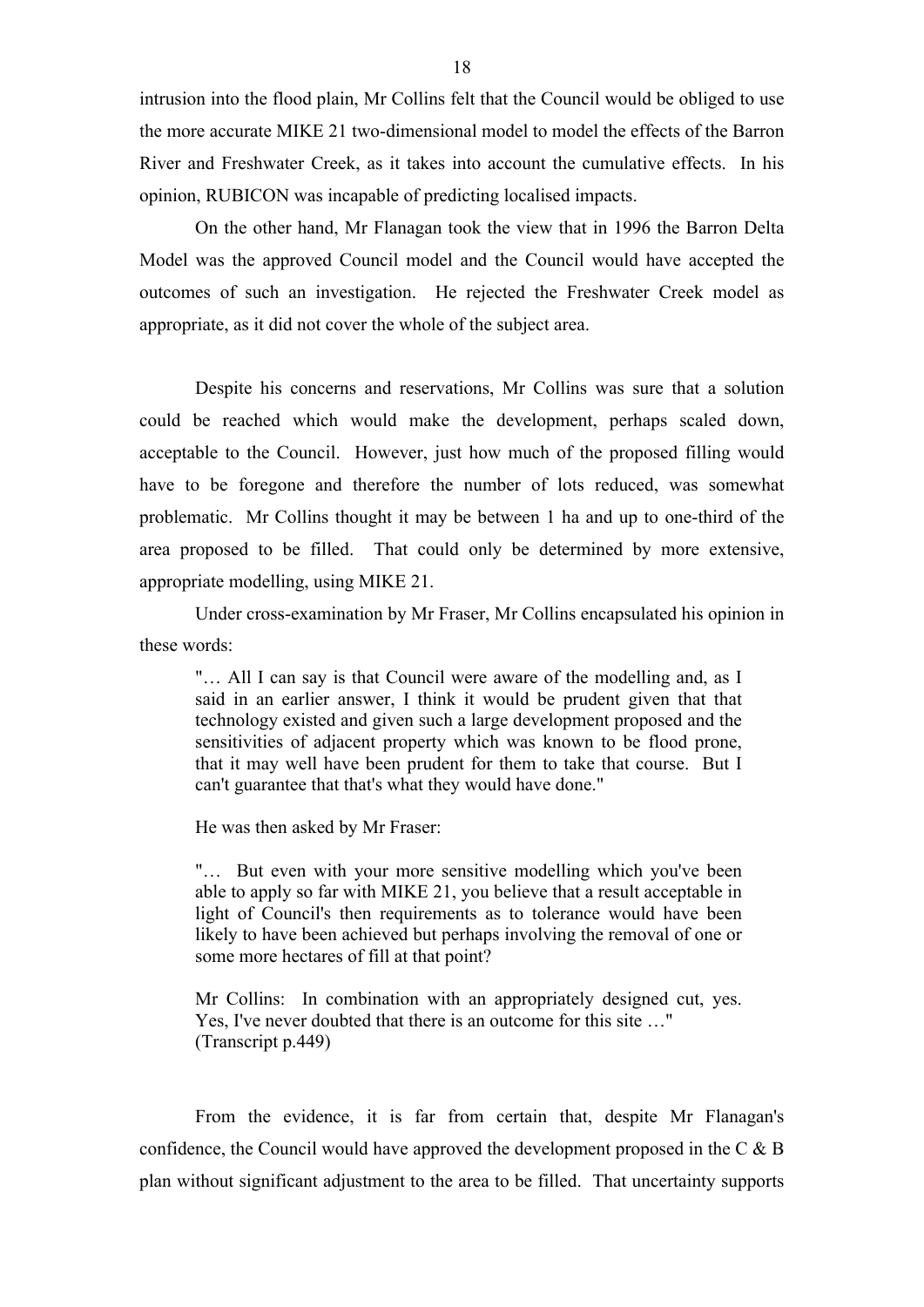the view taken by the valuer for the respondent, Mr Gould, that a prudent purchaser of the subject land at the date of resumption would consider that there was a substantial risk of developing any extensive area of the flood plain and would significantly discount the price he/she would pay for the land below 8.6 AHD.

## **(ii) The Civil Engineering Issues**

Both valuers relied on the detailed costings from engineers, Mr Flanagan for the claimants and Mr McPherson for the respondent, for their DCF and hypothetical development exercises. Mr Flanagan said that he and Mr McPherson disagreed on perhaps 80 items, but despite their differences, the engineers' overall costs of development per lot were remarkably similar. In the before resumption scenario, Mr Flanagan estimated costs at \$21,863 per lot and Mr McPherson \$21,702 per lot, if the agreed amount of contribution for external intersections is added to his costings.

Both Mr Flanagan and Mr McPherson as professional engineers advise potential purchasers interested in buying in globo property for development. In Mr McPherson's view there were three distinct stages to any development project. First the initial stage, which usually involved giving some preliminary advice on construction costs, feasibility, preliminary layouts, planning scheme provisions, etc. Second, subsequent to receipt of that advice, developers generally do an analysis as to the suitability of the land for their own purposes, and may contract to purchase it. Third, subsequent to contracting to purchase, developers generally do significantly deeper investigations with more detailed costings before settlement. According to Mr McPherson, the preliminary estimate would probably be within 10% to 15% of actual cost, but the more accurate estimate should be within 5%.

Mr Flanagan and Mr McPherson agreed that the volume of fill estimated by each of them on a solid fill measure was an appropriate reflection of the volumes required for both before and after resumption scenarios for both the C & B and Rowlands layouts, the marginal difference being related to the additional area of 4,000 m² proposed to be filled in the C & B layout. However, they disagreed as to the cost of fill, Mr McPherson adopting \$8.80 per m<sup>3</sup>, while Mr Flanagan adopted \$6.60 per  $m<sup>3</sup>$ , to which he applied a 10% contingency factor, which would increase the cost to approximately  $$7.30$  per m<sup>3</sup>.

Mr McPherson's estimate of \$8.80 per m<sup>3</sup> was based on construction rates and costs from the adjoining Newlands development in 1994, escalated to 1996 contract values. He doubted that Mr Flanagan's estimate of \$6.60 per m<sup>3</sup> sufficiently allowed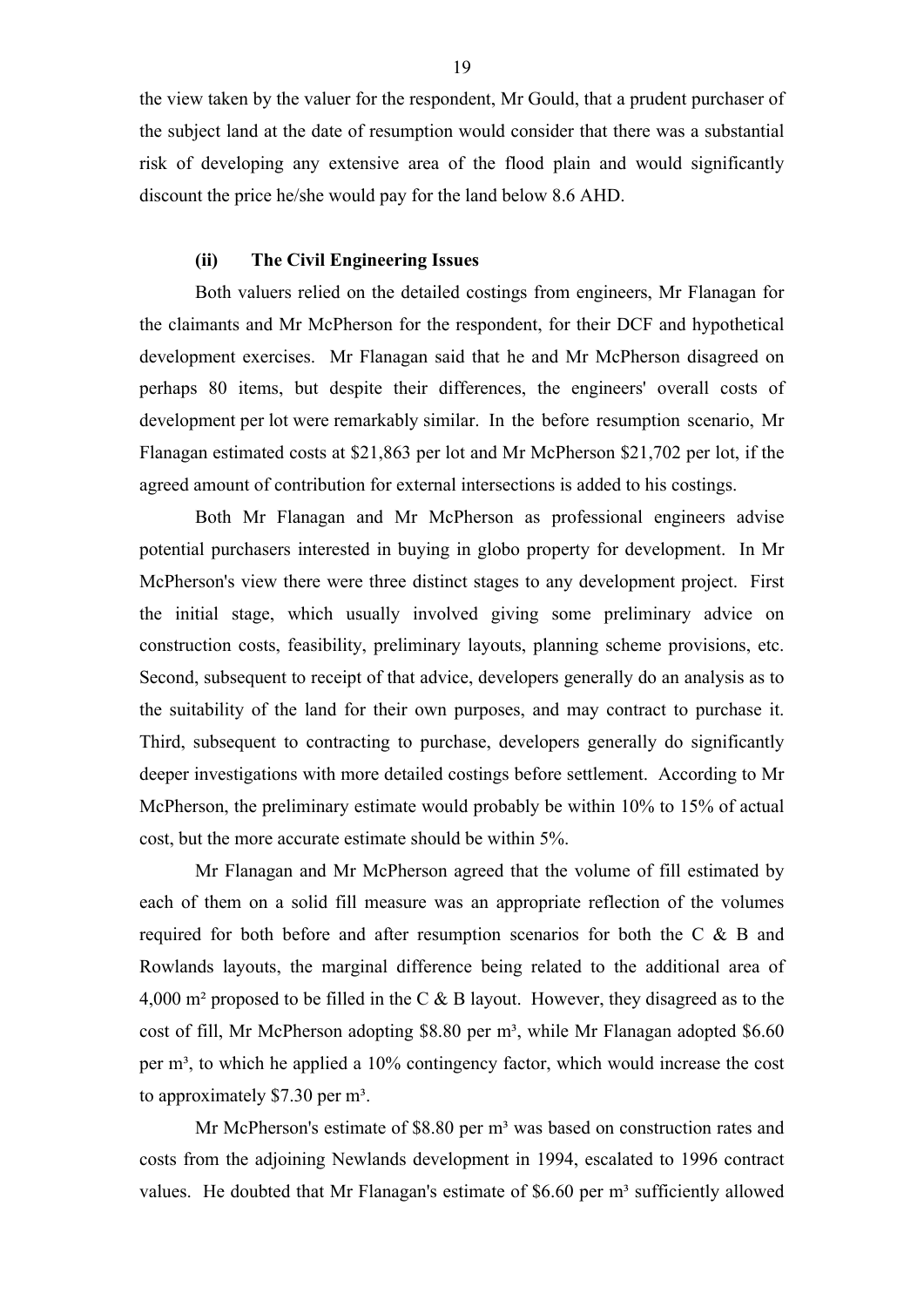for transporting the material from the farm to the subject land. He also doubted whether sufficient allowance had been made for topsoil stripping, stockpiling and respreading. Mr Flanagan's \$6.60 per m<sup>3</sup> was based on the costs of fill from the Ardel development of \$5.50 per m<sup>3</sup> loose measure, equivalent to \$6.60 per m<sup>3</sup> solid measure.

However, they applied different costs to the earthworks for the required buffers, Mr Flanagan applied \$5.00 per m<sup>3</sup> while Mr McPherson applied \$5.60 per m<sup>3</sup>, because such earthworks to form a mound required less compaction.

Mr McPherson was confident of the accuracy of his fill estimates and considered there was no need to allow for a contingency factor of 10%. However, Mr McPherson applied 10% to all works except bulk earthworks. Mr Flanagan explained that it was his practice to allow a contingency factor of 10% for the cost estimates overall at the preliminary estimate stage to cater for risks. Mr Flanagan allowed 10% at the detailed design stage as a funding reserve and it was usually used up in changes of scope. In his opinion, the contingency factor does not so much relate to accuracy as to unforeseen risk, and was not related to specific items.

#### **(iii) Acoustic Issues**

Another major difference between Mr Flanagan and Mr McPherson was in relation to the cost of noise amelioration and visual amenity treatments, particularly in the development of the subject land after resumption. Before dealing with these costings, it is necessary to consider the opinions of acoustics engineer, Mr Kamst, who gave evidence for the respondent.

Mr Kamst, who had carried out investigations, expressed the opinion that a developer of the subject land would be required to ensure that a noise level not exceeding 63 dB(A) is achieved for the proposed allotments.

His predictions indicated that before resumption, the noise levels in 1996 along the Brinsmead-Kamerunga Road (BKR1) exceeded 63 dB(A) within 10 metres to 15 metres of the boundary, while on BKR2 , noise levels would have been 61  $dB(A)$ , less than 63  $dB(A)$ . However, by 2010, if there had been no resumption, his predictions were that noise levels along BKR1 would exceed 63 dB(A) within 21 metres to 28 metres of the boundary, while noise levels along BKR2 would just exceed 63 dB(A) along the boundary. To meet the noise limit of 63 dB(A), a 2.2 metre high acoustic fence would have been required along BKR1 and a 1.8 metre high acoustic fence along BKR2. Mr Kamst explained that the acoustic barrier can be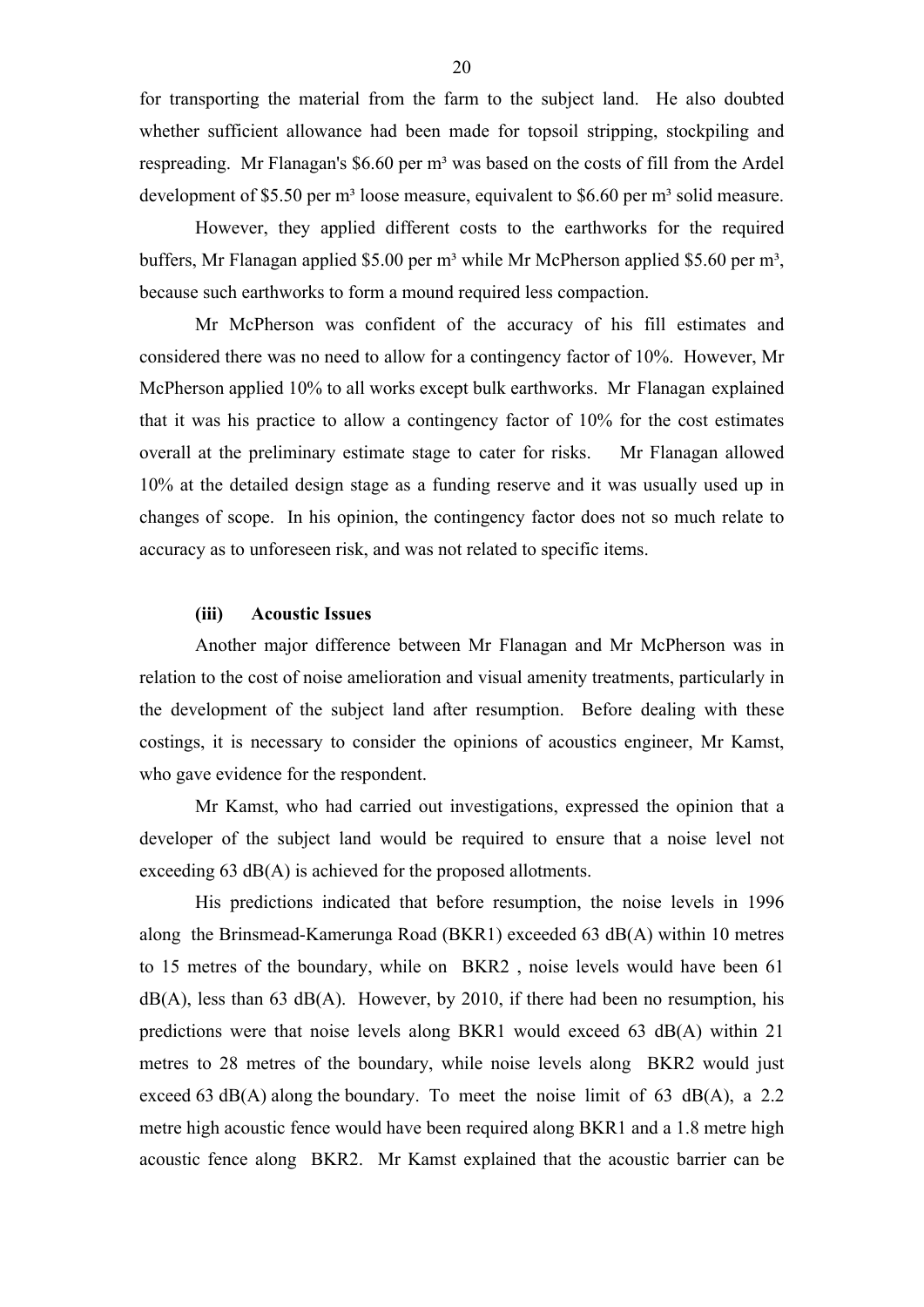achieved by way of a mound, a mound and a fence, or a fence, as long as it was at the required height.

For the after resumption scenario, Mr Kamst's predictions were that by 2010, with the bypass road, noise levels along BKR1 would exceed 63 dB(A) within 6 metres to 8 metres of the boundary, while along BKR2 the predicted noise levels would be less than 59 dB(A) along the boundary. Therefore, only a nominal acoustic fence of height of 1.5 metres along BKR1 would be required, although in practice a 1.8 metre high acoustic fence would be built, as a 1.5 metre fence would not provide any privacy.

Therefore, Mr Kamst concluded that the bypass road has a beneficial effect by reducing noise levels along the Brinsmead-Kamerunga Road compared with those expected without the bypass, with less noise amelioration measures required. However, the situation was quite different on the lands adjacent to the bypass road. Mr Kamst predicted that by 2010 the 63 dB(A) contour on the southern severance would be approximately 40 metres to 46 metres from the edge of the road; on the northern severance it would be approximately 14 metres to 18 metres from the edge of the road. To ensure the noise level of 63 dB(A) was met, along the northern boundary of the corridor a 1.8 metre high acoustic barrier and along the southern boundary a 2.1 metre acoustic barrier, were required. But, in addition a 1 metre high fence was required on the overpass, because the road alignment is closer to the southern boundary of the road corridor. As previously, the required acoustic barriers can be achieved by an earth mound, a fence or a combination of mound with a fence on top of it.

The costing of noise amelioration buffers comprising the buffer mounding, fencing and landscaping of the buffers, for the proposed development after the resumption, is the major difference between Mr Flanagan and Mr McPherson. Mr Flanagan costed these measures for 1550 m² at \$677,975, while Mr McPherson costed them for 500 m² at \$252,530, a difference of \$425,445.

Part of the difference arose because Mr McPherson costed the required noise amelioration measures to meet the 63 dB(A) level in accordance with the opinion of Mr Kamst, while Mr Flanagan costed the measures to achieve 55 dB(A). Mr Flanagan relied on the conditions of approval for the Ardel development by the Cairns City Council and a report by acoustic engineers, Ron Rumble Pty Ltd, concerning that development.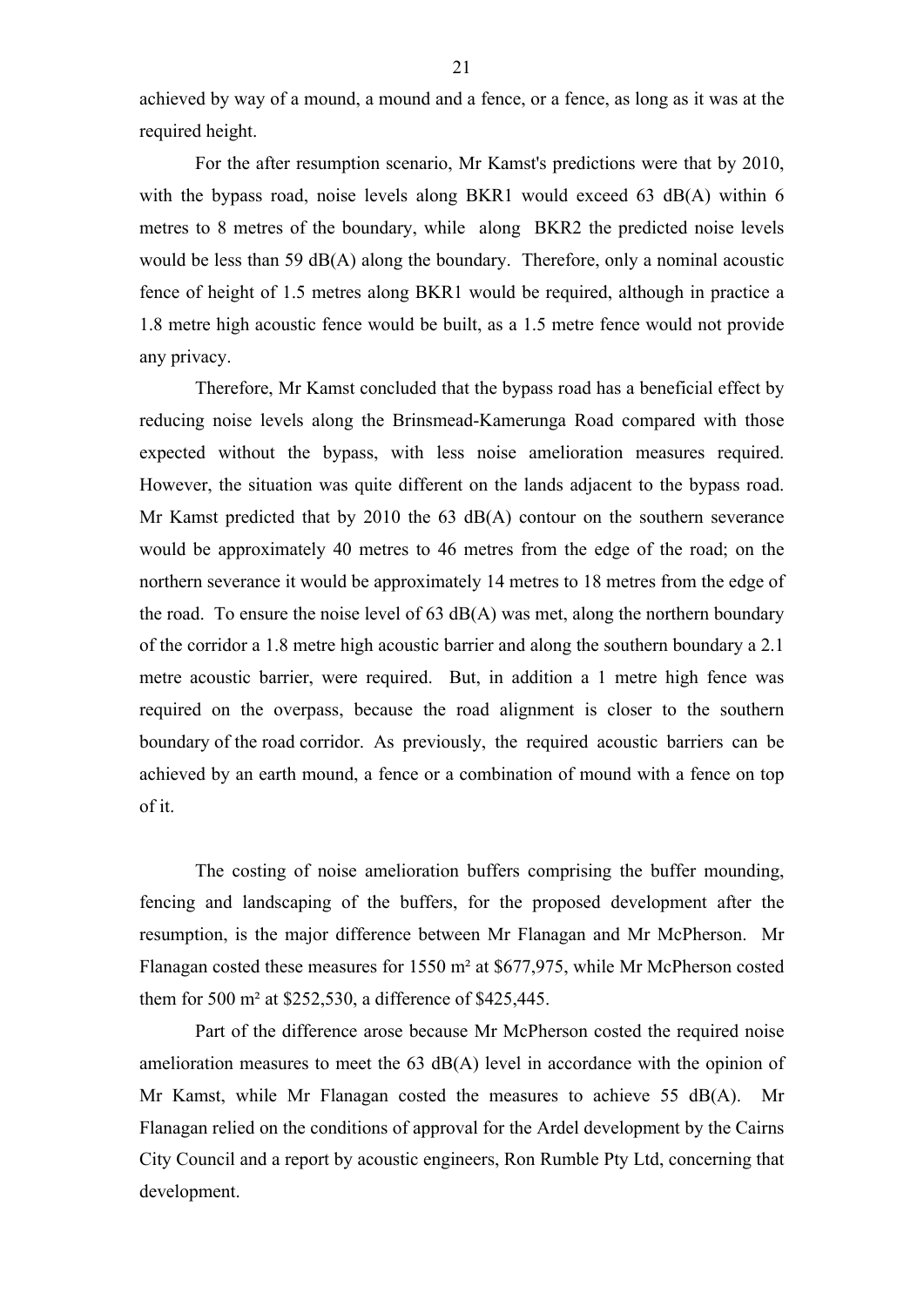The conditions of approval of the Ardel development contained a requirement that:

"The following maximum road traffic noise levels within each proposed stage of the development are not to be exceeded for 10 years after the completion of that stage:

- external noise levels shall not exceed 63 dB(A) 18h; and
- internal noise levels for all dwelling units ... shall not exceed the maximum noise levels specified in AS2107-1987." (emphasis added) (Exhibit 48, paragraph 19(2)(ii).

It is common ground that the internal noise levels required by Australian Standard 2107-1987 would be achieved if the external noise level was 55 dB(A).

Mr Flanagan took the view that if a potential purchaser had asked in 1996 what noise amelioration measures were required, on the basis of what had been required in the Ardel development, backed by the Ron Rumble report, he would have advised such a purchaser that what had been required in Ardel would be the standard required for the subject land.

Mr Kamst was of the opinion that the only requirement would be to achieve the 63 dB(A) level. He described the requirements in this way:

"The Main Roads Department in Queensland and also a lot of Councils in South-east Queensland work on the basis that 63 external should be met and by whatever means, so that if that's met say by a fence then no further consideration of the noise is looked at. Certainly not on the ground level receptors. On the first floor receptors where a wall would normally not be high enough to interrupt direct line of sight from traffic to the window say, that's where AS2107 would normally be applied, but not on the ground floor if you meet 63 decibels outside." (Transcript p.464)

He went on to say that normally the second condition relating to AS2107 only applied if the first condition could not be met. He had never seen the conditions applied in the way they were set out in the Ardel approval and he felt that the conjunctive "and" was a mistake and that AS2107 would only apply if 63 dB(A) could not be met for lowset residences; AS2107 only applied to upper storeys. Mr Kamst had been told that most of the houses in the subdivision on the subject land would be lowset. He was not aware of any local government in Queensland that insisted on adherence to AS2107 for ground level houses. In any case, the Australian Standards were advisory only and not mandatory. He thought that the person responsible for framing the Ardel condition was not sure what he/she was doing.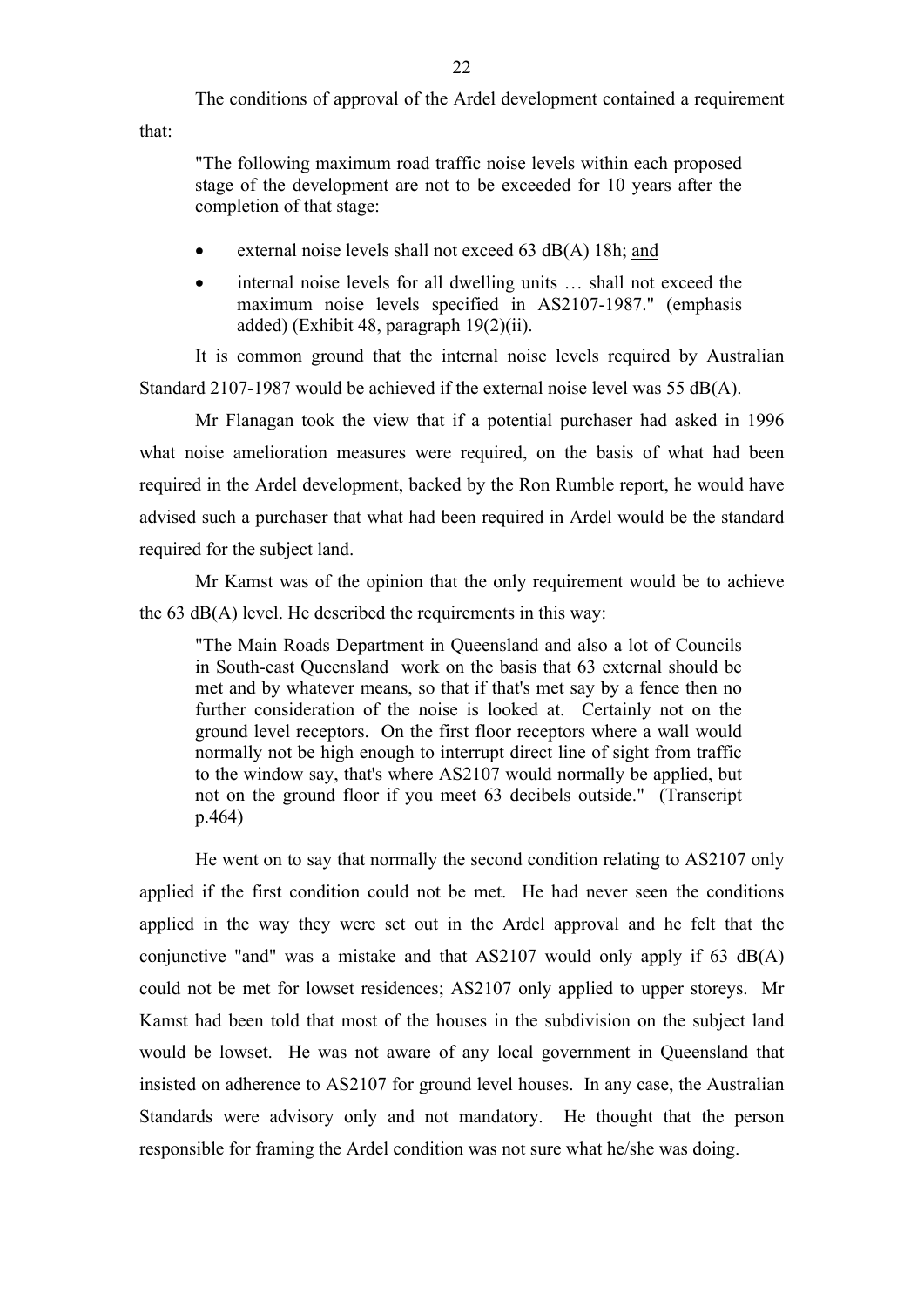Mr Kamst did not think that the Ron Rumble report had any relevance to the subject land as, (apart from apparently being based on some inaccurate data), the lie of the land on Ardel is quite different to the relatively flat subject land. It seems that in the Ardel development, instead of attempting to comply with AS2107, Council accepted that rates notices for those lots which did not achieve the noise levels required by AS2107, contain a notation to that effect.

In addition to the extent of noise amelioration measures required, the cost of landscaping was a major issue.

Mr Flanagan allowed for landscaping on both sides of the noise amelioration mounds, while Mr McPherson allowed for landscaping on the front and top of the mounds, but not the rear abutting the allotments, which he said was in accordance with the requirements of the Main Roads Department and the Council. Combined with Mr Flanagan's different interpretation of the level of sound amelioration to be achieved in the after resumption scenario, those costings add \$5,468 per lot to Mr Flanagan's costings for 124 lots, while Mr McPherson's costings add only \$1,973 per lot for 128 lots.

It is my view that Mr McPherson's estimates should be preferred in respect of noise amelioration measures. Mr Flanagan was originally prepared to accept Mr Kamst's estimates of the required noise levels, but became concerned that the conditions imposed on Ardel were different. He sought to support his challenge to Mr Kamst's estimates by referring to the Ron Rumble report. However, that report might be based on some inaccurate assumptions. Furthermore, the evidence indicates that the topography on Ardel is quite different to that on the subject land. While the subject land is basically flat, there are higher areas on Ardel where the 63  $dB(A)$  may not be able to be achieved. Therefore, that may account for the AS2107 requirement for the achievement of 55  $dB(A)$  for those properties. However, as mentioned earlier, the developers in Ardel sought an alternative solution and decided that, instead of incurring the cost of complying with AS2107, the Council would note the rates notices for those non-complying allotments to the effect that they did not achieve the required noise levels. The weight of evidence indicates that this would be unlikely in the case of the subject land.

Therefore, I am of the view that a prudent purchaser of the subject land after resumption would conclude that Mr McPherson's estimates, being based on Mr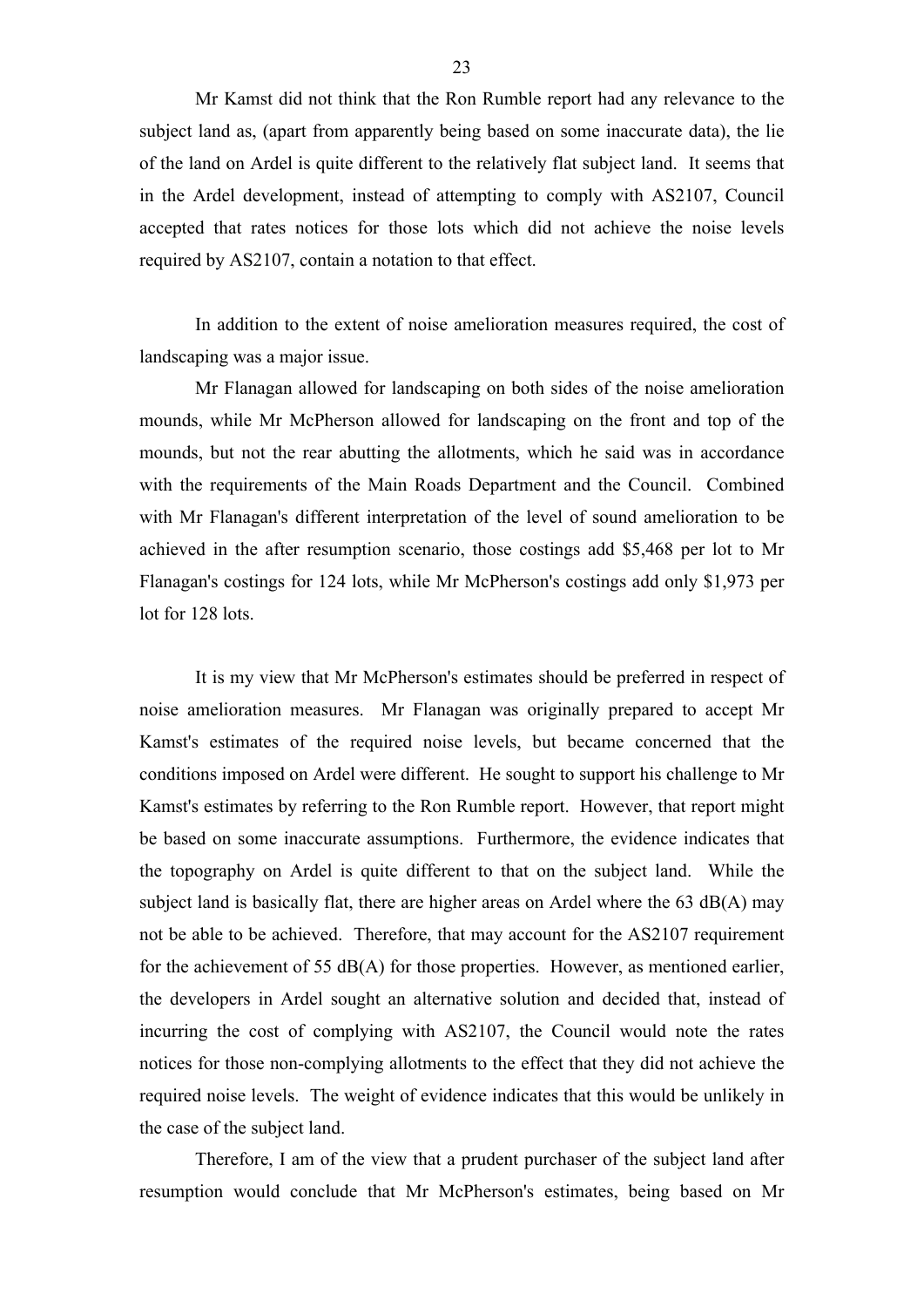Kamst's noise amelioration measures, were more likely to be accurate than Mr Flanagan's. In the event that  $55 \text{ dB}(A)$  could not be achieved for the upper storeys of some two-level developments, it seems that the developer could opt to have the rates notices endorsed as happened in Ardel, rather than incur the expense of additional acoustic mounds and/or fencing.

There were other differences of opinion between Mr Flanagan and Mr McPherson. One of these concerned the fee of \$1,900 per lot charged by FNQEB, which was refundable in part. In his estimates, Mr McPherson allowed the full amount, as the refund may be some years in the future. On the other hand, Mr Flanagan allowed the \$700 non-refundable component, saying that his practice is to advise his clients that the \$1,200 subdivision deposit would be refundable at some time in the future.

When it was pointed out that Mr Flanagan had allowed for that item in the Ardel development at a rate of \$2,000 per lot, he explained that Ardel had asked him to do so. It seems to me that if an experienced developer such as Ardel required the FNQEB charges to be included in the costs estimates, so would a prudent purchaser of the subject land.

Mr Flanagan and Mr McPherson also differed over matters, such as the treatment of the charges by the Council and the State Government. However, I do not feel that it is necessary to resolve all these differences, merely to point out that they did occur.

#### **The Valuation Evidence**

Valuation evidence was given by registered valuers, Mr Eales gave evidence on behalf of the claimants and Mr Gould gave evidence on behalf of the respondent. Both valuers agreed that the best method of assessing compensation in this case is by means of the "before and after" method, valuing the land before resumption and then separately valuing the remaining land after resumption, the difference between the "before" valuation and the "after" valuation, being the loss in value of the land caused by the resumption.

The valuers took the view that the claimants should be compensated for their loss on the basis of the highest and best use of the subject land. In accordance with the principles established by the High Court in *Spencer v. The Commonwealth* (1907) 5 CLR 418, in undertaking their valuations, they endeavoured to base their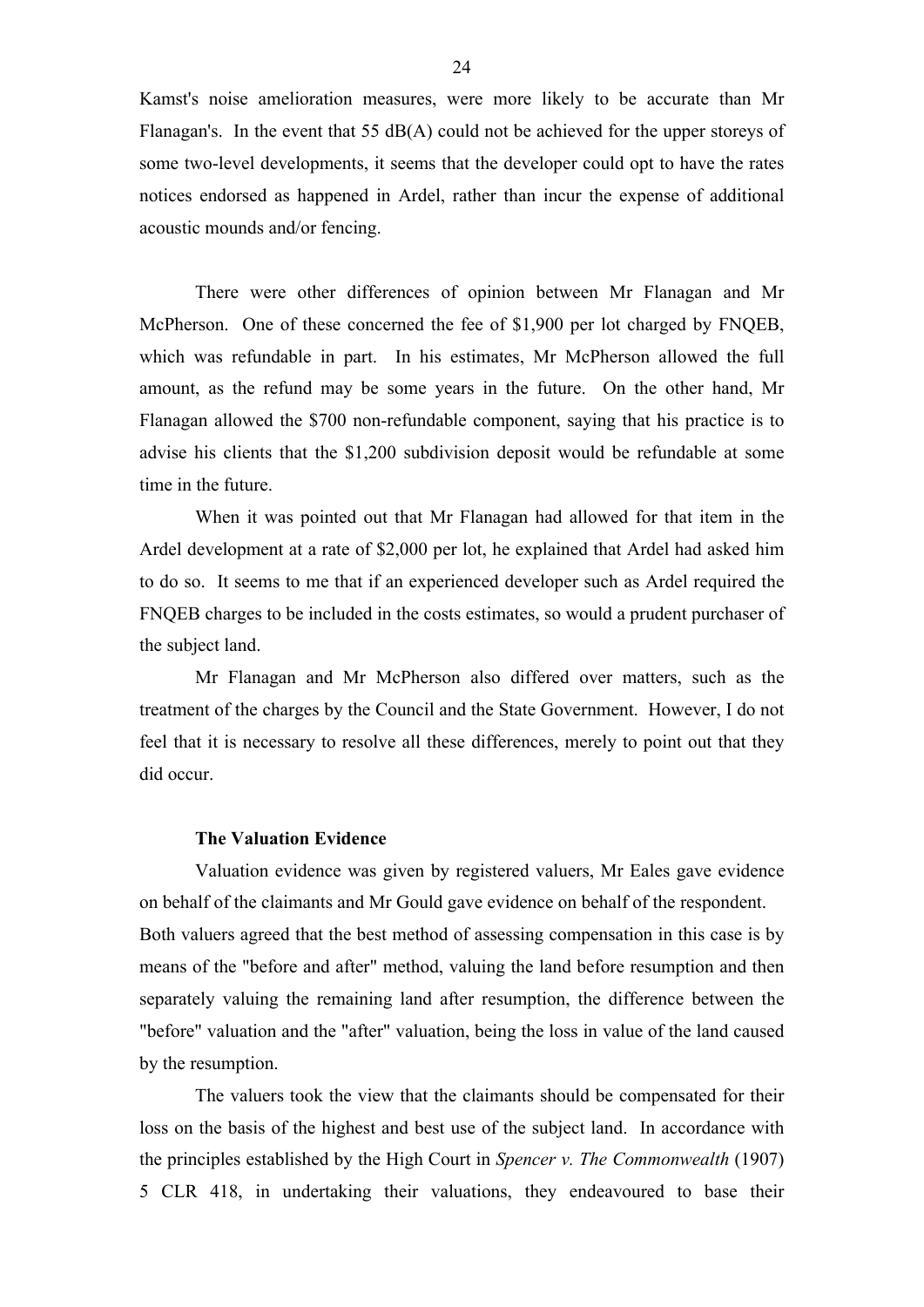assessments on the price that an informed hypothetical prudent purchaser would have paid for the land as it was before the resumption and the price that such a purchaser would have paid after the resumption, with both the before and after valuations being made at the date of resumption.

However, there were many differences between the two valuers. Perhaps the major differences between them related to the perceived degree of risk in obtaining subdivisional approval and to the viability of developing the land below the Q100 flood level. Mr Eales was more optimistic of the prospects of successfully developing the subject land before resumption, than was Mr Gould. That optimism influenced the approach that he took in directly comparing the subject land with the in globo sales.

Mr Eales undertook hypothetical development valuations before and after the resumption to check his primary method of assessment, while Mr Gould checked his assessment by means of discounted cash flow (DCF) analyses of the proposed development. Both methods envisage the hypothetical development of the subject land into residential allotments, requiring substantial quantities of fill to raise the level of the potential lots above the Q100 level.

Mr Eales' hypothetical development approach involved filling the lower areas of the rezoned land to 8.6 metres AHD to achieve flood immunity for 171 lots based on a layout prepared by Rowlands. However. Mr Gould thought that filling over 75% of the area up to 300 metres into the flood plain was a development which was at considerable risk of not being approved.

In Mr Gould's opinion, the subject land is not good quality residential land; it is low and flood prone; it adjoins the Cairns-Kuranda railway line, the Brinsmead-Kamerunga Road, a tramway and a powerline easement; it is also adjacent to a working cane farm. In fact, Mr Gould disagreed that the highest and best use of all of the subject land is for residential subdivision. He thought it to be the least attractive of all its competitors and the cost of filling combined with the risk of obtaining approvals, make its in globo value much lower than any of them.

These differences in approach to the development potential was evident in the way that the valuers analysed the in globo sales. Mr Eales simply analysed the sales in overall raw terms, dividing the sale price by the total area, comparing the sale and the subject on an overall rate per hectare. Mr Gould, on the other hand, thought it was preferable to compare the developable area of each of the sales with the flood-free area of the subject land.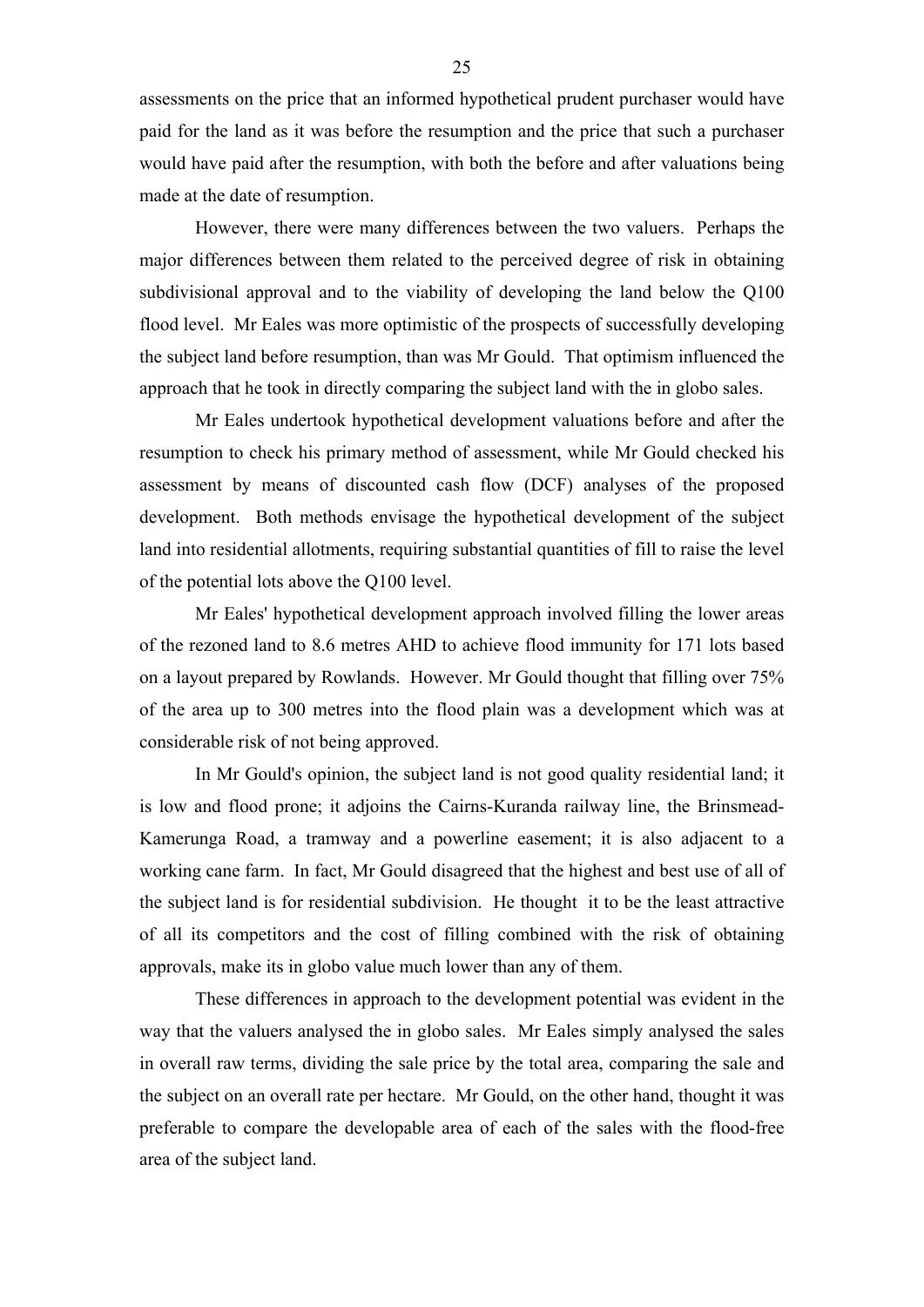Mr Eales was of the opinion that during the period 1994 to 1996, the residential market in Cairns was very active, with subdivisional development throughout the region, including the Redlynch area. As an example, he referred to the Newlands Development adjoining the Savina farm, which was commenced in 1994, the last lot being sold in late 1995, a total of 102 lots in 13 months.

To estimate the rate at which allotments from the subject land could be expected to sell at the date of resumption, Mr Eales had regard to various sources. These included research reports published by the valuation firm Herron Todd White, which were derived from details obtained from developers, which Mr Eales thought gave a more accurate indication of the rate of sales of lots. He also referred to data compiled by the Department of Natural Resources concerning vacant land sales during that period, as well as the numbers of building applications made to the Cairns City Council. Mr Eales concluded that in 1996 a developer would have expected to sell four lots per month, or 48 to 50 lots per year. Mr Gould was more pessimistic, as the demand for residential lots had declined considerably since the Newlands development, estimating that at the end of 1996, a developer could expect to sell only 1.5 lots per month, or 18 lots per year.

In Mr Eales' opinion, the subject land was ripe for subdivisional development because it had the following attributes:

- it was located close to State and private primary schools and private secondary schools;
- it was located close to local shopping facilities;
- it had easy access to main arterial roads;
- it was adjacent to existing good quality built-up residential areas;
- it had immediate access to the services infrastructure required for subdivisional development;
- it had easy access to the Cairns City Centre; and
- it had easy access to the Marlin Coast recreational beaches.

In his view, those attributes refuted Mr Gould's opinion that the subject land was the least desirable residential land in the area.

# **Mr Eales' In Globo Basis**

In arriving at his primary valuation of the subject land, Mr Eales referred to nine sales of in globo land, but he relied on few of them. The others were included simply to indicate that there was a market for in globo land with subdivision potential.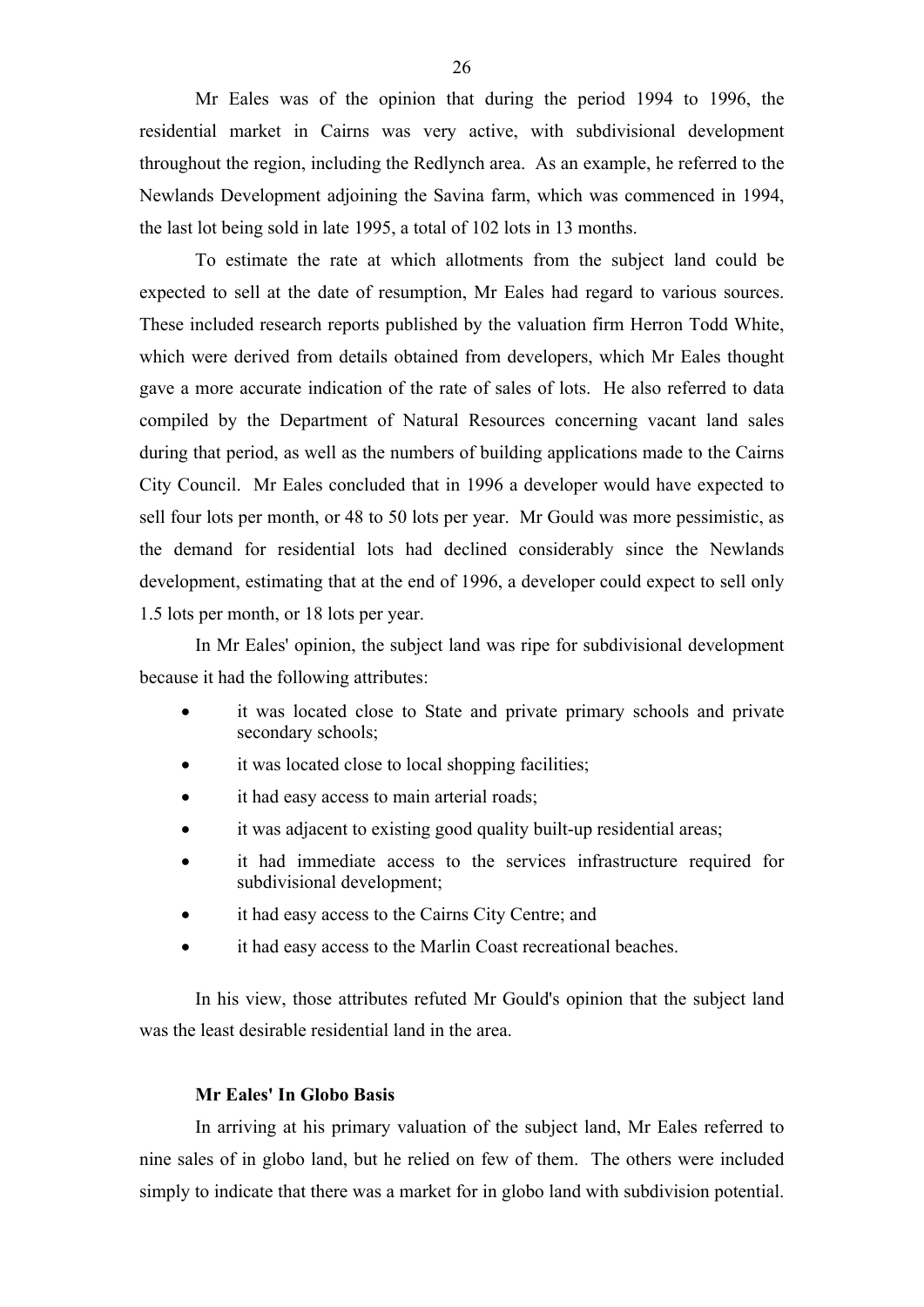In his view, the subject land had many of the attributes which would make it attractive to developers. Apart from being well situated, it had a reasonably regular shape suitable for layout plans, it had frontage to roads which could be worked from (subject to Main Roads and Council consent) and from which the subdivision development could be given a definite entrance statement.

#### **The Ardel Sale**

The sale upon which Mr Eales placed most reliance was the sale of a property of 15.79 ha, which had been part of a cane farm, from Tenni to Ardel Pty Ltd (the Ardel sale) in May 1996 for \$2,200,000. That property sold subject to rezoning and showed an overall value of \$139,328 per ha.

It seems that the parties contracted for that sale in April 1995, but settlement did not occur until May 1996. According to Mr Eales, subdivision of that land into residential lots commenced soon after settlement, with the potential for 156 lots.

Mr Eales was of the opinion that the sale was directly comparable with the subject land in location, size, potential to develop to residential lots, zoning and topography. The subject land is situated between that sale and the Newlands subdivision. Most crucially, he had formed the opinion that the cost to develop the Ardel property was comparable to the estimated cost of development of the subject land.

It emerged in evidence that before settlement of the sale, Ardel sought the advice of experts, including the engineer, Mr Flanagan, who provided preliminary estimates which identified a development cost per lot. Ultimately, the costs of development proved to be greater, resulting partly from a greater amount of fill required than estimated and from the increased cost of drainage. However, there is evidence that part of the increased cost was associated with the developers endeavouring to create an atmosphere of quality in their subdivision. It seems that the developer's intentions were changed as the development proceeded, as will be discussed later.

Mr Eales conceded that more filling would be required on the subject land than on Ardel, but in his view that was offset by the extensive drainage required on the sale. He reasoned that the sale is directly comparable with the subject land, as the overall costs of development (filling and draining etc) would be much the same.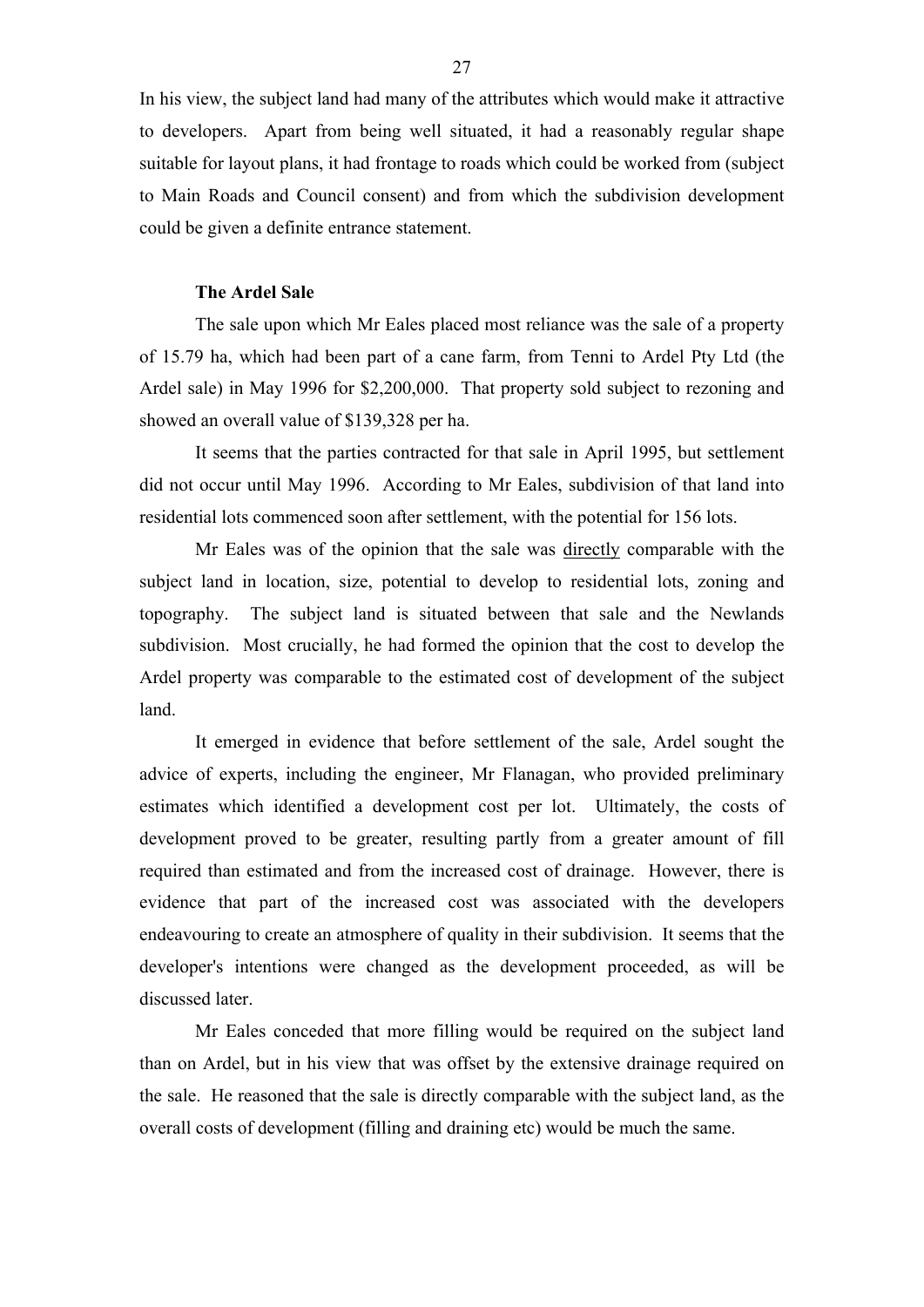Mr Gould did not agree. Although he also had regard to the sale, it was only one of a number of sales which formed his basis of valuation and he said that he placed no particular reliance on it. He did not agree that overall development costs could be compared. The Ardel sale had required more fill than the developers originally expected, but Mr Gould pointed out, far less than the quantity of fill required to bring the subject land to Q100 flood immunity.

In Mr Gould's opinion the sale could not be compared directly with the subject land without adjustments being made for their differences. In his opinion, the price paid reflected the purchaser's expectations at that time, not what occurred subsequently. Mr Gould described the Ardel land as gently sloping, rising from about 8 metres AHD to about 19 metres AHD, with some lower areas which required borrowed fill to achieve Q100 clearance. He believed that at the time of purchase, Ardel estimated that  $8,000$  m<sup>3</sup> of fill was required at an estimated cost of  $$125,000$ (cost of imported fill) and thought that the surface area requiring fill was less than 5,000 m². According to Mr Gould, the purchaser expected to achieve a 152-lot subdivision and that subsequent to the purchase, extensive additional earthworks were required and the plans were revised for 156 lots.

Mr Gould analysed the sale based on the purchaser's original expectations to show:

\$139,329 per ha overall;

\$147,245 per ha, assuming filled to Q100 level; and

\$15,296 per lot, assuming filled to Q100 level.

To arrive at the analysed per ha rate of \$147,245, Mr Gould added the estimated cost of filling of \$125,000 to the sale price of \$2,200,000 to arrive at a filled value, before dividing by the area.

The Redlynch Bypass Road runs along the eastern boundary of the Ardel sale. However, the resumption itself was from the balance of the Tenni farm. It is common ground between the valuers that the purchaser would have known of the proposed bypass road before contracting to purchase in April 1995. It is also common ground that the market for in globo land was higher in mid-1995 than it was at the date of resumption in December 1996. By that time, the market had declined.

There were other reasons why Mr Gould placed no particular reliance on this sale. He said that he always had reservations about the sale, as he thought it was a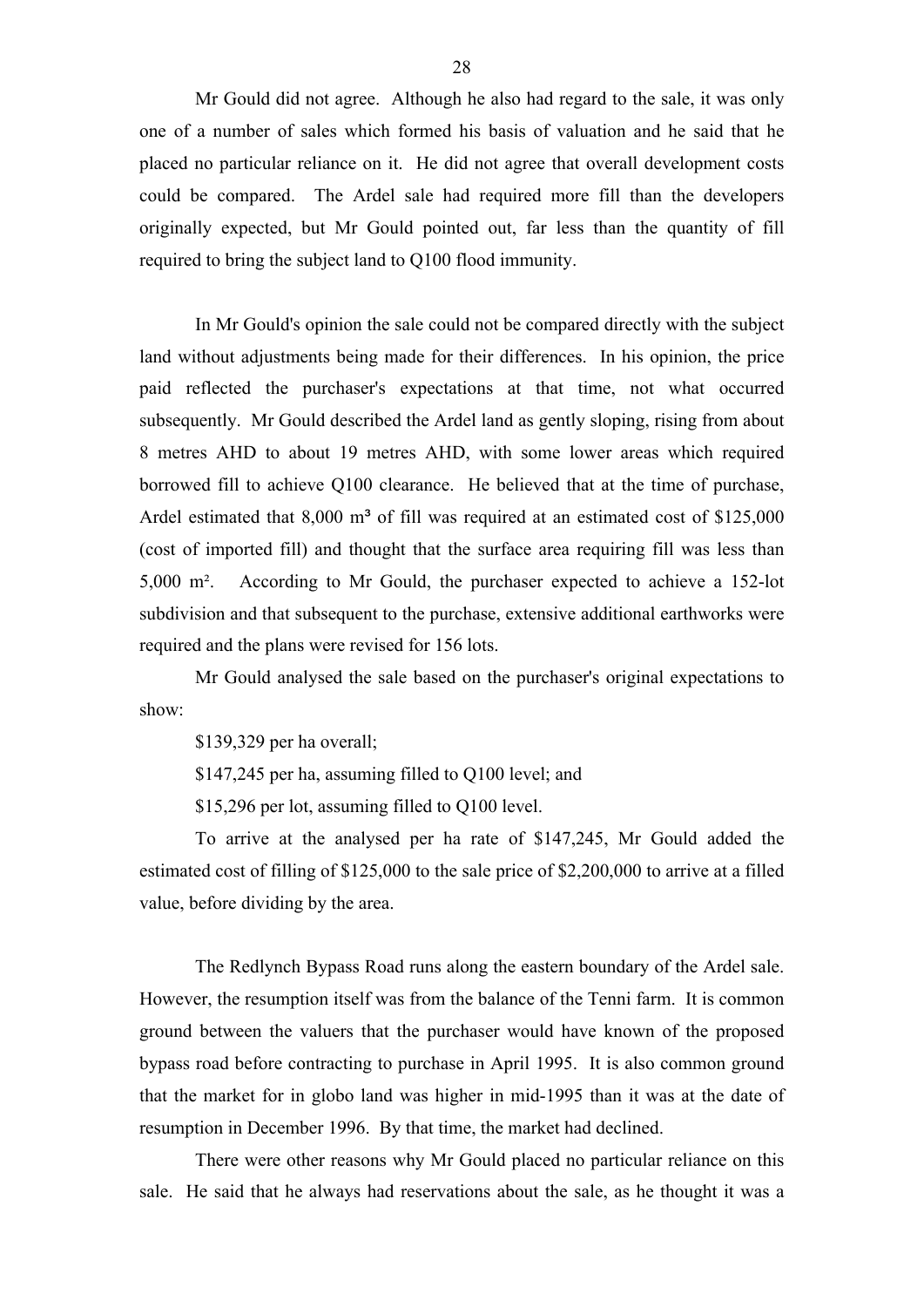high sale; it had been purchased by a southern based developer who had paid top price at the end of the period of higher prices. He was reluctant to rely entirely upon it, however, he conceded that it generally fitted in with the broad in globo analysis.

According to Mr Gould, the purchaser originally thought that only 5,000 m² of the land required fill, but it turned out to be about 1.6 ha. Even if comparisons were to be made on that basis, rather than on the basis of the purchaser's expectations, Mr Gould was of the opinion that the subject land was significantly inferior. About 10% of the Ardel area required fill, compared with 75% of the subject land.

Mr Gould was of the opinion that it was difficult to make a direct comparison without adjustments. Apart from the costs of development, Mr Gould regarded the sale as superior to the subject land because of its higher elevation and slightly better location.

The Ardel development did not proceed as planned. After developing the land south of the internal drain, in September 1998 Ardel sold the northern area of 8.657 ha to the Uniting Church, which intends to construct a retirement village on that land. That sale is discussed later.

## **The Newlands Sale**

Both Mr Eales and Mr Gould referred to the sale of a property of 11.61 ha known as the Newlands development, situated just to the north-west of the subject land. That property sold, according to Mr Eales, in January 1993 for \$900,000 and according to Mr Gould, in October 1993 for \$1,300,000. Unfortunately, that difference was not resolved.

Mr Eales described the property as a former cane farm in an area of expanding residential development, the developer of which proposed a 102-lot subdivision, with external costs estimated at \$121,000 for sewerage, drainage and a pump station.

Mr Gould described it as being located on a gentle ridge overlooking the Barron River and Freshwater Creek flood plains, rising from the 7-metre contour on the east to a height of 21 metres with some relatively minor filling required to achieve Q100 flood immunity, however Mr Gould was not aware of the cost.

In Mr Eales' opinion, although this sale was transacted some three years prior to the date of resumption, it adjoins the subject land and he considered it to be directly comparable in location, but slightly superior in elevation; development costs were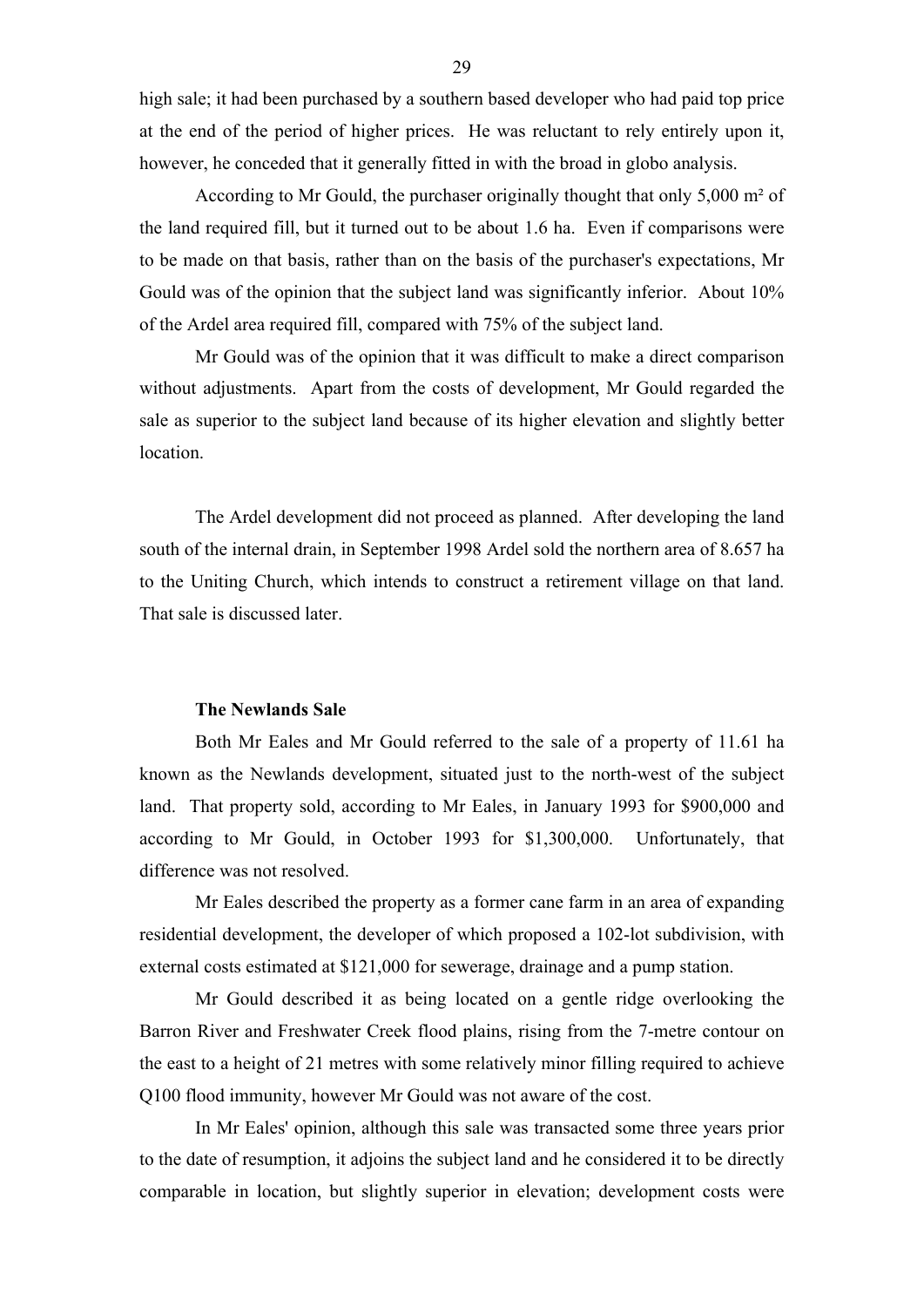20% higher at \$27,102 per lot, than were estimated for the subject land. Based on Mr Eales' assumed sale price, plus the estimated cost of external works, the sale showed overall \$87,941 per ha. However, Mr Eales was of the view that if the higher development costs were allowed for, the sale supported a value of \$120,000 to \$130,000 per ha, three years prior to the date of the resumption.

On the other hand, Mr Gould was of the opinion that at the time of the sale the market for residential land was rising and at the date of resumption, the Newlands land would have sold for a significantly higher price, as it is considerably superior to the subject land. Because of the state of the market in 1993, he felt it was difficult to compare the sale with the subject land. Mr Gould did not think that the sale was of any real assistance.

Based on Mr Gould's assumed sale price, the sale showed \$111,972 per ha overall.

#### **The Monte Farm Sale**

Mr Eales referred to the sale of a property of 33.4 ha, known as the Monte Farm, which sold in August 1995 for \$1,250,000. That sale overall showed \$37,425 per ha.

That property is located on the Brinsmead-Kamerunga Road at Caravonica, some 19 km from the Cairns City Centre. According to Mr Eales, a large area of the property is low and the concept plans show a large area dedicated to park and lakes, with a 229-lot subdivision and 1.3 ha of commercial land. He went on to say that those plans are now on hold, with an alternative plan to develop as a language school.

In comparing the sale with the subject land, Mr Eales commented that it is a large in globo parcel located further from the city, not zoned for residential development at the date of sale. He saw it as a difficult site to develop, in a more remote location. He thought it was not directly comparable with the subject land.

Mr Gould did not rely on this sale. He said that he was not confident of the accuracy of the information he had received about it, but he thought the sale was relevant.

#### **The University Heights "Sale"**

Mr Eales and Mr Gould referred to the aborted sale of a property known as University Heights at Smithfield. That property, of 51.71 ha, was contracted to sell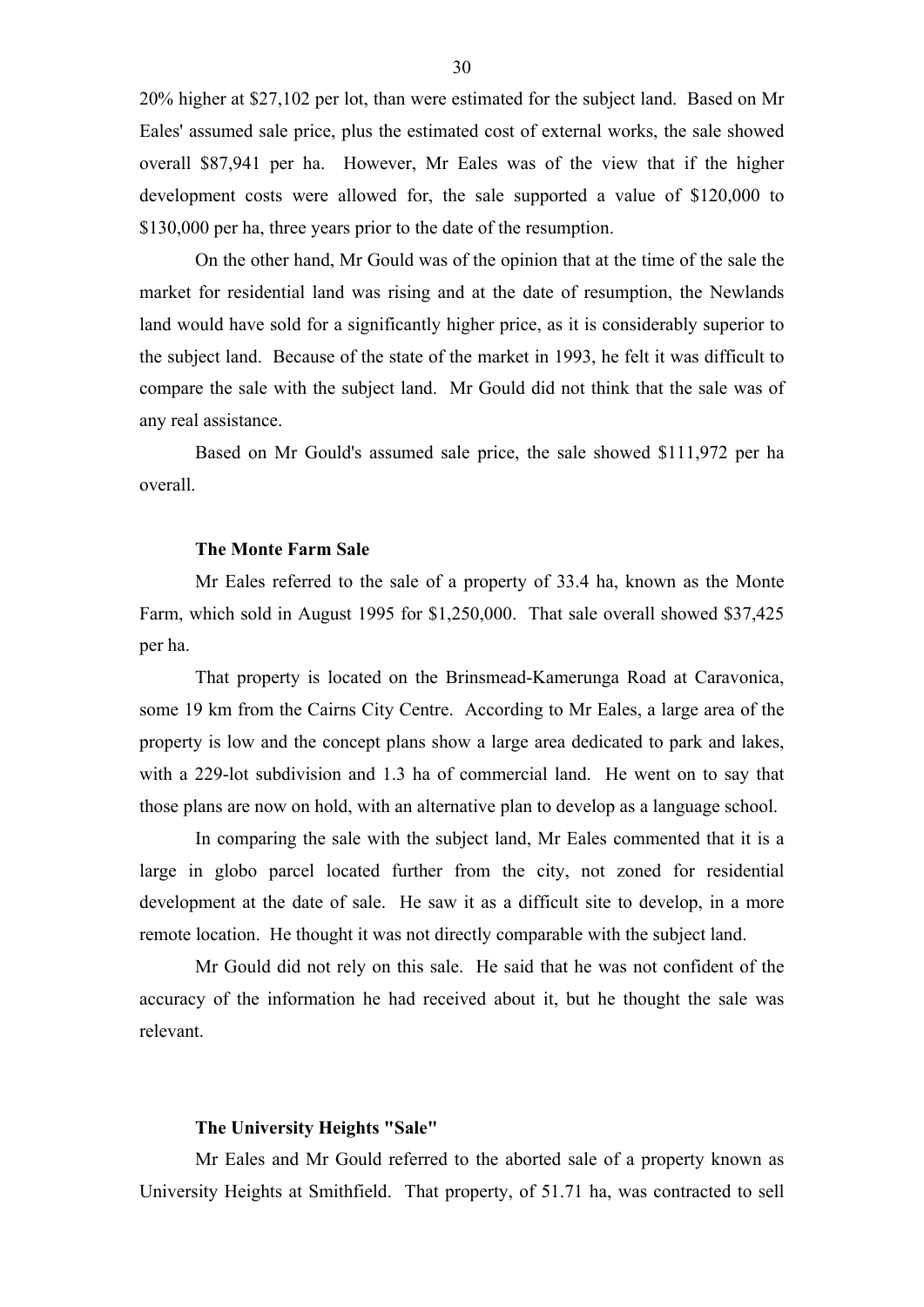by the Queensland Government to the Stockland Group in December 1996 for \$5,000,000. The contract was subject to approval for rezoning from "Special Facilities" to a lower intensity "Residential 2" subdivision.

According to Mr Gould, the Queensland Government decided not to proceed with the sale and to retain the land for future university use. However, he said the purchasers were prepared to proceed with the sale and he considered it be good evidence of value at December 1996, the date of resumption in this case. Mr Eales also felt that the agreement constituted evidence of the vendor and purchaser coming together as to the sale price of the property at the date of contract.

According to Mr Eales, the purchaser proposed a residential development comprising 108 courtyard lots of around 500 m², 228 normal size lots and 70 larger lots, a total of 406 lots. The nature of the land, including ridges, creeks and gullies, significantly increased the cost of development.

According to Mr Gould, the engineering estimates available to the purchaser indicated that external access and service works would cost a further \$1,600,000, which he added to the sale price for comparison purposes. He stated that a development assessment at the time identified a developable area of 44.56 ha. Analysed on that basis, "the sale" showed Mr Gould \$148,115 per ha of usable land. Analysed overall it showed \$96,693 per ha.

Mr Eales took the view that "the sale" was not directly comparable with the subject land. He considered "the sale" to be superior. On the other hand, Mr Gould considered "the sale" to be of assistance, as it was negotiated closest of all the sales to the date of resumption, it was offered by public tender, the purchaser was a knowledgeable developer, an engineering report had identified external costs and internal constraints, it was possible to identify the costs and the usable component of the land, so he analysed it that way. However, he agreed that the property is superior to the subject land.

# **The Timberlea Terraces Sale**

Mr Eales referred to a property of about 30.126 ha, known as "Timberlea Terraces" which sold in June 1995 for \$1,725,000, subject to rezoning to "Residential". It is situated about 6 km west of Edmonton in the Cairns southern corridor, in what Mr Eales considered to be an inferior location to the subject land. He stated that it is suitable for development of 110 residential allotments, plus two areas for future group title.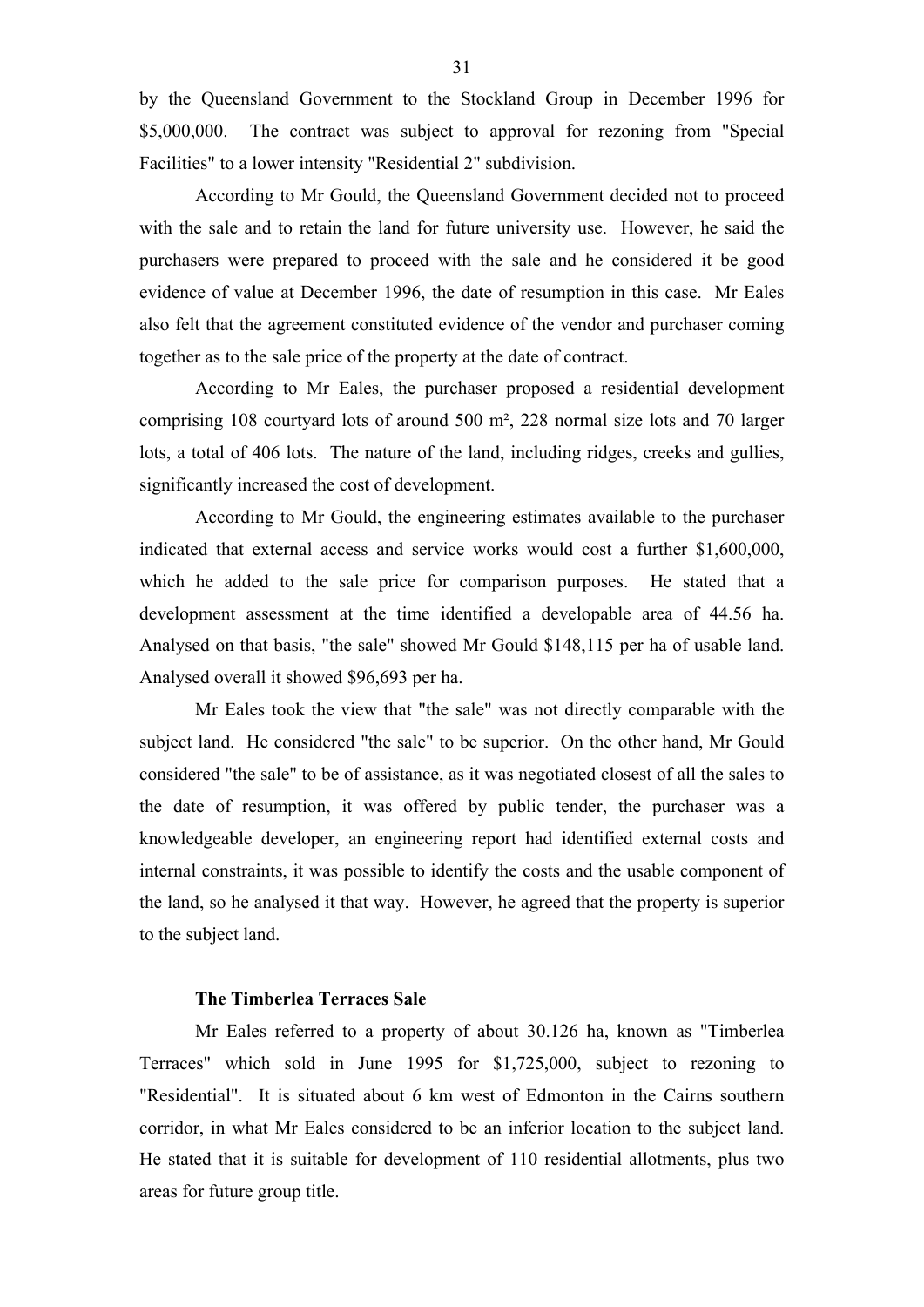The sale showed overall \$115,000 per ha, but Mr Eales considered it to be not directly comparable to the subject land.

Mr Gould did not refer to that sale.

#### **The Zappala Farm Sale**

A property known as Zappala Farm, of 66.73 ha, sold in May 1995 for \$6,600,000 on the basis of a staged settlement, which Mr Eales considered to have a present value at the date of sale of \$6,100,000. The property was a cane farm located about 2.5 km west of Edmonton and was zoned "Residential A" at the time of sale. Mr Eales' preliminary investigations indicated a yield of 607 allotments, averaging 700 m², with the purchaser paying for sewerage and water infrastructure to the site. Based on the present value of the staged sale price, the sale showed \$91,413 per ha, but Mr Eales considered the sale not to be directly comparable to the subject land.

#### **The Leotta's Farm Sale**

A property known as Leotta's Farm, with an area of about 42.593 ha, which is also located in the same area, about 1.5 km west of Edmonton. It sold in May 1994 for \$3,700,000, subject to rezoning, with a yield of 280 residential allotments, averaging about 750 m², according to Mr Eales. The sale showed \$86,869 per ha overall, but Mr Eales considered it to be not directly comparable to the subject land.

#### **The Ardel to Uniting Church Sale**

Both Mr Eales and Mr Gould referred to this property with an area of 8.657 ha, which was the northern part of the Ardel sale. It sold in September 1998 for \$1,250,000 to the Uniting Church for the development of a retirement village. According to Mr Eales, Ardel had planned to develop a further 81 lots on that land. Part of it, 1.386 ha, is required for Council parkland purposes and drainage area.

Overall the sale shows \$144,392 per ha, or if the net area of 7.271 ha is used, \$171,916 per ha.

Although the sale took place almost two years after the date of resumption, in a period when the market was considered to be on the wane, Mr Eales thought the sale supported the earlier sale of the whole site from Tenni to Ardel. However, he expressed the view that this area was the lower part of the land which would have attracted higher development costs.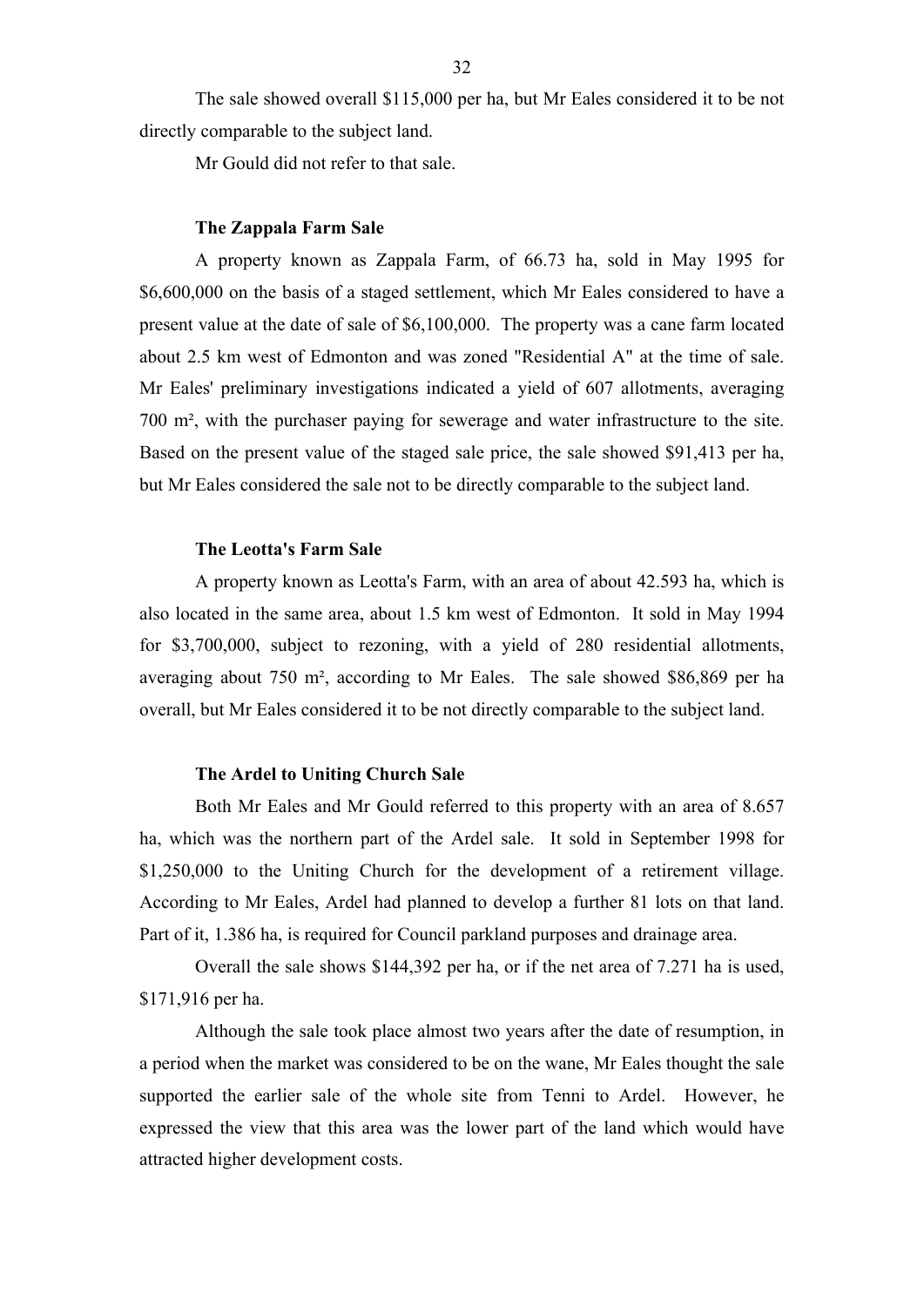Mr Gould thought otherwise. He considered that this sale indicated that there was a downward trend in values, but he did not think that the sale itself was of much assistance; it was two years after the relevant date and it was subject to approval for a much higher use as a retirement village. He was of the opinion that the purchaser had paid that price more as a site value than a value per ha.

#### **The Chapman Sale**

Mr Eales and Mr Gould referred to the more recent sale of a parcel of land known as the Chapman property of 9.53 ha, which sold in June 1999 for \$1,800,000 on extended settlement terms. According to Mr Gould, those terms were 10% deposit, with the balance to be paid over three years at no interest as the developed lots settled. Mr Gould concluded that the purchase price equated to a present value of \$1,450,000, or \$152,086 per ha, which represented \$17,901 per lot for 81 lots.

On the other hand, Mr Eales concluded that the sale equated to a value of \$146,904 per ha overall, on his estimated present value. He thought the land was suitable for development into approximately 100 lots.

The Chapman sale is situated at Redlynch, within 500 metres of the subject land. Both valuers considered that sale to be superior to the subject land in terms of topography, although it was broken by a central gully which would not be suitable for development and which would have to be allowed for as a drainage reserve. Mr Eales commented that although at the time of sale the market for residential land was depressed, he thought that the sale was an indication that an experienced developer was prepared to pay in globo values equivalent to those of 1996. However, Mr Gould was of the view that the sale illustrates a downturn in the market as it is much superior to the subject land. He thought the sale may be a bit high, but when the terms were discounted to present value, it was more in line with the market.

Mr Eales conceded that the vendor terms make the sale difficult to analyse. However, when the unusable land is excluded it shows over \$200,000 per ha, which he thought supported the other after-date sales evidence.

# **The Sale at Palm Cove**

Mr Gould referred to a property of 20.34 ha, situated on the Captain Cook Highway at Palm Cove, which sold in May 2000 for \$1,525,000. Mr Gould described it as partly cleared, gently sloping land, rising from the highway frontage to steep timbered forest slopes at the rear. He stated that it was planned for a 129-lot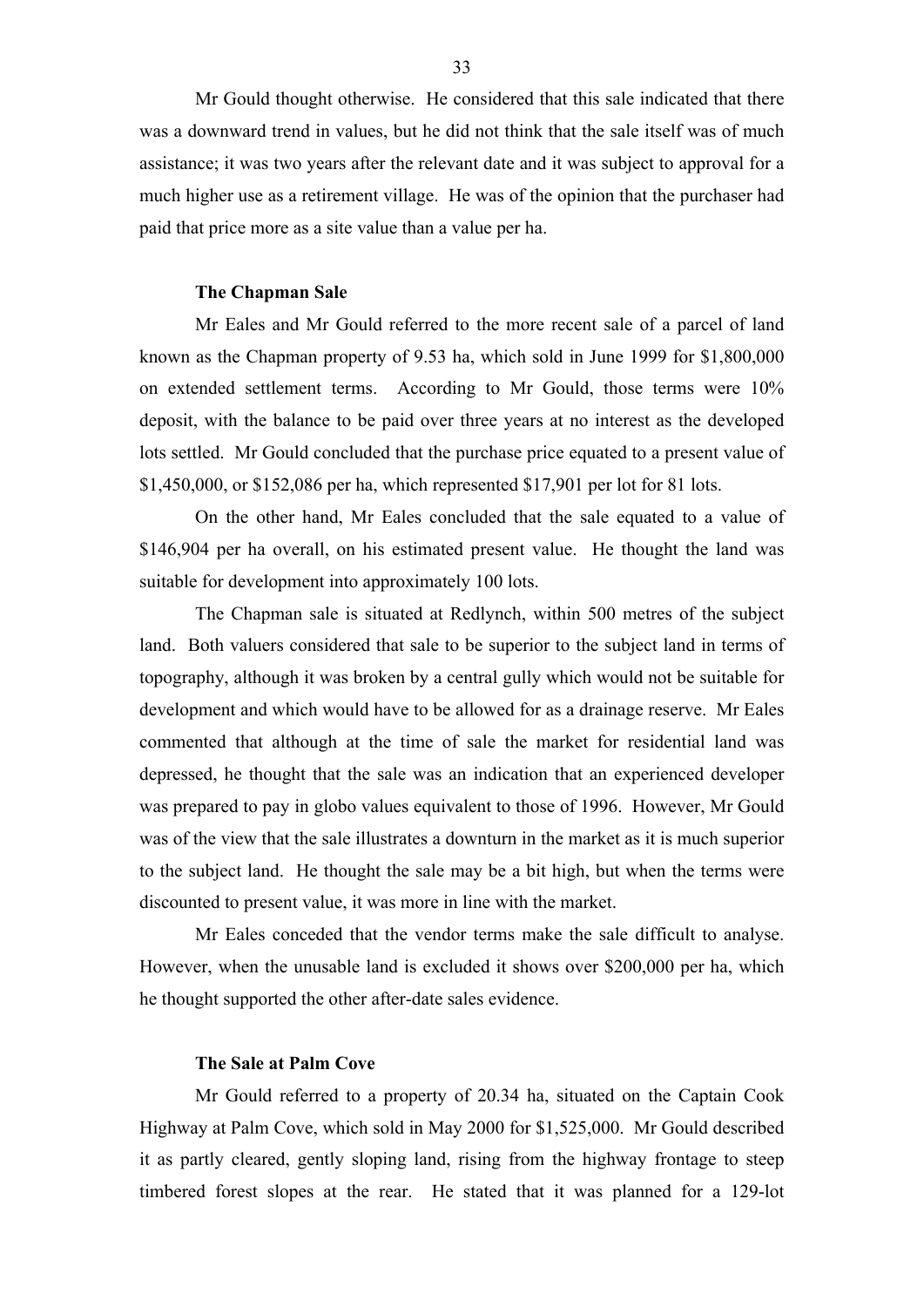residential subdivision, with approximately 5.23 ha of steep hillside to be rezoned "Open Space" and dedicated as parkland reserve. He went on to state that the developer had to pay an additional \$2,590 per lot for road upgrading and bikeways.

The property was purchased by the Stockland Group, the prospective purchaser of the University Heights land. According to Mr Gould, the sale is significantly superior to the subject land, as it is elevated land situated at Palm Cove. The sale shows \$100,926 per ha for the available land, or \$11,822 per lot, which Mr Gould thought was indicative of the downward trend in values in the residential market since the peak in 1994-95.

Mr Eales thought that this sale was not directly comparable evidence. Mr Gould agreed, but said that he had included the sale to demonstrate the decline in the market. He considered Palm Cove to be a superior address to the subject land and the other sales, although he conceded that it could not be directly compared with the subject land.

#### **The Sale of Flood Plain Land**

Mr Gould included another sale, which was the balance area of the former cane farm which became the Newlands sale. It contains an area of 12.47 ha, situated just to the north of the Newlands sale, consisting of land which is generally below the 7 metre contour level in the flood plain of the Barron River. That land sold in October 1993 for \$250,000, or \$20,048 per ha. Mr Gould included the sale to indicate typical values achieved for flood plain land.

#### **The In Globo Assessments - Mr Eales' Approach**

Both Mr Eales and Mr Gould agreed that the principal method of assessment should be by valuations made by direct comparison with the in globo sales. By direct comparison with those sales, particularly the Ardel sale, Mr Eales adopted a value of \$140,000 per ha for the subject land before the resumption. He accepted the C& B plan area of 18.2753 ha, arriving at a before resumption value of \$2,558,542, which he rounded to \$2,560,000.

Mr Eales then turned his attention to the value of the remaining land after the resumption, noting that there were no sales which were similarly affected by being severed by a bypass road. He reasoned that after the resumption the remaining land was adversely affected by -

• increased traffic noise and visual pollution;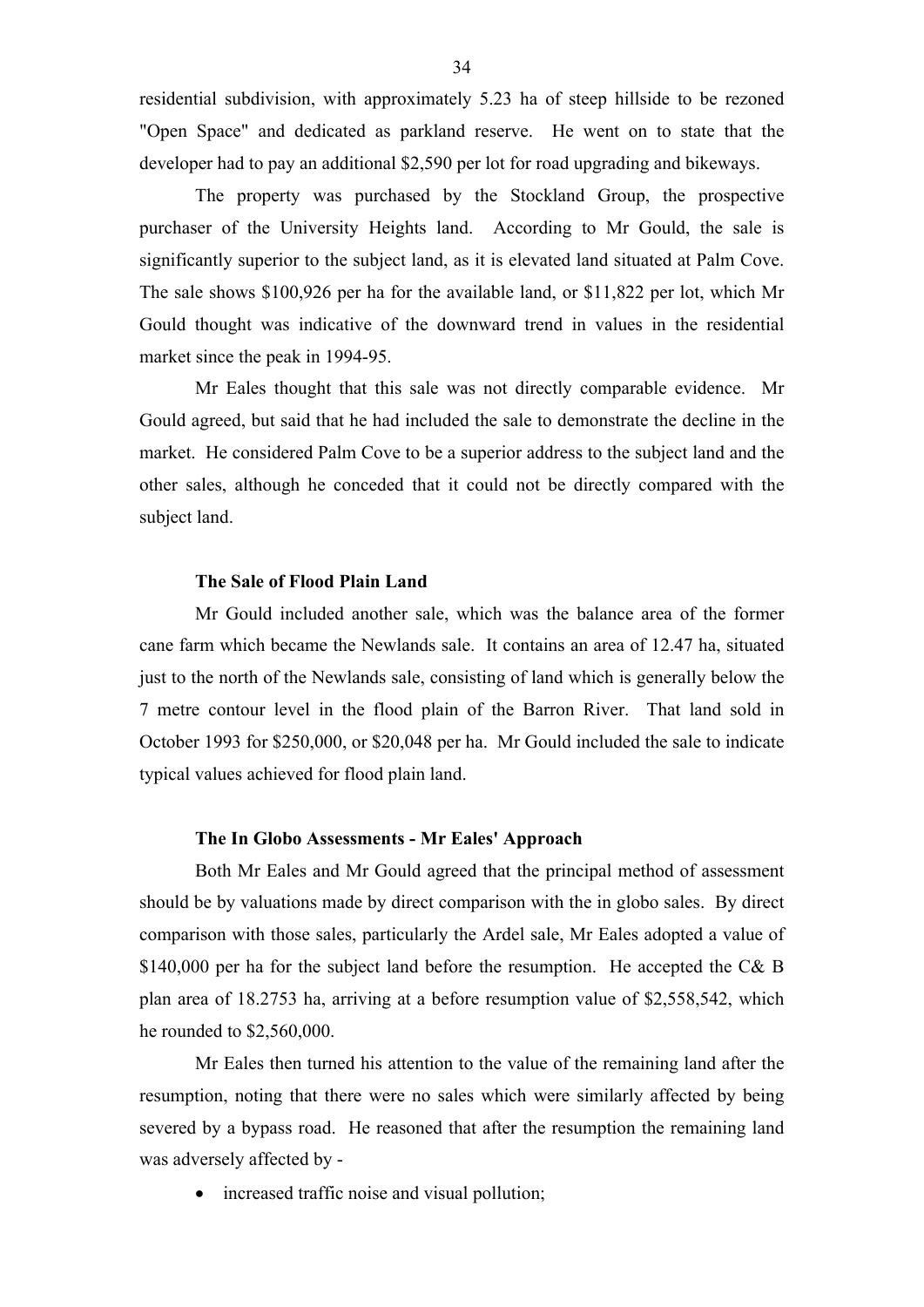- increased development cost per lot; and
- disproportionate increase in development costs to the northern severance.

He felt that the bypass road had a significant impact upon the amenity of the land on both sides of the road, caused by increased traffic noise and visual impact. In his opinion, about 4 ha was particularly affected. 1 ha of which would be required as a noise amelioration buffer strip, which he thought would have only a nominal value. He thought that the balance of the affected land when developed into allotments would experience sales resistance and would achieve lower prices, and this should be reflected by reducing the in globo value of the injuriously affected land by 20%.

For the estimated increase in development costs of about \$9,100 per lot, Mr Eales relied on a report by consulting engineer, Mr Flanagan. Mr Flanagan concluded that the increase in development costs was far higher on the northern severance area than for the southern severance. The post-resumption Rowlands plan produced 102 lots, 53 on the northern severance and 49 on the southern severance. Mr Eales was advised that differences in development costs were as follows:

For the northern severance of 53 lots, development costs were estimated to be \$1,920,551, or \$36,237 per lot;

For the southern severance of 49 lots, development costs were estimated to be \$1,319,734, or \$26,933 per lot.

This disproportionate increase in development costs, together with its isolation from any staged development commencing from the southern road frontages and what he referred to as "the ability to achieve an enclave which allows the less suitable in globo land to be developed, has been lost" (Exhibit 7, page 22), led Mr Eales to conclude that after the resumption the northern severance was not ripe for subdivision.

After considering the sales evidence he adopted the following in globo values after resumption (as amended by Exhibit 61):

| 5.244 ha @ $$100,000$  | \$524,400 |
|------------------------|-----------|
| 0.5 ha $(a)$ \$100,000 | \$50,000  |
| 9.2493 ha @ $$20,000$  | \$184,986 |
| Total                  | \$759,386 |
| Rounded to             | \$760,000 |

Mr Eales seems to have reasoned that after resumption only 5.244 ha had immediate potential for development, but at a much reduced in globo value. He thought that an area of about half a hectare would be developed around some existing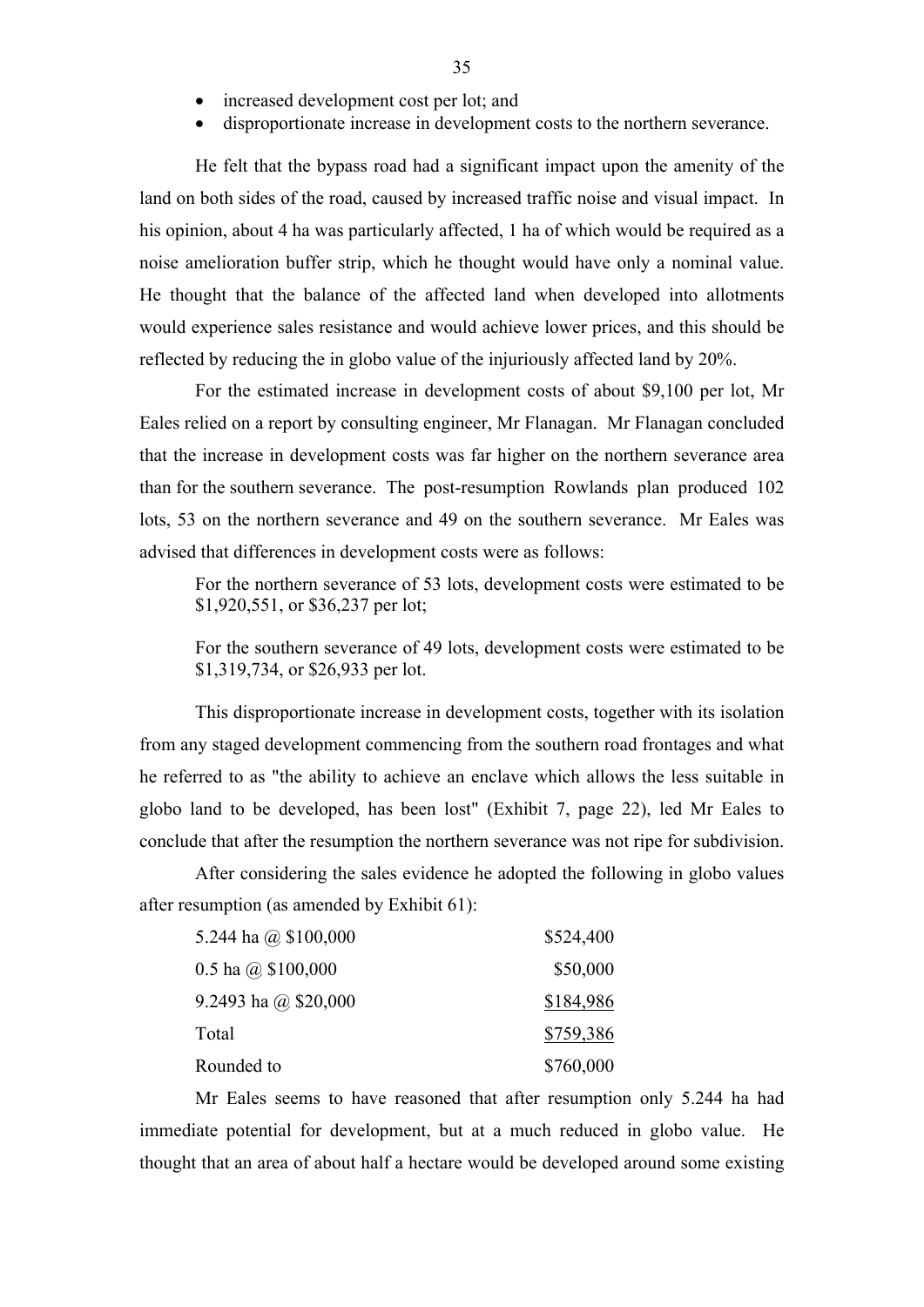improvements as a rural homesite, while the balance 9.2493 ha was no longer ripe for development and had a value no higher than cane land.

The difference between Mr Eales' before and after valuations amounted to \$1,800,000.

Mr Eales' was confident of the results he obtained by the valuations before and after the resumption, in his primary method of assessment. He thought the in globo sales provided a reliable basis, particularly the Ardel sale, which he considered to be directly comparable with the subject land in all aspects. In considering other methods of valuation, Mr Eales commented that every developer does a hypothetical development exercise, but in his opinion there are too many variables for such a method to be used as a primary method of valuation. However, he felt that the hypothetical development method was an acceptable check method of valuation.

The amended claim for compensation of \$1,200,000 is based on a somewhat different approach to the "before" and "after" valuations.

#### **Mr Gould's Approach**

Mr Gould agreed that the most appropriate method of assessment of compensation was by means of the valuation of the land before and after resumption on an in globo basis. The sales evidence had led him to conclude that the value of the land for cane growing was about \$20,000 per ha, while sales of in globo land showed values for usable residential subdivision land ranging from about \$101,000 to about \$152,000 per ha, which Mr Gould felt would be the highest and best use for the floodfree part of the property. He felt that parts of the land below the Q100 level could be filled, if approval was granted and if the expense could be justified. His engineering advice was that the cheapest method of filling the land would be by means of obtaining fill from borrow pits on the balance of the Savinas' farm to the east and raising the level to 8.6 metres AHD.

Mr Gould regarded as significant the condition of the Planning and Environment Court rezoning approval requiring a detailed flood study for the land below Q100 flood level at the time of any application to the Council for subdivisional approval. He felt that at the date of resumption there was considerable uncertainty as to the likelihood of obtaining approval to fill such a large area to such a depth so far onto the flood plain. He thought that a prudent purchaser of the land would apply a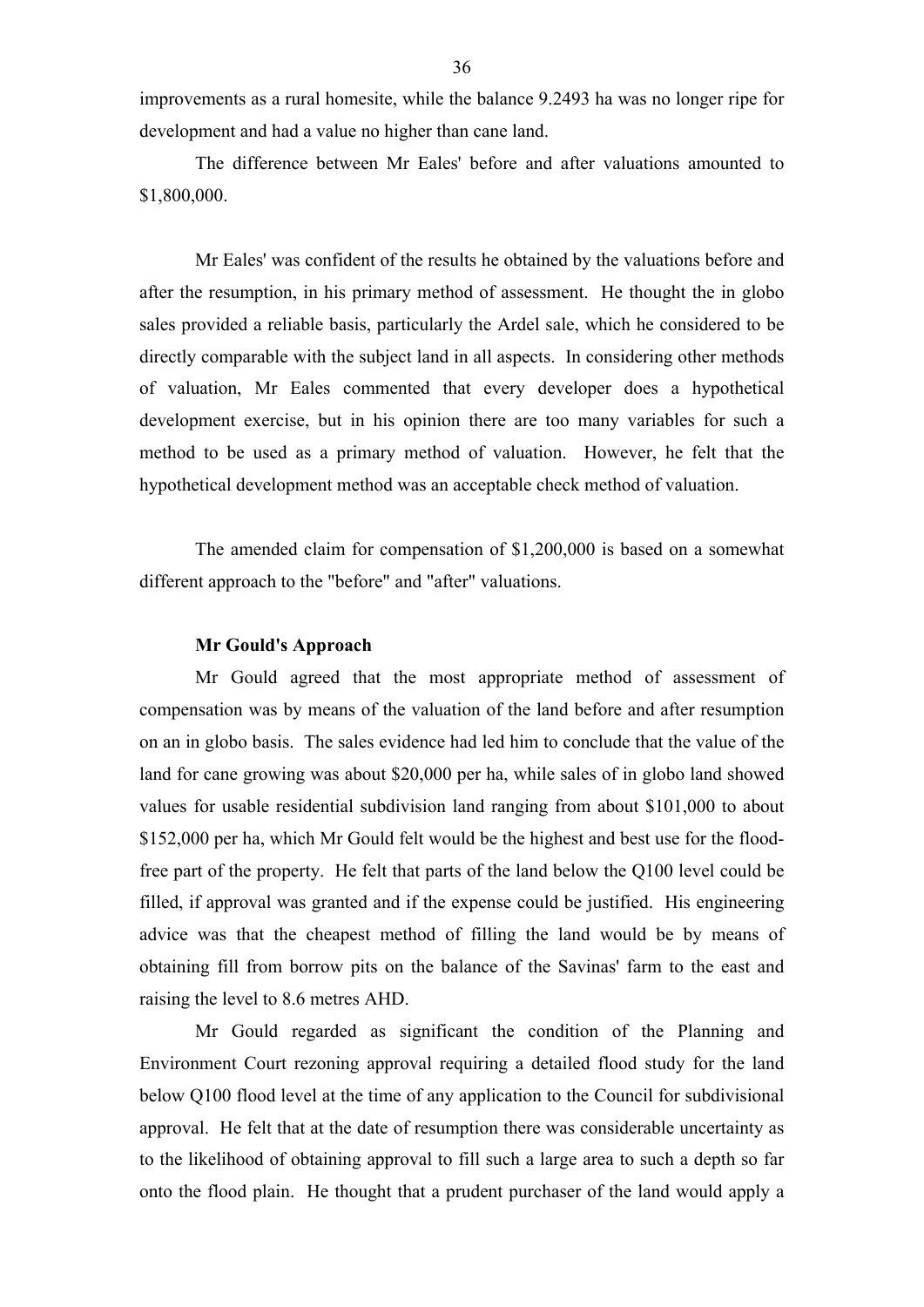substantial risk factor to the price for the risk of getting subdivisional approval over all that land.

Mr Gould considered the subject land to be far from ideal subdivision land even before the resumption, because of the negative impacts of the tramway, high voltage line easement, the railway line and the Brinsmead-Kamerunga Road. He considered it to be even less desirable after resumption, as even more lots would be affected by road noise and lack of visual amenity. While these could be counteracted with buffer mounds and increased road verge width, he thought that such lots would overcome buyer resistance only if their prices were discounted. In his opinion, a prudent purchaser would pay less per ha after resumption than before.

Mr Gould had been advised that the engineer, Mr McPherson, estimated costs of filling the land at \$8.80 per  $m^3$ , with further allowance of say 20 cents per  $m^3$  for disturbance to the balance of the cane land by digging borrow pits, a total of \$9 per  $m<sup>3</sup>$ for fill. Therefore, as 1 metre of fill over 1 ha would cost \$90,000, Mr Gould reasoned that to fill to depths of much more than 1 metre would not be economic, as it would be cheaper to buy flood free in globo land elsewhere.

Mr Gould therefore thought that a prudent purchaser would value the land above the Q100 flood level by direct comparison with the in globo sales evidence and attribute some added value to the land below that line, taking the risk that approval may be obtained to fill parts of it where it proved to be economic. In Mr Gould's opinion, such a prudent purchaser would apply discounts to the value of the area below the Q100 level, based on the purchaser's assessment of risk of obtaining approval and the likely cost of filling. Those areas which were too low lying and uneconomic to fill may, in his opinion, be considered as park contribution or buffer areas.

In his adjusted before valuation, Mr Gould valued an area of 14.55 ha, which excluded the area of powerline easement and tramway buffer and an area at the northern end identified in the Rowlands Plan as "possible future residential area", but which seems to be agreed as an area not suitable for development.

Before resumption, the 14.55 ha comprised -

| Area above flood line<br>Area below flood line | 3.5422 ha<br>11.0078 ha |    |
|------------------------------------------------|-------------------------|----|
| Total area                                     | 14.55                   | ha |

Therefore, excluding the agreed area of buffer of 2.2447 ha, an area of 3.7253 ha was not valued separately by Mr Gould. In undertaking the valuation of the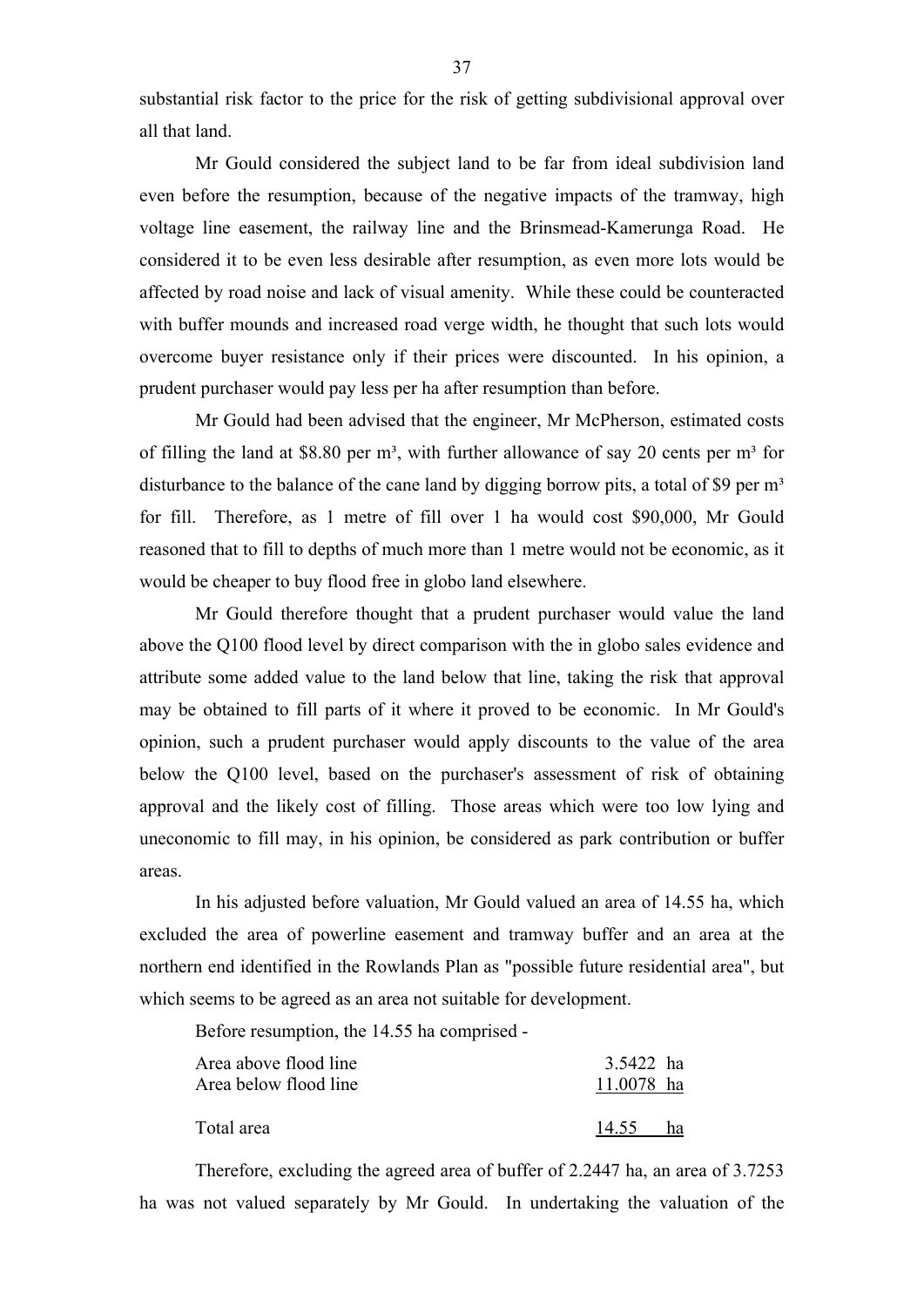subject land before and after the resumption, Mr Gould was well aware that three of his seven sales were after date sales. However, he said that he tried very hard not to use hindsight when considering the valuations as at the date of resumption, but to place himself in the position of a hypothetical purchaser at that date.

Mr Gould did not think that the Rowlands or  $C & B$  plans reflected the highest and best use of the land before resumption. He considered the land above the Q100 flood line to be suitable for residential subdivision, but he thought that only part of the land below that line could be developed, the balance being suitable only as cane land. Mr Gould made it clear that his assessment was made on the viability, not the physical possibility, of development. He referred to the Newlands sale where the area above the flood line was surveyed off and that area sold at a much reduced price.

Based on the sales evidence, Mr Gould valued the subject land before resumption as follows:

| Land above flood line $3.5422$ ha @ \$145,000 per ha      | \$513,619 |
|-----------------------------------------------------------|-----------|
| Land below flood line 11.0078 ha $\omega$ \$40,000 per ha | \$440,312 |
| Total 14.55 ha                                            | \$953,931 |
| Adopt                                                     | \$955,000 |

Mr Gould explained that the value of \$145,000 attributed to the flood-free land was net area and did not include the area of park contribution, but as will be discussed later, that is not how he analysed the sales. He also explained that the value of \$40,000 attributed to the land below the flood line assumed that some of the land could be economically developed. He said that if he had more information he could have more accurately assessed how much of that land could be developed, but he thought that the fundamental question was how much would a prudent purchaser have paid for that land.

In assessing the value of the subject land after the resumption, Mr Gould was of the view that values had been reduced, principally because of the greater areas that would be exposed to noise and visual impact. In his opinion, the northern severance would be slightly less appealing than the southern severance, which is closest to Redlynch.

Mr Gould's valuation after the resumption was as follows:

Land above flood line northern severance 1.0631 ha  $\omega$  \$100,000 per ha \$106.310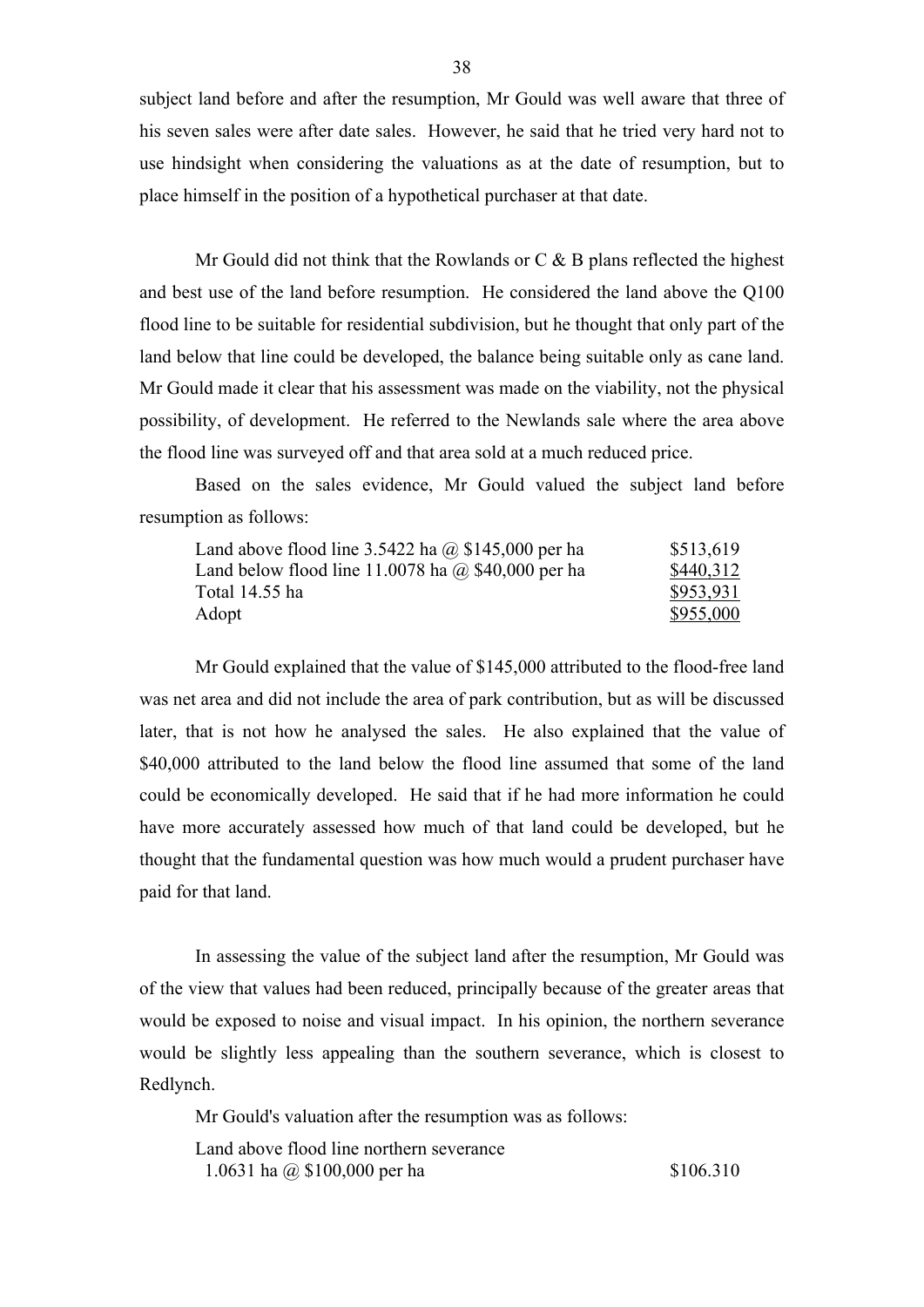| Land above flood line southern severance<br>1.9115 ha @ $$110,000$ per ha | \$210,265 |
|---------------------------------------------------------------------------|-----------|
| Land below flood line northern severance<br>4.9609 ha @ \$25,000 per ha   | \$124,023 |
| Land below flood line southern severance<br>3.3325 ha @ $$30,000$ per ha  | \$99,975  |
| Total 11.2680 ha                                                          | \$540,573 |
| Adopt                                                                     | \$540,000 |

Mr Gould said the figures applied reflected his assessment of the extent of the impact resulting from the resumption. After the resumption the southern severance had a much higher proportion of land that required little fill, while the northern severance had a much higher proportion of land that required extensive fill. He went on to say that there was a number of possible developments of the northern severance after resumption. He suggested that the land that did not require fill could be subdivided off to Fairweather Road, which would be a fairly low cost, high profit subdivision and part of the land below the flood line could be filled with the possibility of rural residential use.

Mr Gould's assessment of compensation on an in globo basis was as follows:

| Value of land before resumption | \$955,000 |
|---------------------------------|-----------|
| Value of land after resumption  | \$540,000 |
| Compensation                    | \$415,000 |

Therefore, although both valuers agreed about the primary method of assessment of compensation, their approaches to it were quite different. Mr Eales took an optimistic view of the value of the land before resumption. He had applied a value of \$140,000 per ha by direct comparison principally with the Ardel sale, to the whole 18.2753 ha, making allowance only for the area of 2.2447 ha of easement and tramway buffer. He assumed that all the land below the Q100 flood line could be filled and that approvals could be obtained as a matter of course, without any risk. He saw no difficulty in making a direct comparison with the Ardel sale, reasoning that although the subject land required a greater amount of fill, the overall development costs were much the same per ha.

However, he took a much less optimistic view of the development potential after resumption. He assumed that little if any of the northern severance could be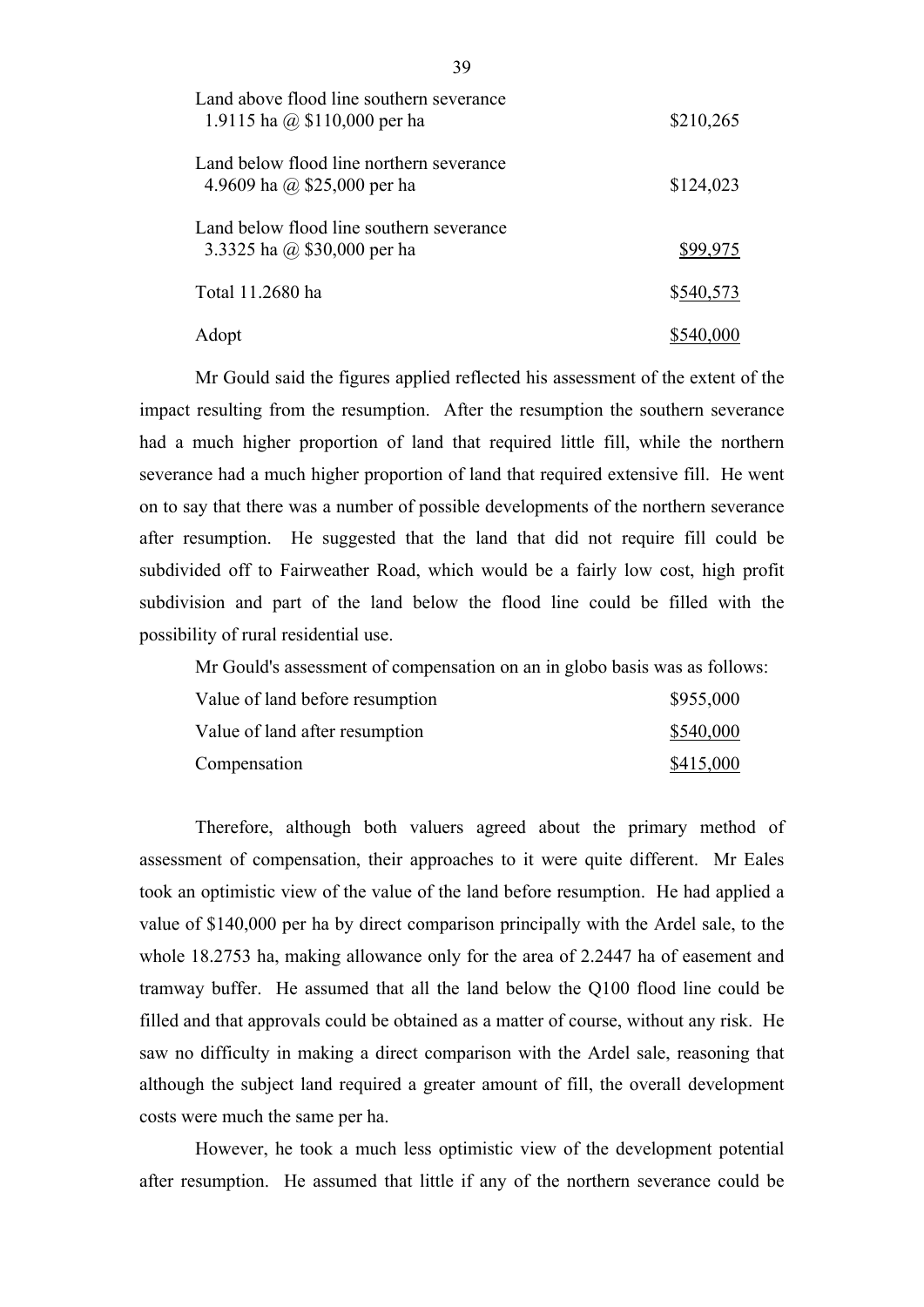developed for residential subdivision. Of the land that could be developed, he considered it to be significantly injuriously affected.

On the other hand, Mr Gould took a much more pessimistic view of the development potential of the subject land before resumption, attributing a value of \$145,000 per ha only to the land above the Q100 flood level and a value of \$40,000 to the land below that level. He valued only 14.55 ha as against the area of 18.2753 ha valued by Mr Eales, as he excluded not only the buffer areas, but the areas required for park contribution and the far northern undevelopable area.

Mr Gould disagreed that the Ardel sale could be applied directly. In his opinion the Ardel property was significantly superior to the subject land and required far less fill. In addition, the sale had been negotiated at a time when the market for in globo land was higher than at the date of resumption. If it was to be compared with the subject land, Mr Gould thought that adjustments for the differences between the sale and the subject land would have to be made.

Mr Gould also disagreed that the rate of \$140,000 per ha could be applied to the whole 18.2753 ha of the subject land because of the low-lying nature of such a large proportion of it, without any discount for the costs and the risks of gaining approvals and filling. As explained earlier, it seemed to him that it was imprudent to attempt to fill all of the land below flood level. In his opinion, to fill the subject land to  $Q100$  level would require between  $160,000$  m<sup>3</sup> to  $170,000$  m<sup>3</sup> of fill, some 20 times the original estimate to fill the area on the Ardel property.

In valuing the land below the Q100 level, Mr Gould had discounted for the risk of obtaining approval to fill by about \$20,000 per ha. However, he said that if that risk was removed, then the discount also would be significantly reduced, as the only risk would be the source and the cost to fill.

I will return to this aspect of his evidence later.

## **The Check Methods of Valuation**

Mr Eales undertook a check on his assessment of compensation by means of "before and after" hypothetical development of the subject land. Initially he used the Rowlands layout plans as the basis for his hypothetical subdivision exercises, for a 171 lot subdivision before resumption and a 102 lot subdivision after resumption. However, he later agreed that the plans prepared by  $C \& B$  Consultants were better plans both before and after the resumption. Those plans showed lot yields of 175 lots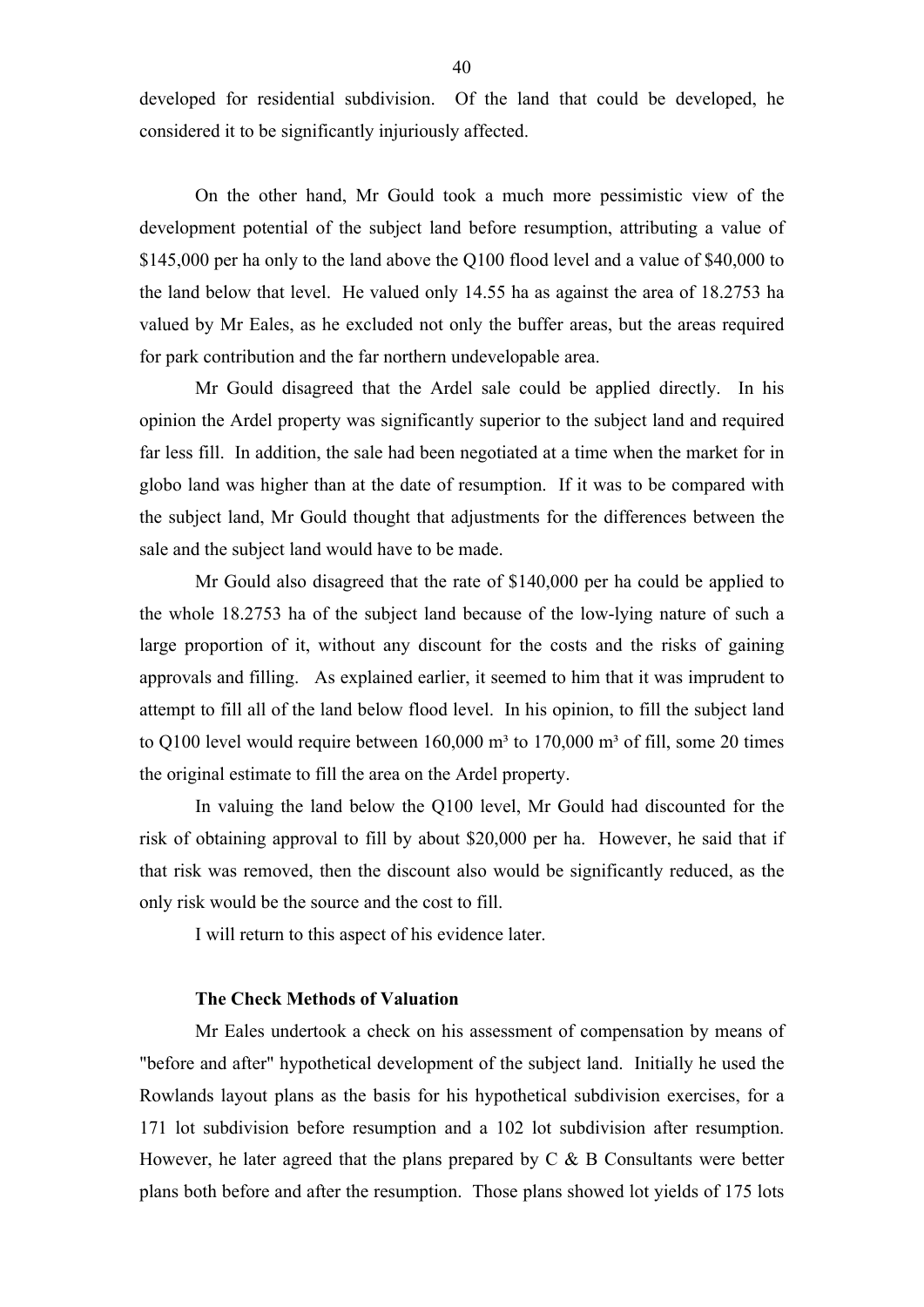before the resumption and 128 lots after the resumption. Although the proposed development was to undergo some alterations in accordance with the C & B plans, the essential elements of his hypothetical subdivision were retained such as -

- profit and risk allowance  $25\%$ ;
- rate of sale at four allotments per month, or 48 allotments per year;
- development and selling period of 3.6 years.

In undertaking his assessment, Mr Eales relied upon costs supplied by Mr Flanagan.

Mr Eales' hypothetical development exercise before resumption resulted in a land value of \$2,145,000, or \$119,866 per ha for the 17.895 ha (the area he considered appropriate at that time), which Mr Eales somewhat optimistically felt reflected a similar level of value to his direct comparison valuation assessment, which was \$2,560,000.

To check his in globo assessment of the value of the subject land after the resumption, Mr Eales carried out two hypothetical development valuations of the remaining land, one for the whole area and one for the southern and northern severances separately. The first hypothetical development exercise was carried out for the 102 lot subdivision, using the development costs provided by Mr Flanagan and a profit and risk allowance of 25%, the same as in his development exercise for the before resumption valuation. He adopted a development and selling period of 2.125 years. That exercise produced a land value of \$250,000, or \$17,630 per ha, over the land available for subdivision, after allowing a nominal \$10,000 for the land value of the buffer strip.

In his second hypothetical development exercise, for the 49 lot southern severance, Mr Eales adopted a profit and risk allowance of 25% and a selling period of one year. That resulted in a land value of \$340,000, or \$77,200 per ha, over the land available for subdivision, after allowing a nominal \$5,000 for the buffer strip. Later Mr Eales agreed that the buffer area should be valued at \$20,000 per ha, at the same value as cane land.

For the 53 lot subdivision of the northern severance, Mr Eales again adopted a profit and risk allowance of 25% and a development and selling period of one year. That resulted in a land value in the negative of \$112,753.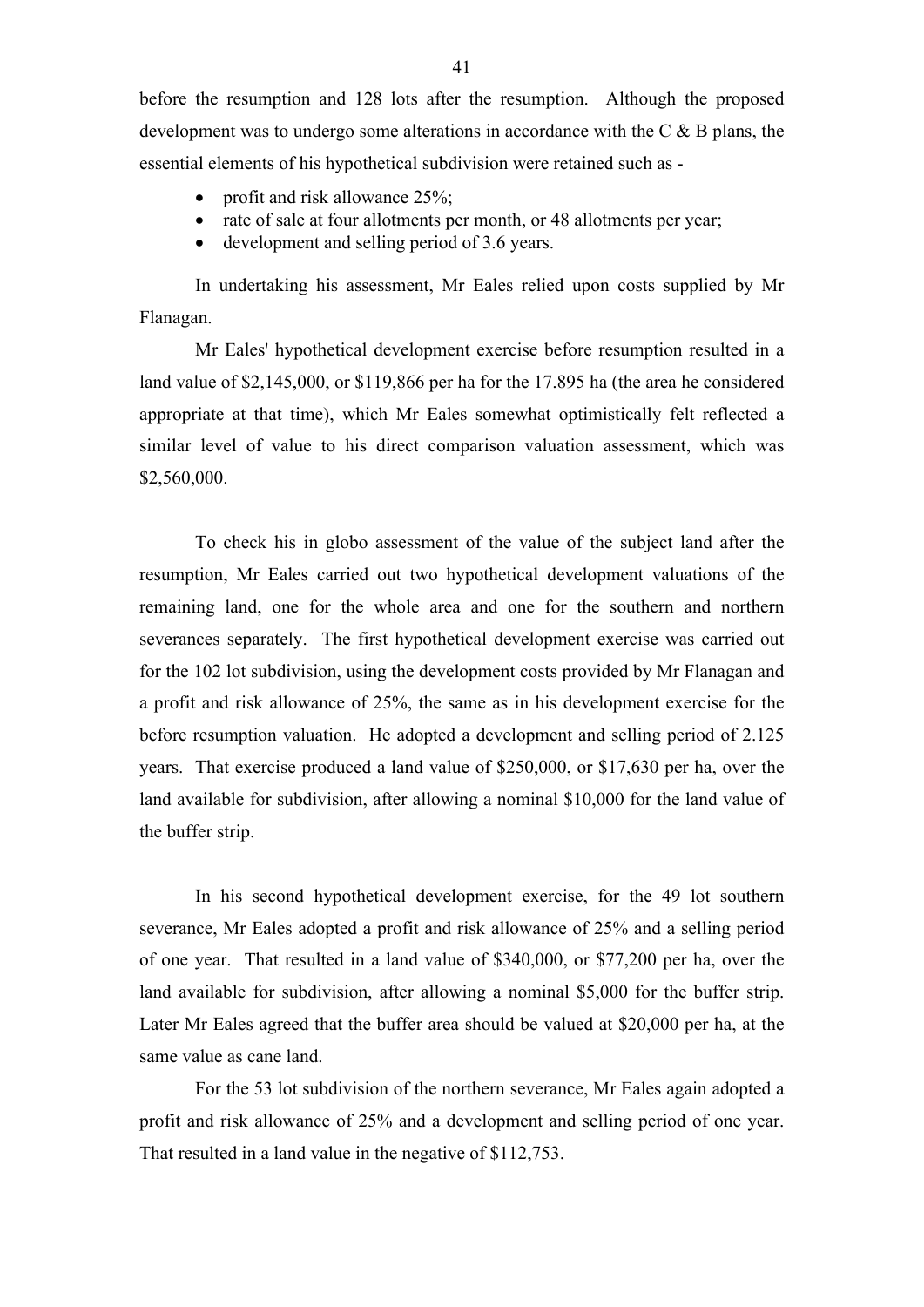That later exercise, in Mr Eales' view, demonstrated that the northern severance was uneconomical to develop and that its highest and best use was as park contribution and as cane land.

Those hypothetical development exercises confirmed Mr Eales' opinion that direct comparison with in globo sales, both before and after the resumption, was the most appropriate method of valuation of the subject land. However, he said that he adopted the direct comparison assessment "… after being satisfied that the hypothetical development approach check valuations are in line with my overall opinion of the property's value Before and After resumption." (Exhibit 7, page 27)

Mr Gould thought that Mr Eales' hypothetical development exercises could be challenged on many grounds, including his adopted rate of sale of lots and his profit and risk allowance. However, quite apart from these criticisms, it is difficult to see how the results of his hypothetical development assessments could be of any assistance in supporting his primary assessment.

Mr Gould also carried out valuations by means of hypothetical development assessments utilising discounted cash flow analyses of the proposed developments before and after the resumption. He did so only because he had been asked to consider the feasibility of such development.

Because of the long-term nature of the development, Mr Gould thought that it would be inappropriate to use a simple hypothetical development exercise in this case. He considered that discounted cash flow analyses (DCF) before and after the resumption, would be more appropriate. However, he recognised that the major shortcoming of the DCF method is that it does not necessarily represent the highest and best use of the property, but merely examines a proposed use. He had serious reservations as to whether a prospective purchaser would have considered the expenditure warranted on survey, engineering and other consultants required to undertake such exercises, when simple mathematics would show that the cost of fill to a depth of 2 metres at \$9 per m<sup>3</sup> would amount to \$180,000 per ha, while fill to a depth of 3 metres would cost \$270,000 per ha. In his opinion, for that sort of expenditure much better subdivisional land could be purchased elsewhere.

Significantly, Mr Gould went on to express his opinion about the appropriateness of the DCF method of assessment in this case: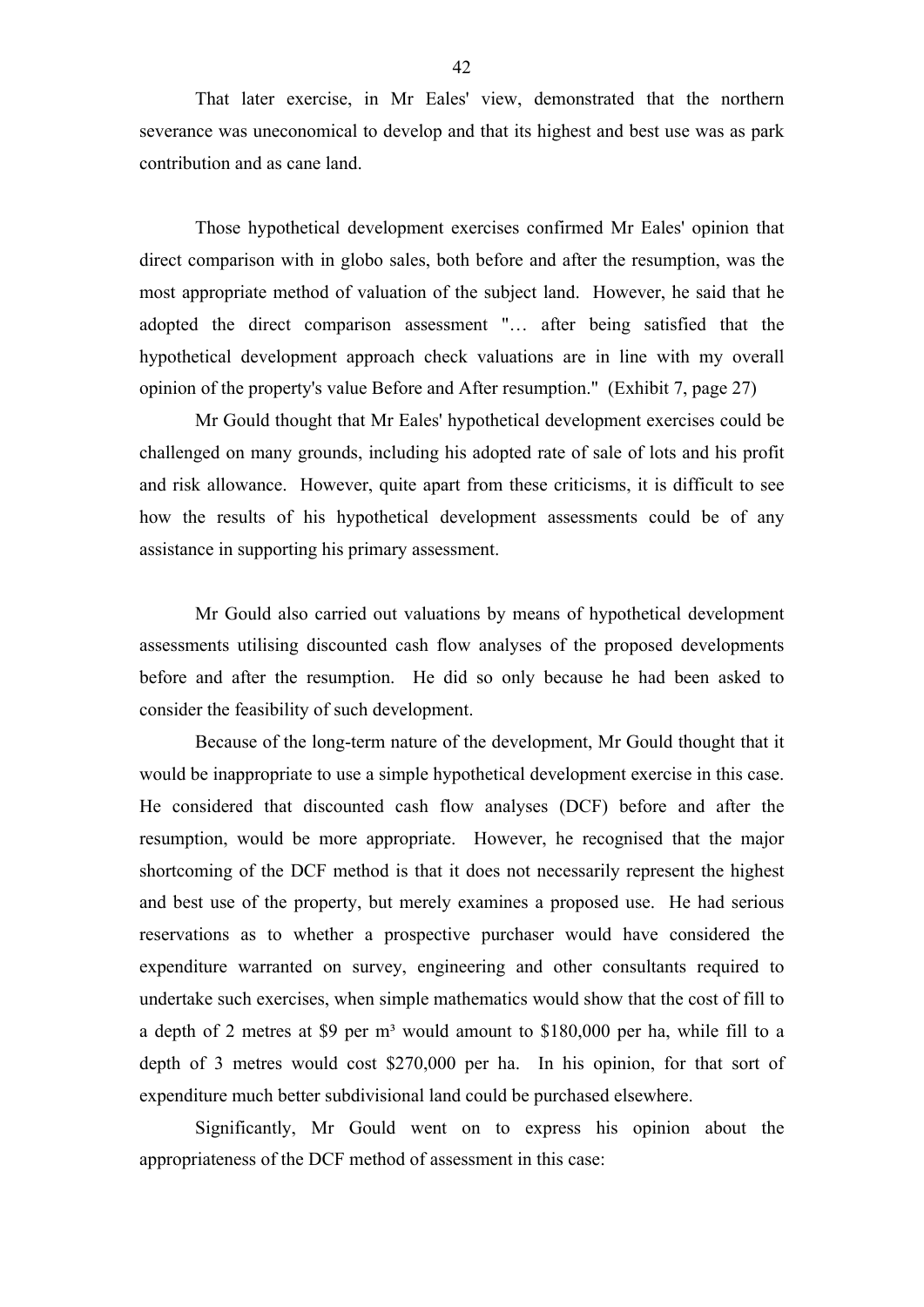"It is my view that, if land is obviously uneconomic for development, it should not be included in a hypothetical development analysis as this would not represent its highest and best use. Land of this type should be valued by direct comparison if possible and the Before and After values should be compared to arrive at the appropriate level of compensation." (Exhibit 42 p.17)

Mr Gould did not rely on his DCF analyses. He explained that the method had too many drawbacks as the inputs varied. In this case, he had no confidence in the viability of the design or filling up to 3 metres in depth. He said that the same problems were inherent in the hypothetical development method adopted by Mr Eales, but he thought that the DCF method dealt with interest and income more accurately. In Mr Gould's opinion, the broad-brush in globo comparison approach would more correctly reflect what a hypothetical prudent purchaser would have done in considering what he/she should pay for the subject land.

However, notwithstanding his reservations, Mr Gould undertook the exercises using the plans before and after resumption prepared by C & B Consultants. The before resumption plan showed a yield of 175 lots while the after resumption plan showed 128 lots.

The consulting engineer, Mr McPherson, provided estimates of costs and the likely staging of development. However, Mr Gould had reservations as to whether obtaining fill from borrow pits on the flood plain would be approved . He factored that risk into the valuations.

The costs of external intersection works and contributions were estimated by engineers Maunsell McIntyre.

In determining an appropriate rate of sale for the proposed subdivisions before and after the resumption, Mr Gould was well aware that the residential market was in an evident state of decline by December 1996.

After considering the sales history of various individual estates and generally in the western corridor, Mr Gould came to the conclusion that in December 1996 a prudent purchaser would have expected a seasonal return to higher rates of sale in two or three years and it would be reasonable for that purchaser to hope to sell 18 lots per year over the life of the development, a period of about 10 years.

Mr Gould regarded his adopted rate of sale of 18 lots per year as somewhat optimistic and thought that such optimism should not be compounded by an optimistic assessment of the risk factor. In the circumstances, he regarded 30% profit and risk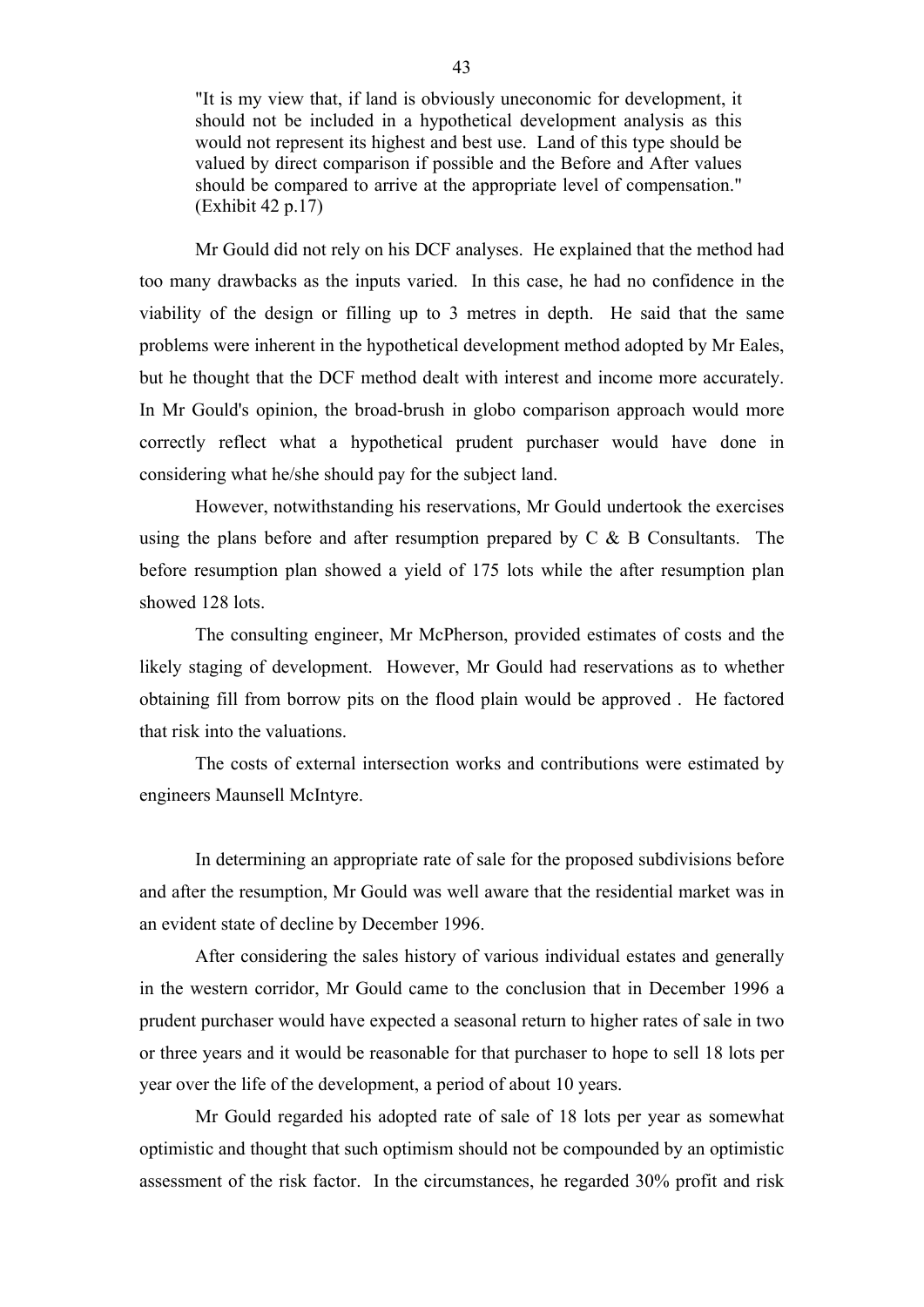allowance as the minimum acceptable in the prevailing market. He thought that risk was much greater when the hypothetical development extended over a greater number of years.

His DCF analyses resulted in a value of \$1,260,000 for the 175-lot subdivision before resumption and \$660,000 for the 128-lot subdivision after resumption. However, in his view the exercises did not provide for the risk of obtaining the necessary approvals to fill the property. He reasoned that if a risk factor of 50% was applied, the difference between the before and after analysis was \$400,000.

#### **The Relevant Legislation**

Compensation is required to be determined under the provisions of the *Acquisition of Land Act 1967*, s.20 of which provides:

"(1) In assessing the compensation to be paid, regard shall in every case be had not only to the value of land taken but also to the damage (if any) caused by either or both of the following, namely -

- (a) the severing of the land taken from other land of the claimant;
- (b) the exercise of any statutory powers by the constructing authority otherwise injuriously affecting such other land.

 (2) Compensation shall be assessed according to the value of the estate or interest of the claimant in the land taken on the date when it was taken.

 (3) In assessing the compensation to be paid, there shall be taken into consideration, by way of set-off or abatement, any enhancement of the value of the interest of the claimant in any land adjoining the land taken or severed therefrom by the carrying out of the works or purpose for which the land is taken.

 (4) But in no case shall subsection (3) operate so as to require any payment to be made by the claimant in consideration of such enhancement of value."

In this case there was no suggestion that there was any enhancement to the value of the claimants' lands as a result of the new bypass road. It seems to be accepted that it will improve access between Redlynch and Cairns, but neither of the valuers took that into account as any enhancement in value to the balance land as a consequence of the resumption.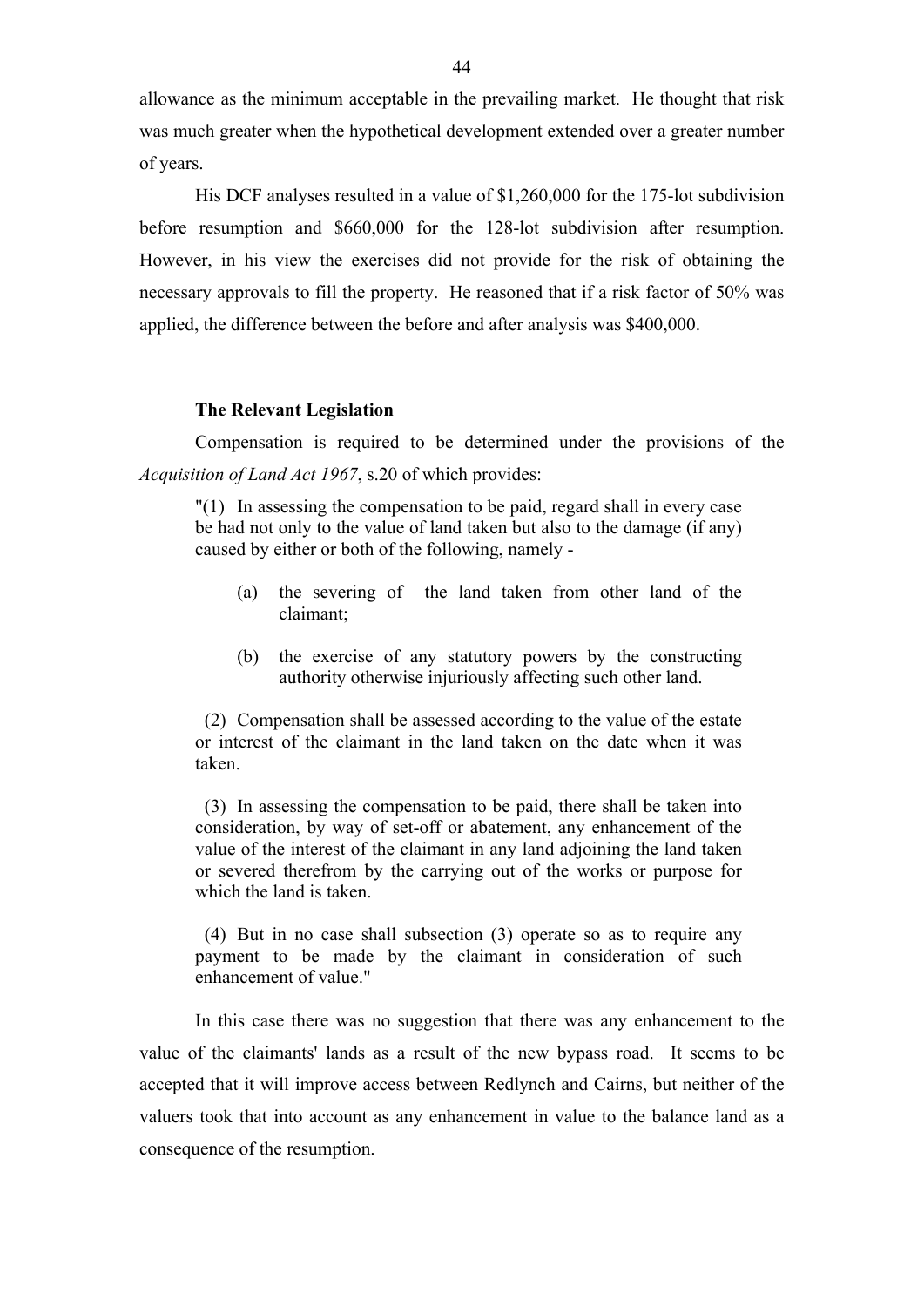Both valuers agreed, however, that in addition to the loss of the resumed land, the remaining land of the claimants suffered damage through severance and injurious affection. They both assessed compensation by means of "before and after" valuations, which approach has the advantage of assessing the value of the land taken, plus the loss in value of the claimants' other lands caused by severance and injurious affection, without having to make separate assessments: *Lansbury v. Brisbane City Council* (1977) 4 QLCR 502.

As mentioned previously, both Mr Eales and Mr Gould adopted as their primary method of valuation direct comparison with sales of in globo land to value the subject land before and after resumption. They then purported to check the result obtained by their principal method, by means of hypothetical development of the subject land for residential subdivision, both before and after resumption. Mr Eales used the traditional approach of hypothetical subdivision while Mr Gould used discounted cash flow analyses.

The valuers agreed that those methods are legitimate check methods of valuation and each of them explained why they considered their adopted approach to be appropriate in the circumstances. However, for reasons explained previously, I do not accept that their check methods provide any assistance in this case. Mr Gould only undertook his DCF exercises because the respondent had requested him to do so and Mr Eales' initial results hardly supported his primary assessment. He later altered his approach during the hearing which, in my view, made the hypothetical development valuations irrelevant.

Therefore, I find that the check valuations are of no assistance in this case.

That leaves each valuer with his primary method of assessment by means of the before and after valuations which were made by direct comparison with the in globo sales.

#### **The Ardel Sale**

Mr Eales placed greatest reliance upon the Ardel sale which he regarded as directly comparable to the subject land. Although he recognised that there would be more filling required on the subject land than the sale, he concluded that the overall costs of development of Ardel were comparable to the estimates to develop the subject land before resumption. Therefore, he reasoned that the overall value of \$140,000 per ha could be applied directly to the subject land.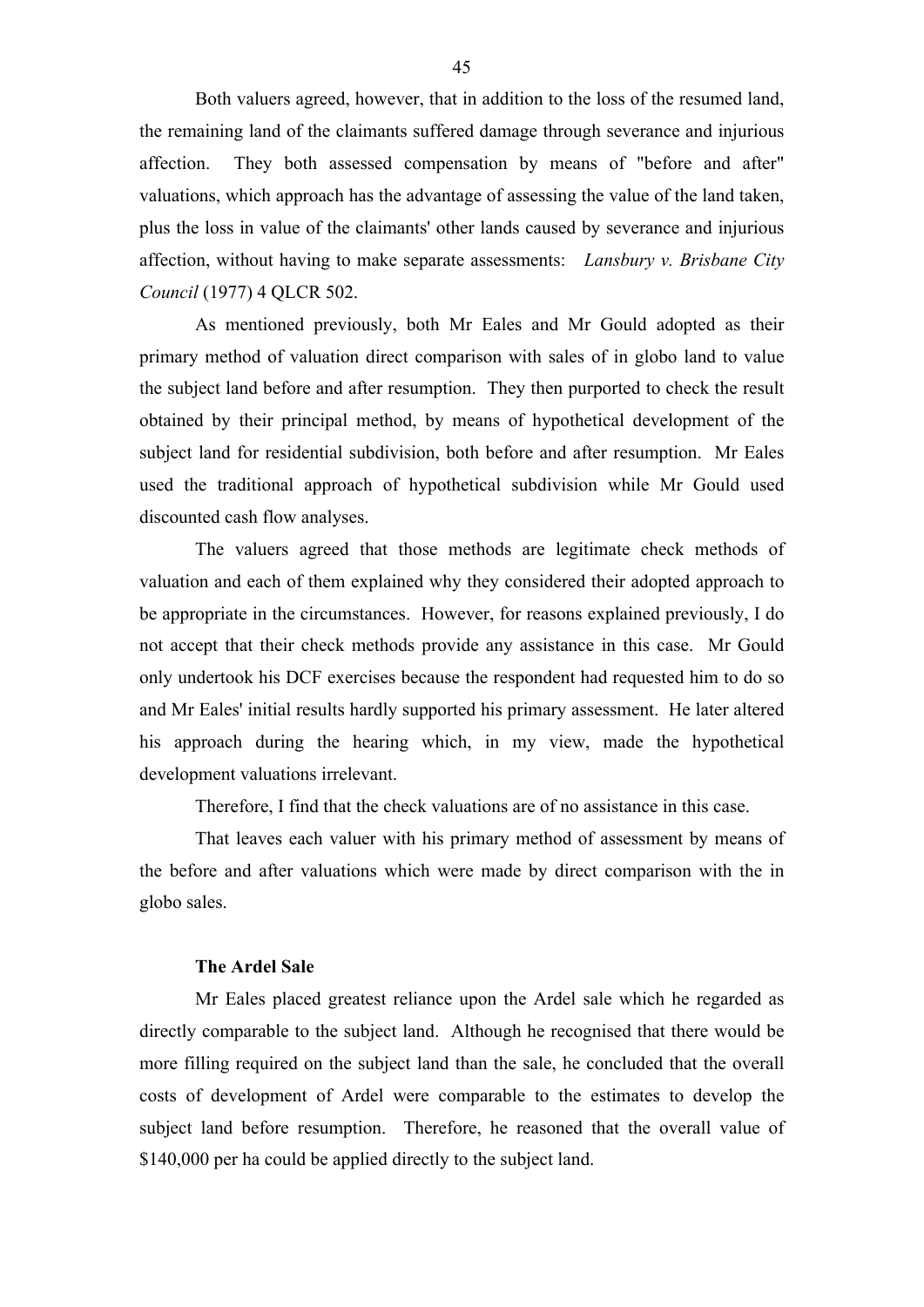On the other hand, Mr Gould did not regard the Ardel sale as directly comparable. He regarded it as significantly superior to the subject land. In his opinion, substantial adjustments must be made for the differences in any comparison between them. In addition to the flooding and fill differences, Ardel was not adversely affected by proximity to the railway line, cane tramway and the transmission lines.

The evidence is to the effect that prior to Ardel purchasing part of the Tenni farm, Mr Flanagan had advised the developer that the cost of development would be about \$16,000 per lot. Ultimately, the development costs on Ardel amounted to \$20,700 per lot, roughly equivalent to Mr Flanagan's estimates of the cost per lot to develop the subject land. It was not until after settlement that Mr Flanagan revised his estimates from  $8,000$  m<sup>3</sup> of fill required to  $23,500$  m<sup>3</sup>. It would seem reasonable to assume that at the time of contracting to purchase, Ardel envisaged that development costs would be about \$16,000 per lot.

Any analysis of the final costs of developing Ardel is complicated by the fact that after developing the southern part of the land, the northern area of 8.657 ha was sold to the Uniting Church for development as a retirement village.

Most of the development proposed for the subject land was the filling of the land below the Q100 level, requiring at least  $162,000$  m<sup>3</sup> of fill (if the Rowlands before resumption plan was adopted). On the other hand, development of Ardel involved only  $23,500$  m<sup>3</sup> of fill, much of the balance of the development costs incurred in expenditure aimed at creating a higher standard of development, which would be unlikely to be incurred in the development of the subject land. This included significant expenditure on a drain which severed the site, including stone pitching, which was more of an issue than fill.

In addition, because of the topography, additional earthworks were involved in the benching of lots in the Ardel development to provide level areas for slabs on ground. Furthermore, the developer incurred expenditure on nostalgia lighting, paved roads and an entry statement all aimed at creating a higher standard of development than was envisaged for the subject land.

In my view, it is clear that the Ardel property is superior to the subject land in its natural state; it has a greater proportion of flood-free land and superior topography, the only detriment being the drain. Any comparison of development costs would be difficult, because of the different standards of development that were envisaged.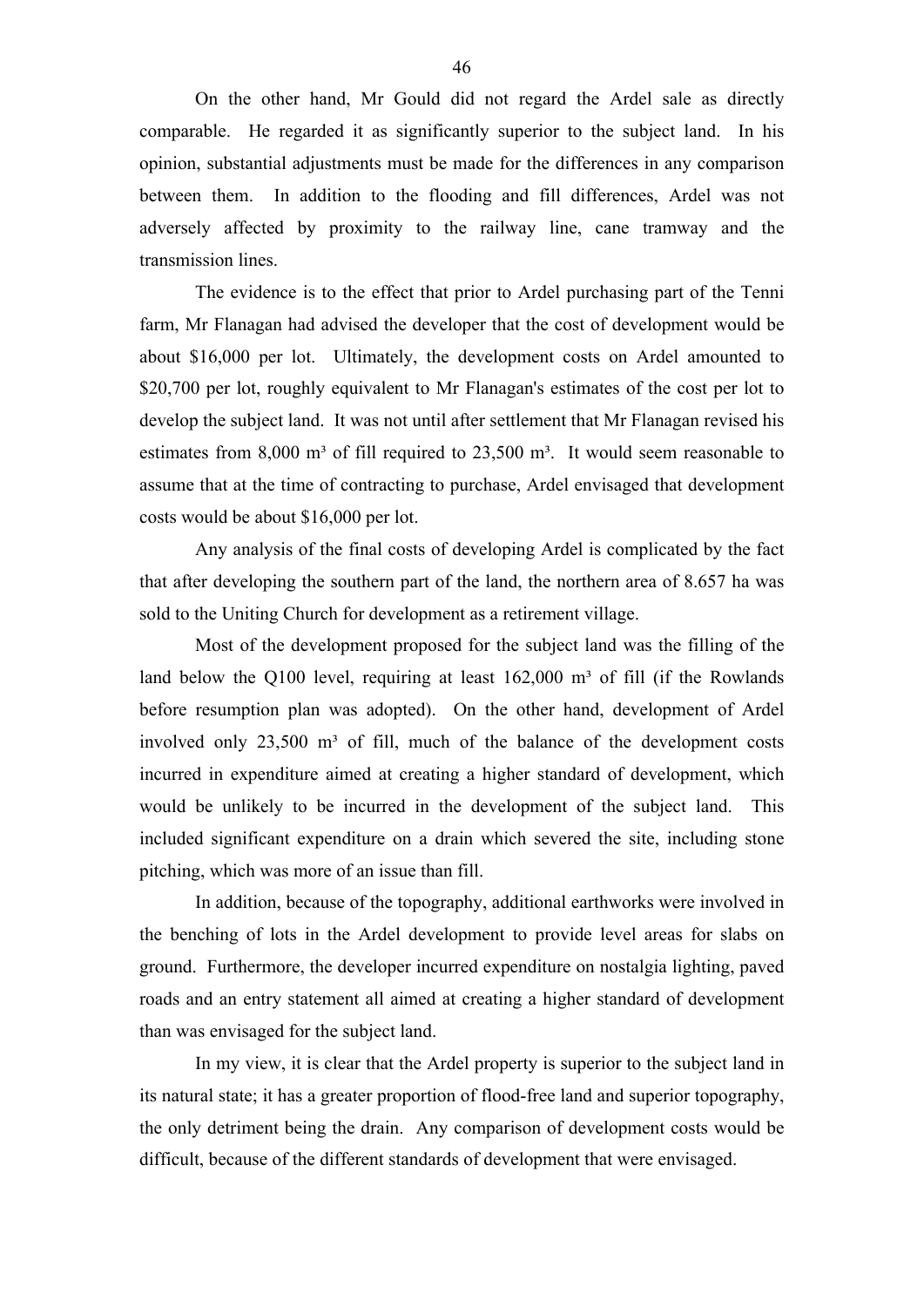However, in my view, any prudent purchaser of the subject land would not ignore the Ardel sale It is a sale of a similar sized parcel of land, in close proximity, part of which is located on the Freshwater Creek flood plain and required filling before development.

#### **The University Heights Sale**

Mr Gould found the University Heights "sale" to be of assistance. He analysed the usable land to show \$148,115 per ha, as explained earlier. The transaction was negotiated close to the date of resumption, offered by public tender, with an experienced, knowledgeable purchaser. An engineering report had identified the external costs and internal constraints. It was therefore possible to accurately identify costs and the usable component.

Mr Gould considered it to be superior to the subject land, notwithstanding that it required rezoning to allow residential development and required a higher level of access and service works.

Mr Gould thought that the "sale" was indicative of the downward trend in the market in late 1996. On the other hand, while Mr Eales thought that the sale was not directly comparable with the subject land, he considered that it supported the Ardel sale.

It is difficult to see how this "sale" could be of great assistance to the valuers, as it is a larger parcel of in globo land, with a larger area of usable land, which both of them consider to be superior, although located further from Cairns. However, neither of them rejected it as evidence of value at the relevant date and Mr Gould has identified the usable component which showed \$148,115 per ha.

## **The Other Sales**

It is unfortunate that the valuers were not able to resolve their differences about the sale price for the Newlands property, as it adjoins the subject land to the north, although the sale occurred over three years before the relevant date, at a time when it was acknowledged that the real estate market was rising.

The Newlands sale had similarities to the subject land, as it was a former cane farm fronting the Brinsmead-Kamerunga Road, with an area which required filling to a depth of about 2.5 metres on the Barron River flood plain. However, the area filled on Newlands was significantly smaller than the area that required filling on the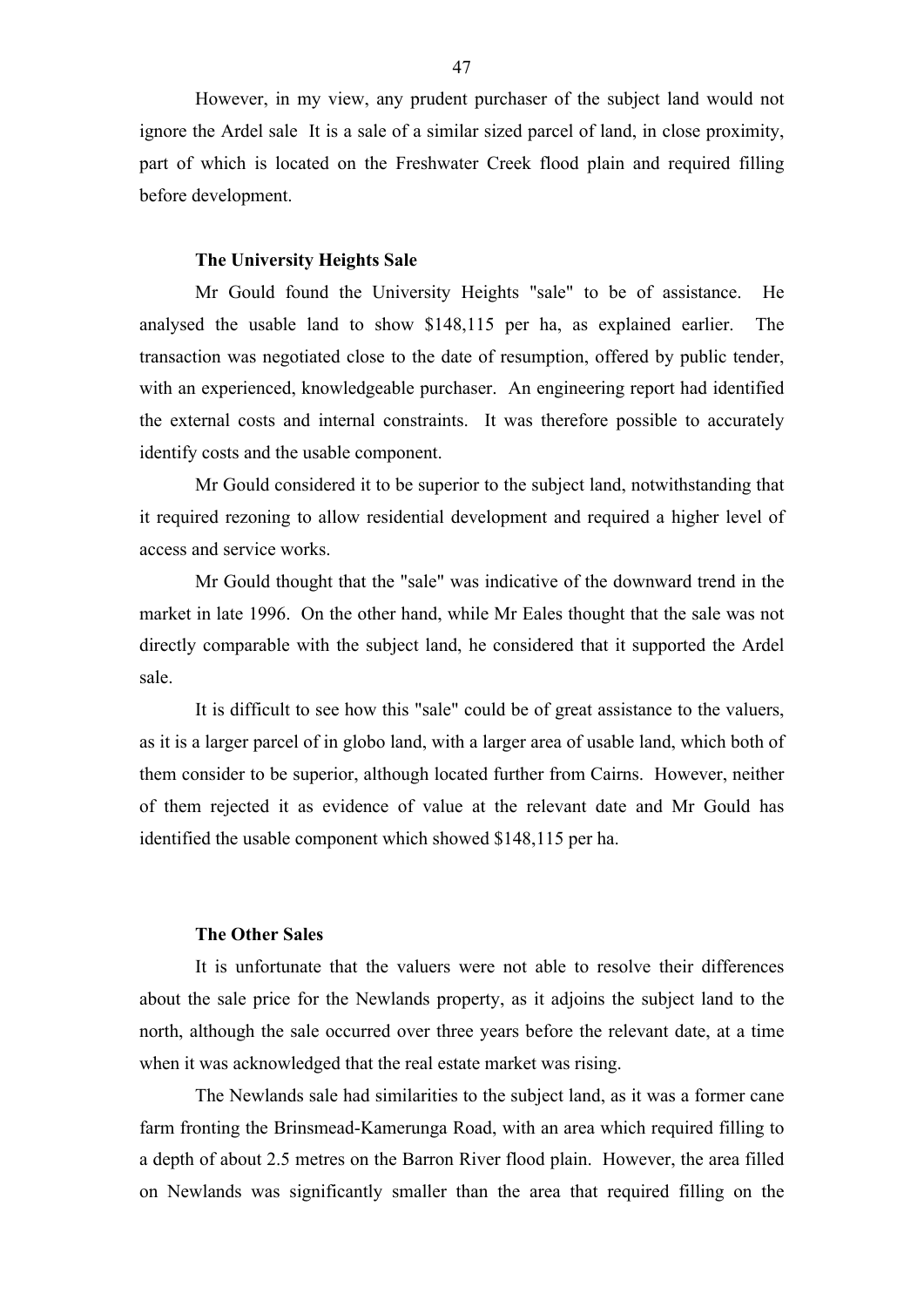subject land. From the description of the land, it appears that the flood-free land on the sale was significantly superior.

It is also unfortunate that the valuers were not able to debate the merits of the Monte Farm sale. It is also a large parcel of in globo land, located further from Cairns, with a large proportion of low-lying land. It may well have been of assistance to the valuers, as the sale occurred in August 1995.

The sales referred to by Mr Eales known as Timberlea Terraces, Zappala Farm and Leottas Farm were all acknowledged by Mr Eales to be not directly comparable to the subject land and appeared to have played little part in his valuations.

The sale of the northern part of the Ardel property to the Uniting Church for retirement village purposes was relied upon by Mr Eales as supporting his opinion that there had been no downturn in the market for in globo lands between the date of resumption and the date of the sale in September 1998. However, in my view this sale is clearly for a specific purpose which does not involve traditional residential development and I accept Mr Gould's view that the sale price is more a site value than a value per ha.

The sale of the Chapman property is referred to by both valuers. However, the sale occurred in June 1999, and while Mr Eales saw it as indicating in globo values equivalent to those of 1996, Mr Gould thought the sale illustrated a downturn in the market, as it is so much superior to the subject land, that it would have achieved a much higher rate per ha at the date of resumption.

However, that sale was subject to very generous terms which would have been an attraction to the purchaser. Reducing those terms to a present value complicates the analysis of that sale.

Finally, there is the sale referred to by Mr Gould situated at Palm Cove. As stated previously, he had included that sale to demonstrate the decline in the market, as Palm Cove is so much superior to the subject land. In any case, the sale is not directly comparable evidence and little reliance could be placed upon its analysed value.

#### **Application of the In Globo Sales Evidence**

The sales evidence in this case is far from ideal. However, like the valuers, I must endeavour to do the best I can with the evidence before me. It is difficult to see how the valuers were able to confidently arrive at their respective valuations, although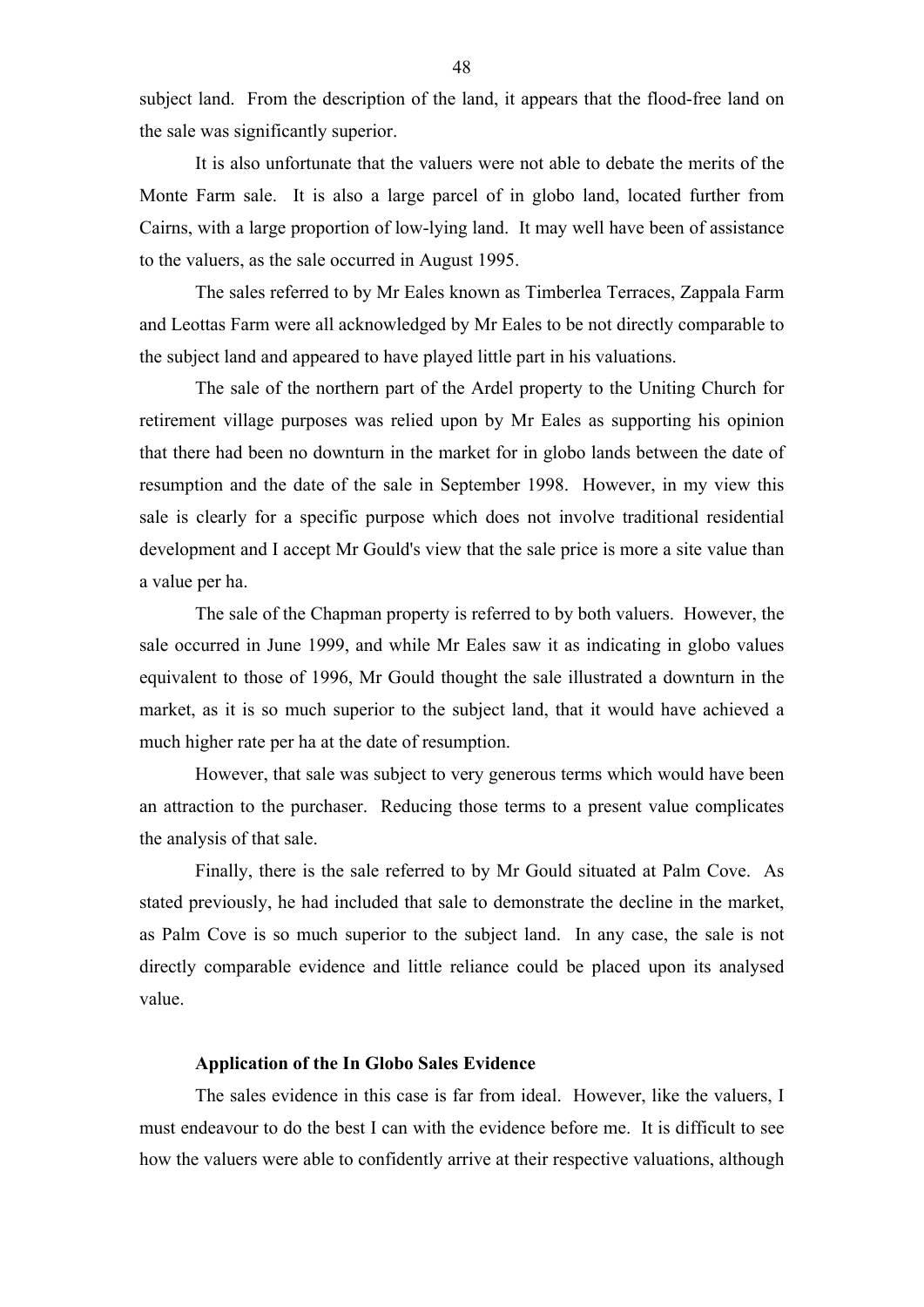Mr Gibson suggested that there is a certain consistency in the analysis of the floodfree component of each of the sales.

Mr Gibson pointed out that Mr Gould analysed the Ardel sale to show \$147,245 per ha assuming the land was filled to the Q100 level. The University Heights sale showed \$148,115 per ha for the developable land, the Ardel to Uniting Church sale showed \$144,392 per ha and the Chapman sale showed \$152,000 per ha for the flood-free land. He submitted that there was an observable consistency among all of those sales in the vicinity of \$140,000 to \$145,000 per ha for the area capable of development.

As mentioned earlier, Mr Eales applied \$140,000 to 18.2753 ha of the subject land, both above and below the Q100 flood line, including the area to be available for park purposes, excluding only the area of 2.2447 ha of setbacks and buffers. On the other hand, Mr Gould applied \$145,000 per ha to the 3.5422 ha of flood-free area and \$40,000 per ha to 11.0078 ha of land below Q100, a total of 14.55 ha, which excludes an area of 3.7253 ha, part or all of which could be used for park. The values applied by Mr Gould are clearly net areas, excluding not only buffers and setbacks, but potential parkland areas. However, he did not analyse his sales in this manner. Certainly his analyses of the Ardel sale to \$147,245 per ha and the Chapman sale to \$152,000 per ha clearly show no allowance for park and undevelopable areas. If such allowances had been made the analysed rate per ha for the developable land would be considerably higher.

I have come to the conclusion that the value of \$140,000 per ha applied to the whole of the area by Mr Eales is not justified. Having regard to the whole of the evidence, I will adopt \$145,000 per ha to the flood-free component of the subject land, but not on a "net" basis, as I am of the view the whole of the subject land should be valued, including any park area, excluding only the area dedicated to buffers.

The major issue between the valuers was with regard to the application of value to the land below the Q100 level. Mr Eales has included that in his valuation at \$140,000 per ha. On the other hand, Mr Gould has valued the 3.5422 ha above the flood line at \$145,000 per ha, while valuing the 11.0078 ha below the flood line at \$40,000 per ha. Mr Gould explained that the \$40,000 per ha attributed to the land below the flood line assumed that some of the land could be economically developed. However, under cross-examination by Mr Fraser, when it was put to him that Mr Eales had criticised that approach by saying that the land which required little fill was placed in the same category as land which required two to three metres of fill and had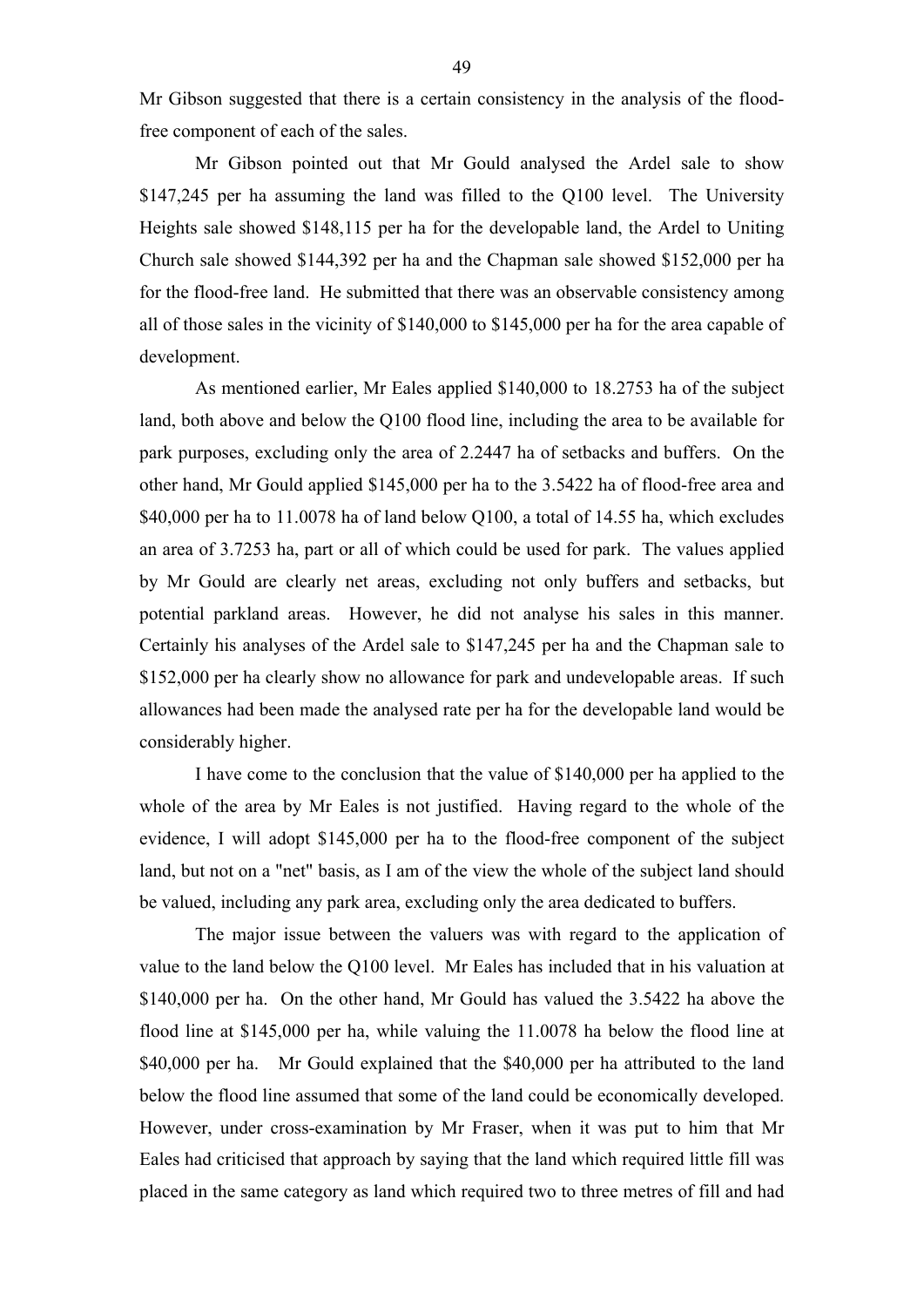valued it at only a little above cane land value, Mr Gould made the following statement:

"What Mr Eales suggests is right. If I'd had the information to be able to show more than two bands of class of land, if I could have had the rainbow plan and had a number of different bands you could certainly do a more accurate exercise but the question remains what would a prudent purchaser have done?" (Transcript page 578)

The "rainbow plan" referred to by Mr Gould was the pre-resumption fill contour map compiled by Mr Flanagan based on the hypothetical layout area in the Rowlands plan, which became Exhibit 14. A similar map (Exhibit 15) was compiled in respect of the after resumption scenario.

It seems to me that Mr Gould may have adopted a different approach if he had access to Exhibit 14 before he made his valuation. Mr Eales' criticism was that Mr Gould had applied the same rate over the whole of the land below Q100 level, regardless of the depth of fill required.

Exhibit 14, which was not challenged, shows that to raise the land to Q100 level an area of 1.8 ha required fill of between 0 and 0.5 metres, an area of 2.2 ha required fill of between 0.5 metres and 1 metre, an area of 2.1 ha required fill of between 1 metre and 1.5 metres and an area of 1.7 ha required fill of between 1.5 metres and 2 metres, a total of 7.8 metres required fill up to 2 metres in depth. Further out into the flood plain, an area of 1.6 ha required fill of between 2 metres and 2.5 metres, an area of 1.5 ha required fill of between 2.5 metres and 3 metres and an area of 0.2 ha required fill between 3 metres and 3.5 metres.

During the course of his evidence, Mr Collins said that he thought the ESTRY model would have produced an acceptable result if the subject land had been filled between the blue and green colours on Exhibit 14. The line between the blue and the green colouring is at the 1.5 metre mark. However, that was without compensating works, such as appropriate borrow pits on the adjoining farm on the flood plain. Mr Collins said that he was sure than an appropriate solution could be found.

In my view, it would be appropriate to include the additional 1.7 ha contained in the blue contour line, the two metre mark, the average depth of fill between 0 and 2 metres in depth, being 1 metre, provided that appropriate compensating works were carried out.

In my view, having regard to the evidence of Mr Gould and Mr Collins, it would be appropriate to value an area of 7.8 ha at a higher rate as even Mr Gould seemed to consider that 1 metre of fill would be economically viable.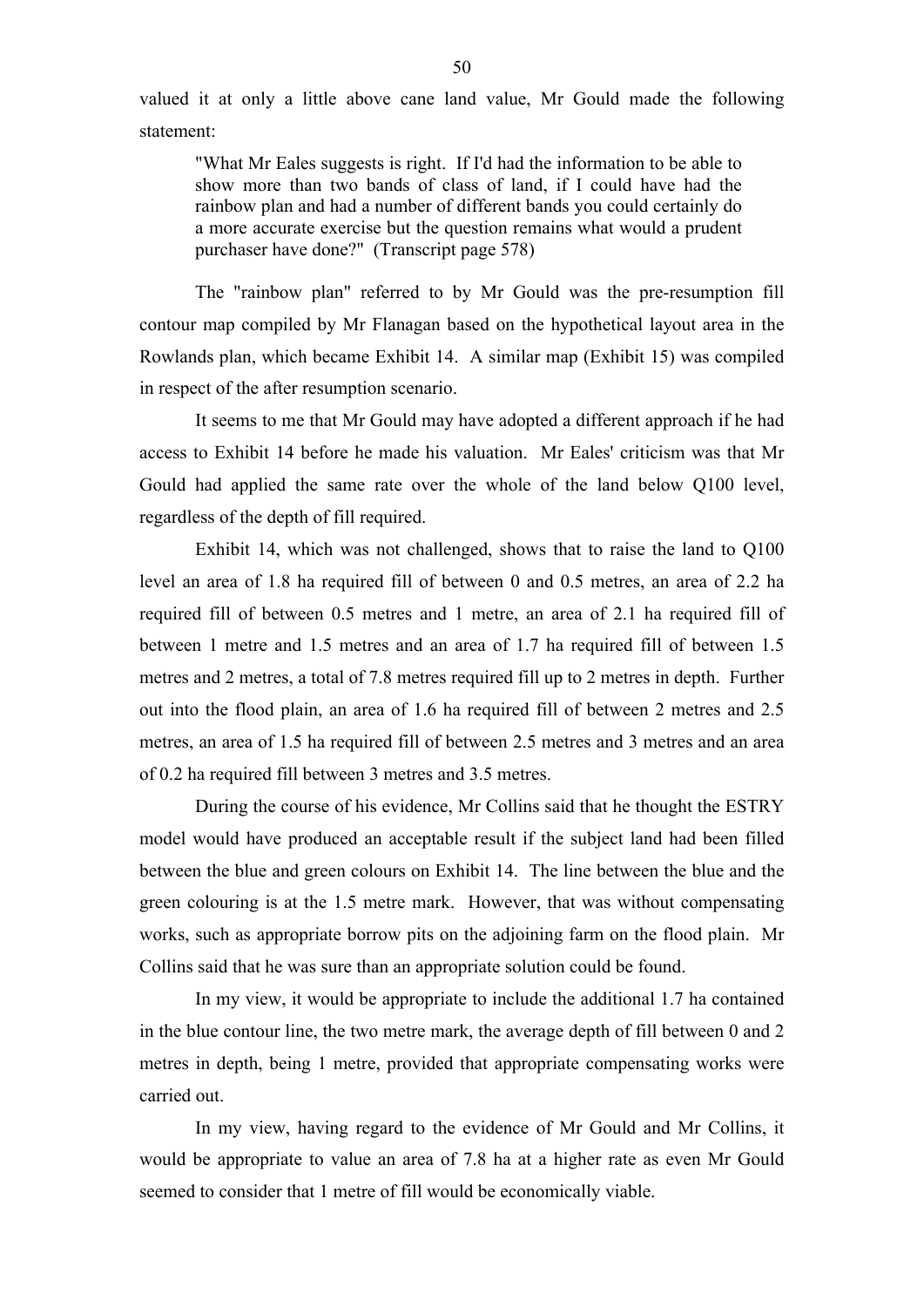That raises the question of what would be the appropriate value for that land? Again, Mr Gould seems to have provided the answer.

When questioned about his application of \$40,000 per ha to the land below flood level, Mr Gould said that he made approximately 50%, or \$20,000, discount for the risk of gaining subdivision approval. If that risk was totally removed he would have valued that land at \$60,000 per ha, as the only risk would then have been the source and the cost of the fill. In my view, it would be reasonable to assume that that risk was removed from the 7.8 ha of land which required no more than 2 metres of fill, an average of 1 metre over the whole area.

But Mr Gould worked on the basis that fill would cost \$9.00 per  $m^3$ , so to fill to an average depth of 1 metre would cost \$90,000. He reasoned that to fill to a greater depth would be uneconomic, as flood-free land could be purchased for \$150,000 per ha. In my view, the evidence is such that a potential prudent purchaser would conclude that fill would cost about \$8.00 per m<sup>3</sup>, or \$80,000 per ha, and decide that he/she could pay \$70,000 per ha for that 7.8 ha.

The risk would still remain over the 3.1 ha requiring fill at between 2.0 metres and 3.0 metres. The remaining land would be considered undevelopable, including the potential parkland and would have flood plain or cane land value of \$20,000 per ha.

Applying those figures to the before resumption valuation:

| Land above flood line           |       |    | 3.5422 ha $\omega$ \$145,000 per ha \$513,619 |             |
|---------------------------------|-------|----|-----------------------------------------------|-------------|
| Land requiring fill to 2 metres | 7.8   |    | ha $\omega$ \$70,000 per ha \$546,000         |             |
| Land requiring between 2 metres |       |    |                                               |             |
| and 3 metres of fill            | 3.1   |    | ha @ $$40,000$ per ha $$124,000$              |             |
| Undevelopable land,             |       |    |                                               |             |
| parkland etc                    |       |    | 3.8278 ha @ \$20,000 per ha                   | \$76,556    |
| Total                           | 18.27 | ha |                                               | \$1,260,175 |

In the after resumption situation, the areas of land above the flood line for both severances are known. Mr Gould applied \$100,000 per ha to the flood-free land in the northern severance, reasoning that it was more affected by the bypass road than the flood-free land in the southern severance, to which he applied \$110,000 per ha. In the absence of any better evidence, I am prepared to accept those values, but on the same reasoning as for the before resumption value, not on a "net" basis.

However, in valuing the land below the flood line he discounted the value from \$40,000 per ha in the before situation to \$25,000 per ha for the northern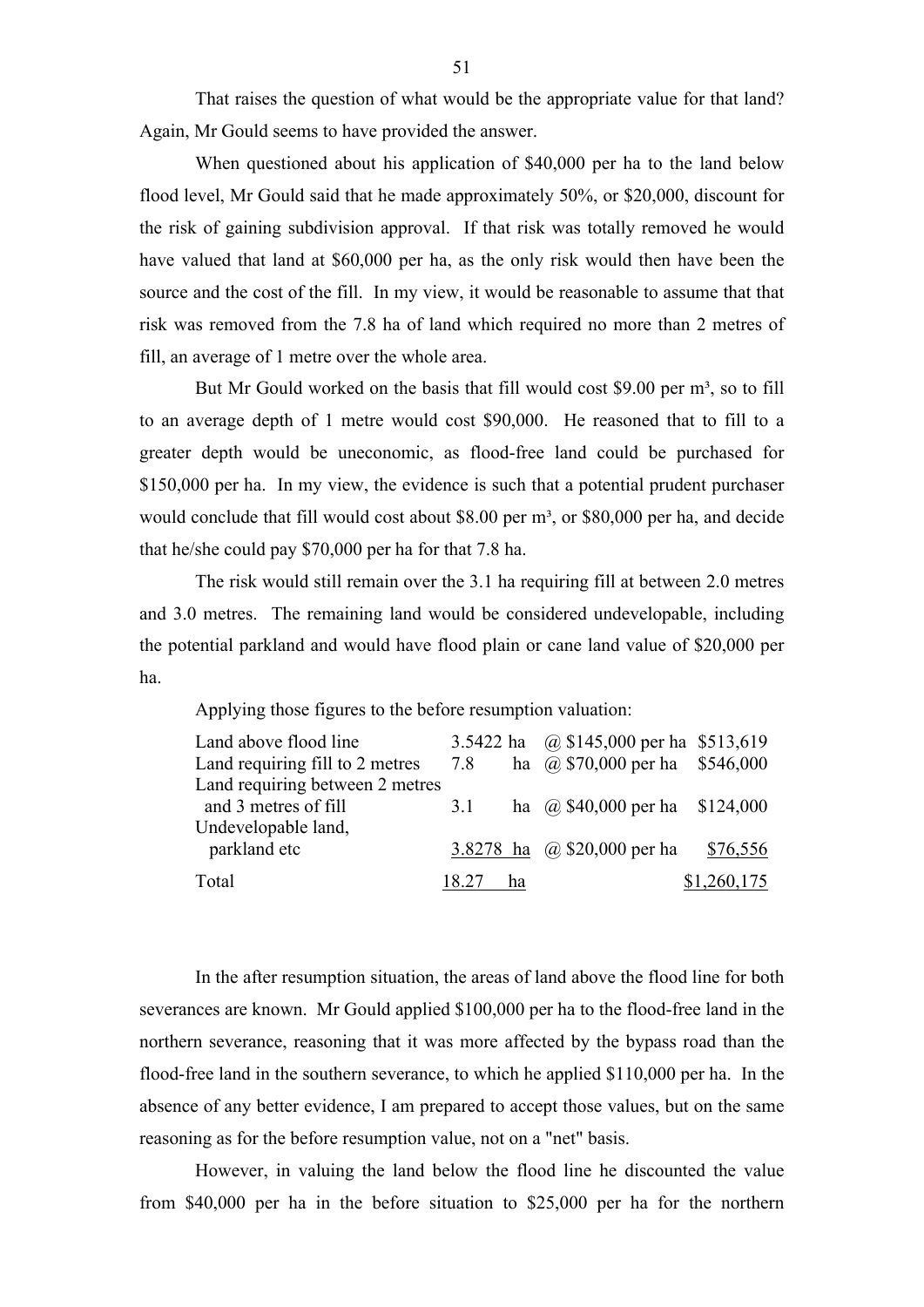severance and from \$40,000 per ha to \$30,000 per ha in the southern severance. The after resumption contour plan (Exhibit 15) does not distinguish between the northern and southern severances with respect to the areas between the contour lines showing the various depths of fill required. It shows that an area of 5.6 ha requires fill up to a depth of 2 metres.

Having regard to that plan and reasoning that it would still cost \$80,000 per ha to fill the land below flood level to an average of 1 metre deep in the after resumption situation, I consider that it would be appropriate to value that 5.6 ha to \$40,000 per ha. This, in my view, would take into account the additional cost of noise amelioration and the other adverse effects of the resumption on the land which has potential for development after resumption.

In respect of the balance 6.4187 ha, in my view, the evidence indicates that there is virtually no likelihood of development of this land in the after situation. Therefore, it would have a value no higher than cane land and I have adopted \$20,000 per ha for that land.

In my opinion, an informed potential prudent purchaser would take the above matters into account in considering what he/she should pay for the land after resumption. Therefore, I am of the opinion that the land should be valued after resumption in the following manner:

| Land above flood line |                 |           |                                     |           |
|-----------------------|-----------------|-----------|-------------------------------------|-----------|
| (northern severance)  | 1.0631 ha $(a)$ |           | \$100,000 per ha                    | \$106,310 |
| Land above flood line |                 |           |                                     |           |
| (southern severance)  |                 |           | 1.9115 ha $\omega$ \$110,000 per ha | \$210,265 |
| Land below flood line |                 |           |                                     |           |
| requiring fill up to  |                 |           |                                     |           |
| 2 metres in depth     | 5.6             | ha<br>(a) | \$40,000 per ha                     | \$224,000 |
| Balance land          | 6.4187          | ha<br>(a) | \$20,000 per ha                     | \$128,374 |
|                       |                 |           |                                     |           |
| Total                 | 14.993.         | ha        |                                     | \$668,949 |

The difference between the valuation before resumption and the valuation after resumption is the amount of compensation.

| Value of subject land before resumption | \$1,260,175 |
|-----------------------------------------|-------------|
| Value of subject land after resumption  | \$668,949   |
|                                         |             |
| Compensation                            | \$591,226   |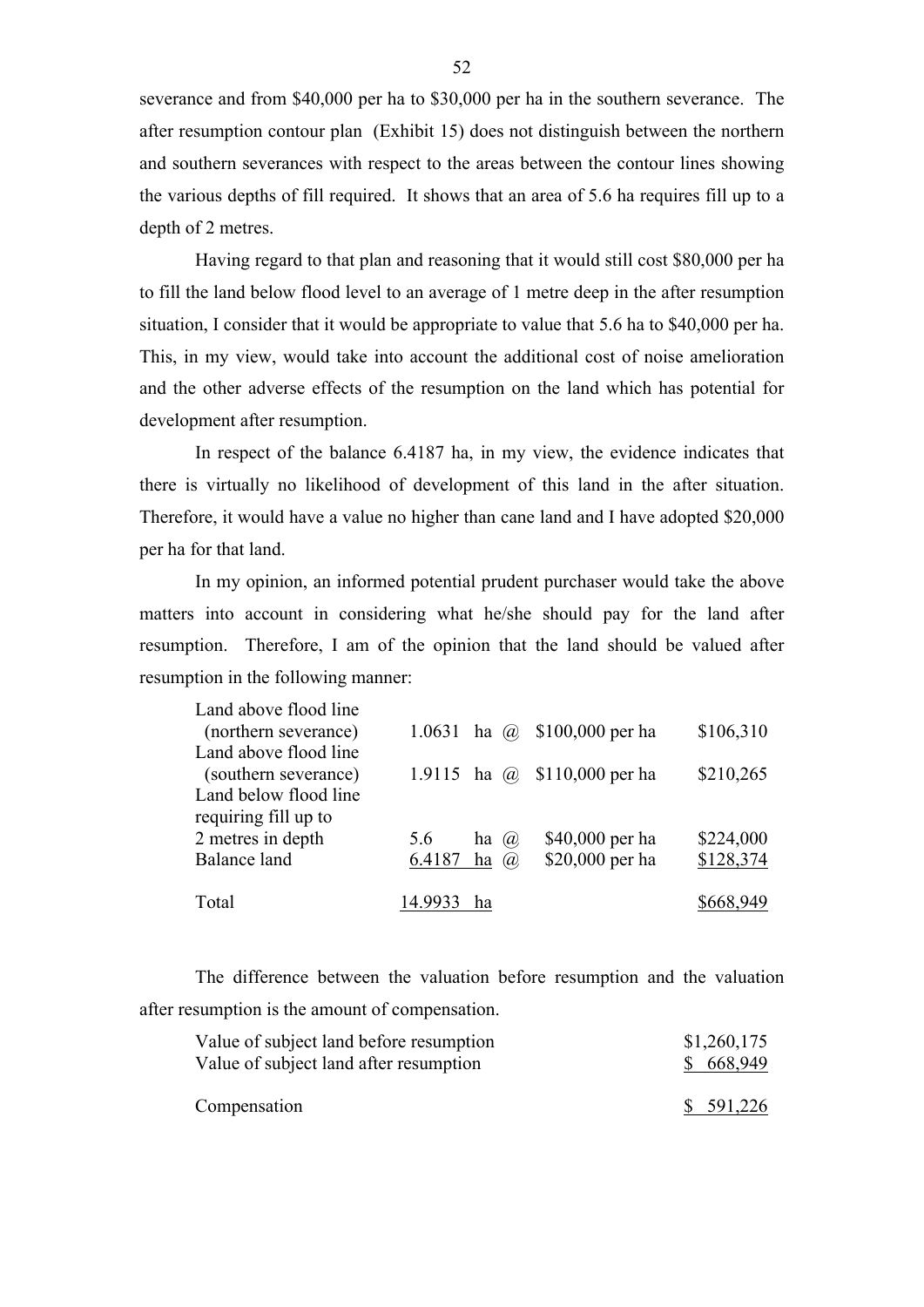## **Disturbance - Professional Fees**

The claimants claimed an amount of \$34,232, amended to \$33,272.12 (Exhibit 100) for disturbance items made up of professional fees incurred in the cost of preparing the claim for compensation. Those fees are summarised as follows:

|                | Surveying fees paid on or about 21 May 1997                                                                                                                 | 600.00                                               |
|----------------|-------------------------------------------------------------------------------------------------------------------------------------------------------------|------------------------------------------------------|
|                | Engineering fees- paid on or about 21 May 1997<br>- paid on or about 14 July 1997<br>- paid on or about 14 November 1997<br>- paid on or about 16 July 1998 | \$1,055.00<br>\$5,090.00<br>\$1,975.00<br>\$3,560.00 |
| Valuation fees | - paid on or about 26 May 1998                                                                                                                              | \$5,493.00                                           |
| Legal fees     | - paid on or about 5 June 1998<br>- paid on or about 16 July 1998<br>- paid on or about 31 March 2000                                                       | \$1,134.12<br>\$7,465.00<br>,900.00                  |
| Total          |                                                                                                                                                             | \$33,272.12                                          |

The respondent produced invoices, but not receipts, in respect of each of those claims. The respondent does not dispute that each of those fees was paid. However, the respondent does dispute whether those fees were reasonably incurred for the purpose of the preparation of the claim. The respondent submitted that since the reasonableness of the claims had not been proved then no award for disturbance for the professional fees should be made.

Despite extensive attempts to reach agreement, at the conclusion of the hearing the parties were still in dispute. However, without resiling from the respondent's primary submission, Mr Gibson advised me that if the Court concludes that it is open to adopt a broad-brush approach to the question of the professional fees, the respondent would not oppose the following:

\$600 for the survey fees;

\$3,500 of the \$5,493 for valuation fees;

\$5,090 for the engineering fees paid in July 1997;

\$3,700 of the \$7,465 legal fees paid in July 1998.

The balance of the claimed legal fees were opposed. As the invoice for \$6,900 included counsel's fees and it is unclear how they related to the preparation of the claim for compensation, the respondent was not prepared to concede any of those fees.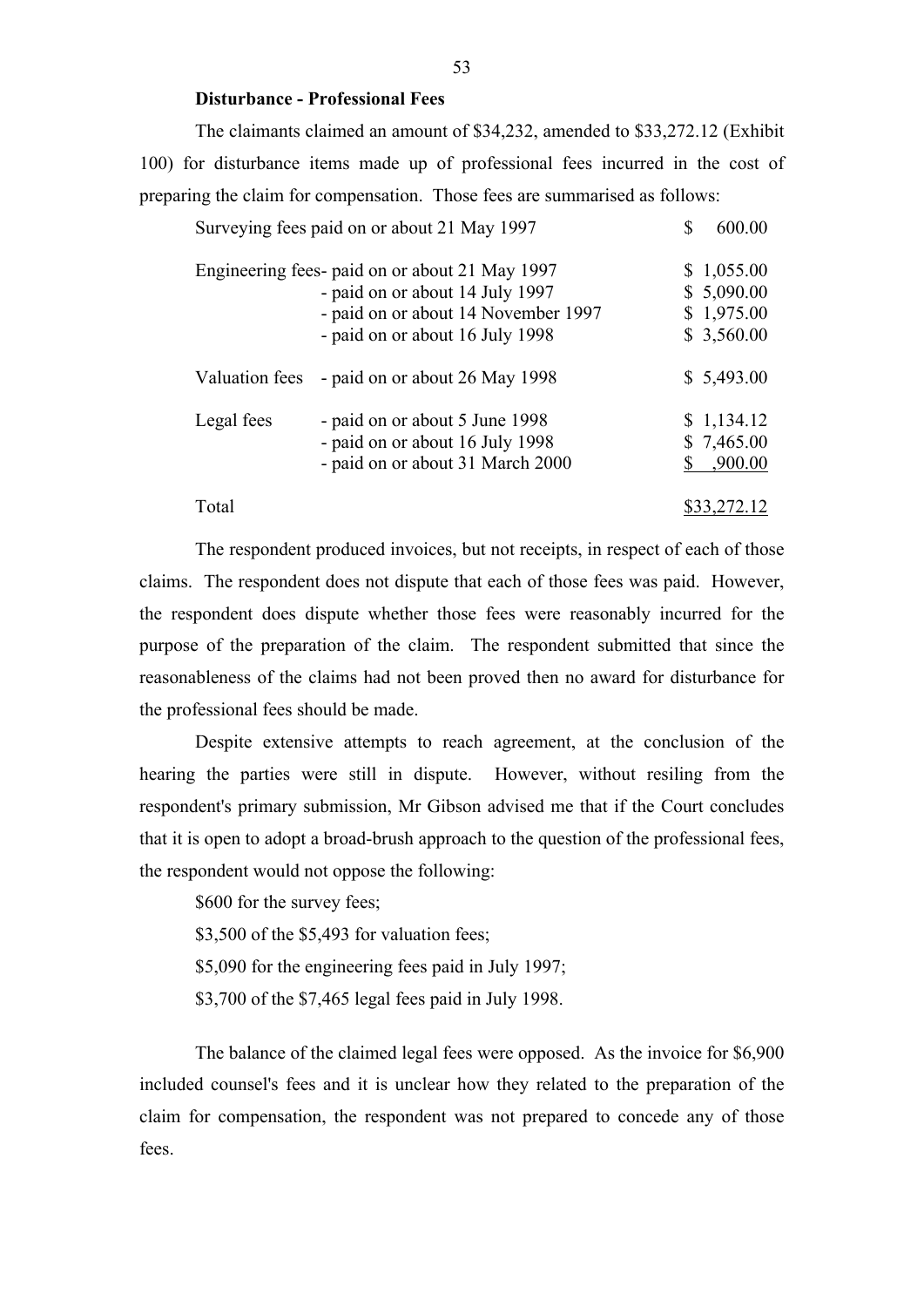That amounts to a total of \$12,890 which the respondent is prepared to concede were professional fees reasonably incurred in the preparation of the claim for compensation.

The claimant relied upon the tendered invoices from the various professionals in Exhibit 45 and the evidence given by Mr John Savina. However, Mr Savina had no knowledge of the details of the professional fees. Mr Fraser submitted that an account rendered from a professional person will prima facie be regarded as reasonable, relying on the judgment of the Land Appeal Court in *Lamont v. Brisbane City Council* (1980) 7 QLCR 120 at 127.

The practice of the Land Court to allow professional fees as an item of disturbance in the preparation of a claim for compensation has been established since the decision of the Land Court in *Howard & Ors v. The Commissioner for Railways* (1967) 34 CLLR 140. In the decision in *Merivale Motel Investments Pty Ltd v. Brisbane Exposition and South Bank Redevelopment Authority* (1985) 10 QLCR 175 at 204 to 206 the Land Court traced the history of such an award. The Court concluded at 206:

I am satisfied that a claim for legal and valuation expenses up to the date of the lodgment of the claim in the Court are compensable providing they meet the rule expressed by Romer LJ in *Harvey v. Crawley Development Corporation* … '… provided first, that it is not too remote and, secondly that it is a natural and reasonable consequence of the dispossession of the owner.'"

The claimant in *Merivale* appealed to the Land Appeal Court against the decision of the Land Court. In delivering its judgment the Land Appeal Court had this to say regarding the award for legal and valuation fees by the Land Court:

We confirm the judgment in respect of its award for legal and valuation fees involved in the preparation and lodgment of the claim for compensation … We adopt the reasonings and conclusions of the learned Member below … Our charge as judicially interpreted is to compensate for items which are the reasonable and not too remote consequence of the resumption (*Harvey v. Crawley Development Corporation* (supra)). Dispossessed owners are entitled to seek professional advice and assistance in order to comply with the requirements of the *Acquisition of Land Act* in so far as lodging claims for compensation are concerned. Providing the valuation advice is not frivolous or lacking in bona fides, a fee based on a claimant's valuation should be reimbursed. To refuse this would be lacking in fairness and generosity to the claimant and too restrictive of its personal right of choice irrespective of whether or not the claim is successful." (10 QLCR 287-288).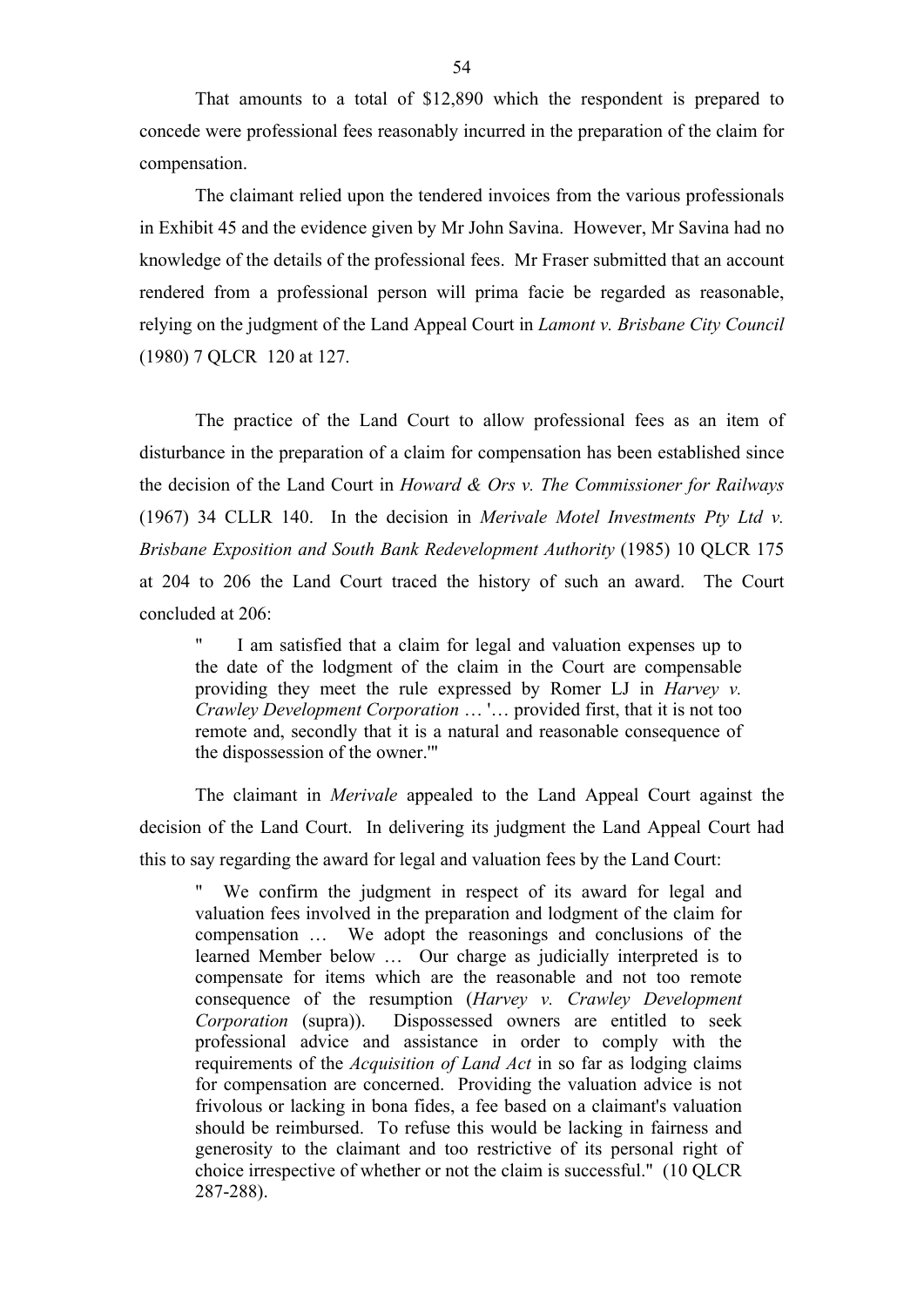The principle has since been extended to other professional fees incurred in the preparation and lodgment of a claim. An earlier judgment of the Land Appeal Court was referred to in the *Merivale* case; in *Brisbane City Council v. Lamont* (1980) 7 QLCR 120, the Court had this to say at 127:

This Court and the Land Court have held that valuation fees and legal fees incurred by a dispossessed owner up to the date of lodgment of the claim in the Court are properly allowable as items of disturbance. In the absence of agreement between the parties it is incumbent on the claimants to prove such heads of claim. No evidence has been led to support the claim in this matter and no award is made."

That essentially is the argument of the respondent in this case. It is not disputed that some of the items claimed had been incurred in the preparation and lodgment of the claim for compensation. However, there are other items in the invoices which the respondent contends may be related to other matters, or which were incurred after the date of its lodgment. As was pointed out in *Merivale*, any costs incurred after the lodgment of the claim are not claimable as disturbance, but are costs of the action to be considered under s.27 of the *Acquisition of Land Act 1967*.

I have examined the various invoices contained in Exhibit 45. This was difficult, as the invoices are not particularised but are in general terms.

With regard to the valuation fees of \$5,493, the account was submitted on 20 May 1998, well before the date of lodgment of the claim. However, the respondent drew attention to items in the claim relating to the travel of the valuer from Brisbane to Cairns for a conference with DMR. It seems to be suggested that such a conference would have nothing to do with the preparation and lodgment of the claim. However, in my view, it may well have done so. The fee was incurred prior to the preparation and lodgment of the claim and there is no suggestion that the fee was not paid. The conference may have been held to attempt to settle the matter, but that may have led to refining the claim. Therefore, in accordance with the principles in the cases cited above, I find that that fee was properly incurred and will allow the whole amount of \$5,493.

The engineers' fees amount to \$11,680, contained in four invoices dating from 30 April 1997 to 30 June 1998. Each of those invoices relates to the preparation of an engineering report upon the impacts of the resumption. They were all incurred and paid prior to the date of lodgment of the claim.

Mr Gibson submitted that it is impossible to tell what role was played in relation to the preparation of the claim by the reports and that it is wholly unclear why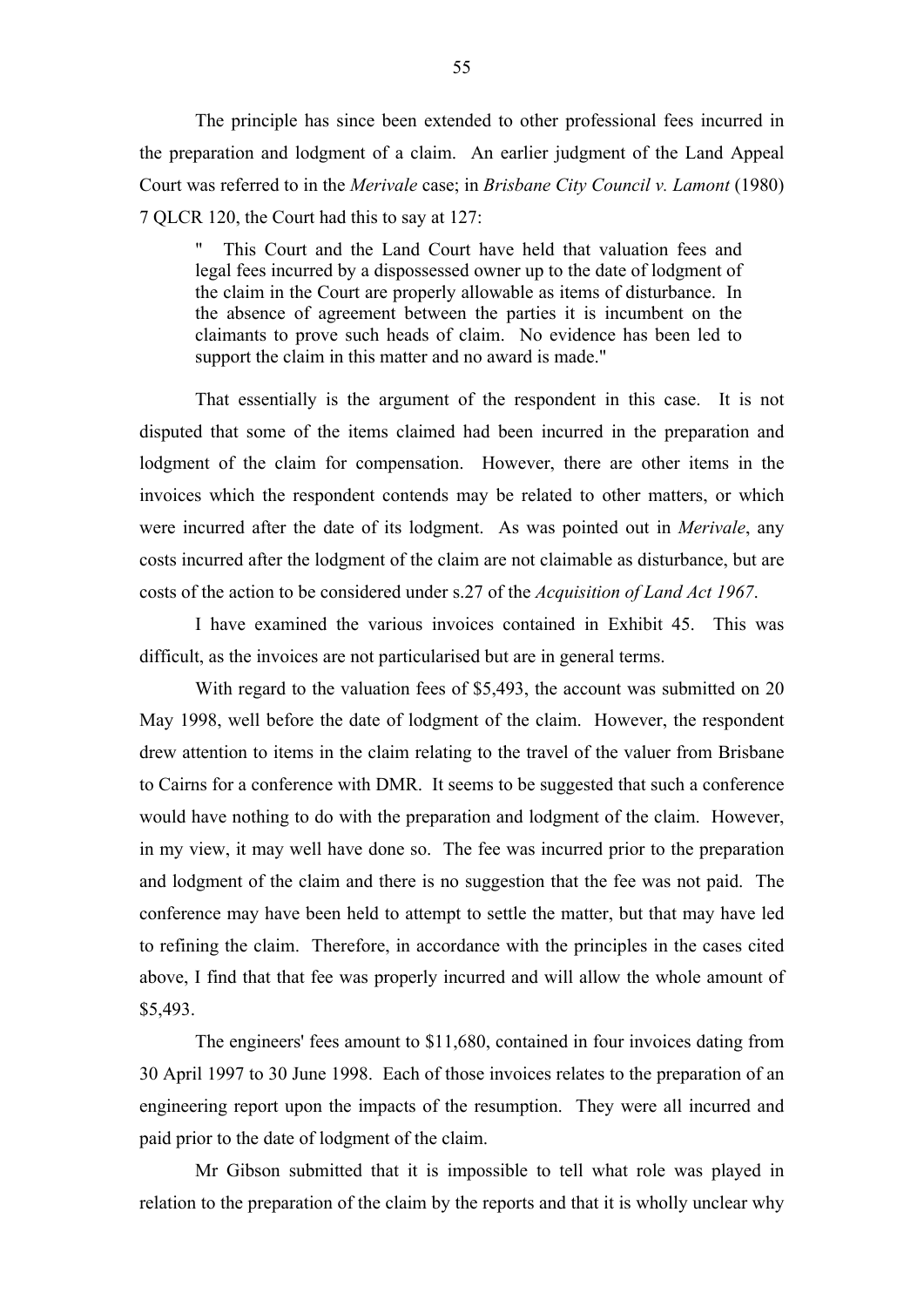successive reports were required. It is suggested that it is obvious that not all of those reports were incurred in the preparation of the claim. The respondent is prepared to accept that \$5,090 was so incurred on the basis that it would be fair to the claimant to pay them for the fuller report, but not for the other reports.

However, in my view, these reports were prepared prior to the lodgment of the claim and were very likely to have been incurred in relation to the impacts of the resumption. From the evidence it is clear that Mr Flanagan was amending and adapting his advice. Therefore, in accordance with the principles in the *Merivale* case, I will allow the whole of the claim for engineering fees. In a matter of this complexity, with so much of the claim depending heavily on Mr Flanagan's advice, those fees of \$11,680 do not seem to be exorbitant.

The legal fees are contained in three invoices dating from 15 May 1998 to 31 March 2000. The invoice of 15 May 1998 relates to the airfare and accommodation of the valuer and title searches and copying plans. I will consider that shortly.

The second invoice dated 30 June 1998 contains an item relating to a without prejudice conference with representatives of the respondent and attended by representatives of the claimants, including the claimants' valuer and engineer, "… to discuss compensation claim". Those fees were obviously incurred as a consequence of the resumption and were paid prior to the date of lodgment of the claim.

The third invoice for legal fees is dated 31 March 2000, only 12 days prior to the lodgment of the claim in the Land Court. Those fees relate to attendances, correspondence and negotiations with the respondent and consulting engineers, drawing and engrossing briefs to counsel, drawing and engrossing amended claim for compensation, drawing and engrossing referral to Land Court, a total of \$2,900. The balance of the fee of \$4,000 relates largely to counsel's fees.

There is nothing to indicate to what extent those fees were incurred in the preparation and lodgment of the claim and to what extent they were incurred in the preparation for the trial.

The respondent submits that it is not clear to what extent any of those accounts related to the preparation and lodgment of the claim. The respondent is prepared to agree to the amount of \$3,700.

I agree with the respondent's submissions in relation to the last invoice for \$6,900. There may be some part of that amount which can legitimately be claimed, but, on the evidence before me, I have no means of determining how much was involved in the preparation and lodgment of the claim and how much in the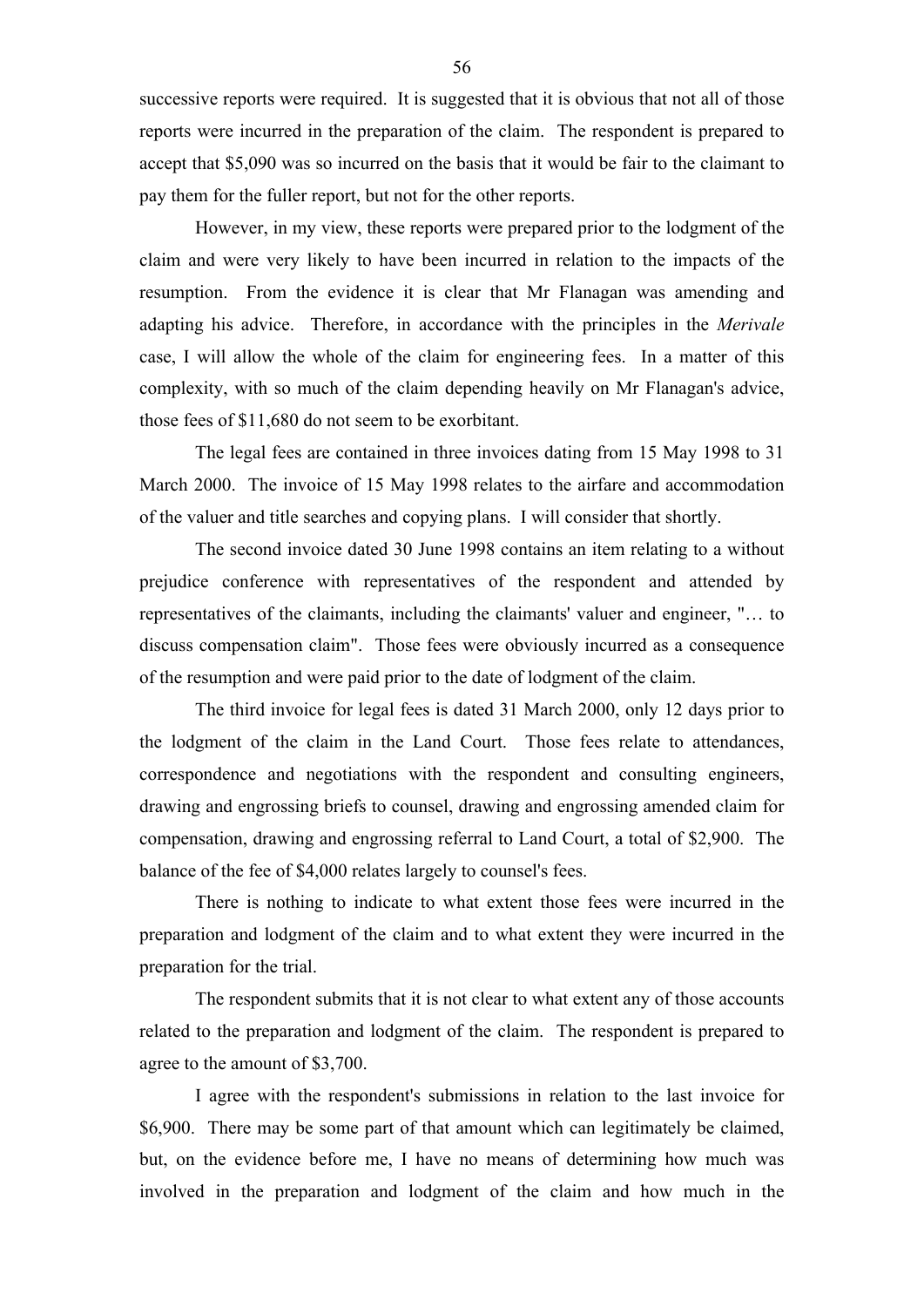preparation for the trial. In the absence of proof, I do not propose to allow any part of that amount.

The respondent also submits that it is possible that the fee claimed for the airfares and accommodation for the valuer in the first invoice, overlaps with the claim by the valuer. In the absence of proof of whether this relates to a different trip and if so, its purpose, I am not prepared to allow that part of the first invoice. However, with respect to the other items, title searches \$208, copy plans \$36 and plan printing \$7.12, together with the whole of the second invoice on 30 June 1998 for \$7,465, I allow an amount for legal fees of \$7,716.

## **The Claim for Loss of Rental**

 Prior to the resumption, the claimants' cane farm had been leased for three years from 1 January 1996, to Mark and Julie Savina. That lease was terminated on 30 June 1998 and the brothers entered into the present joint venture agreement.

In the original claim dated 17 March 2000, the claimants claimed an amount of \$613.70 for loss of rental in respect of the resumed land. That item of claim was not part of the amended claim for \$1,200,000. In any case, the compensation in this case has been assessed on the basis of the highest and best use of the subject land as in globo potential subdivisional land. Since that is at a higher value than cane land, the claim for compensation for loss of rental cannot be allowed under the principles in *Horn v. Sunderland Corporation* [1941] 1 All ER 480.

## **Assumptions by the Parties**

Throughout the hearing the experts for the parties assumed that after the resumption access from the balance of the Savinas' cane farm to the subject land would be available under the overpass. Such access was essential to allow fill to be transported from borrow pits on the farm. The experts also assumed that an appropriate noise barrier could be constructed on the road embankment.

By letters dated 22 November 2000, the respondent confirmed that those assumptions were correct.

## **Determination of Compensation**

In accordance with my findings I determine compensation as follows:

(a) Compensation for loss of land, severance and injurious affection -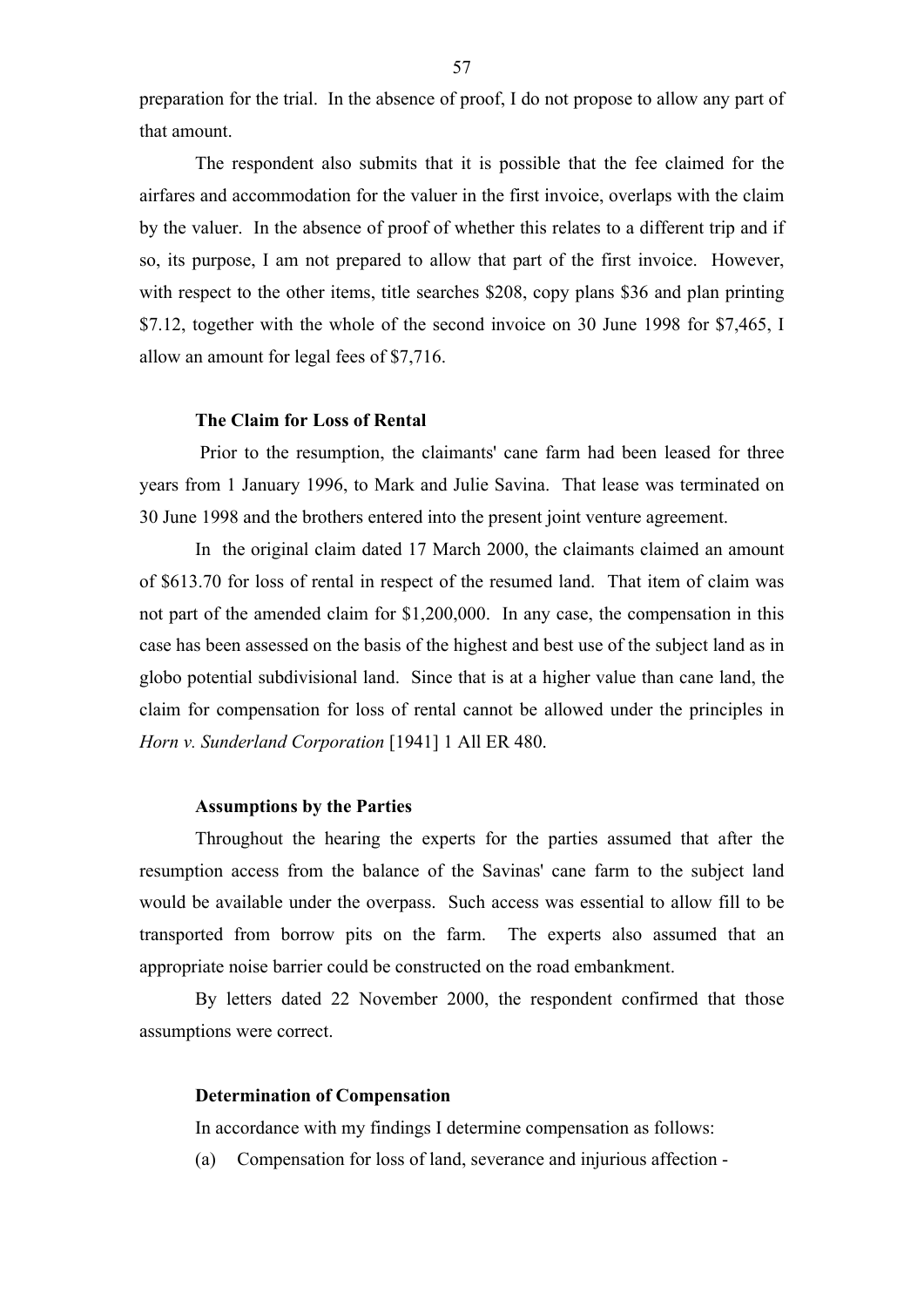|              | Value of land before resumption<br>Value of land after resumption                                                                | \$1,260,175<br>668,949                     |           |
|--------------|----------------------------------------------------------------------------------------------------------------------------------|--------------------------------------------|-----------|
| Compensation |                                                                                                                                  |                                            | \$591,226 |
| (b)          | Disturbance Items - Professional Fees<br><b>Surveying Fees</b><br><b>Valuation Fees</b><br><b>Engineering Fees</b><br>Legal Fees | S<br>600<br>\$5,493<br>\$11,680<br>\$7,716 | 25,489    |
| Total        |                                                                                                                                  |                                            |           |

## **Interest**

This Court has the discretion to order that interest be paid on the amount of compensation determined, excluding any amount of compensation advanced by the constructing authority: *Acquisition of Land Act 1967*, s.28. Interest may be awarded from the date of resumption until the day immediately preceding the date on which payment is made. In accordance with the usual practice of this Court, I intend to award interest for the whole of the period.

I was advised that an advance of \$174,000 was paid on 3 April 1998. However, interest on professional fees incurred in the preparation and lodgment of the claim for compensation is payable only from the date of payment of those fees: *Varitimos v. Queensland Electricity Commission* (1990-91) 13 QLCR 1. Professional fees totalling \$25,489 have been allowed.

# **Determination and Orders**

Compensation is determined in the sum of Six Hundred and Sixteen Thousand Seven Hundred and Fifteen dollars (\$616,715) and the respondent is ordered to pay the claimants that amount.

I further order that the respondent pay interest at the rate of 6.5 per cent per annum making allowance for the various professional fees from the dates that they were paid:

• On the amount of Six Hundred and Sixteen Thousand Seven Hundred and Fifteen Dollars (\$616,715) from 13 December 1996 until 3 April 1998 when the advance was paid;